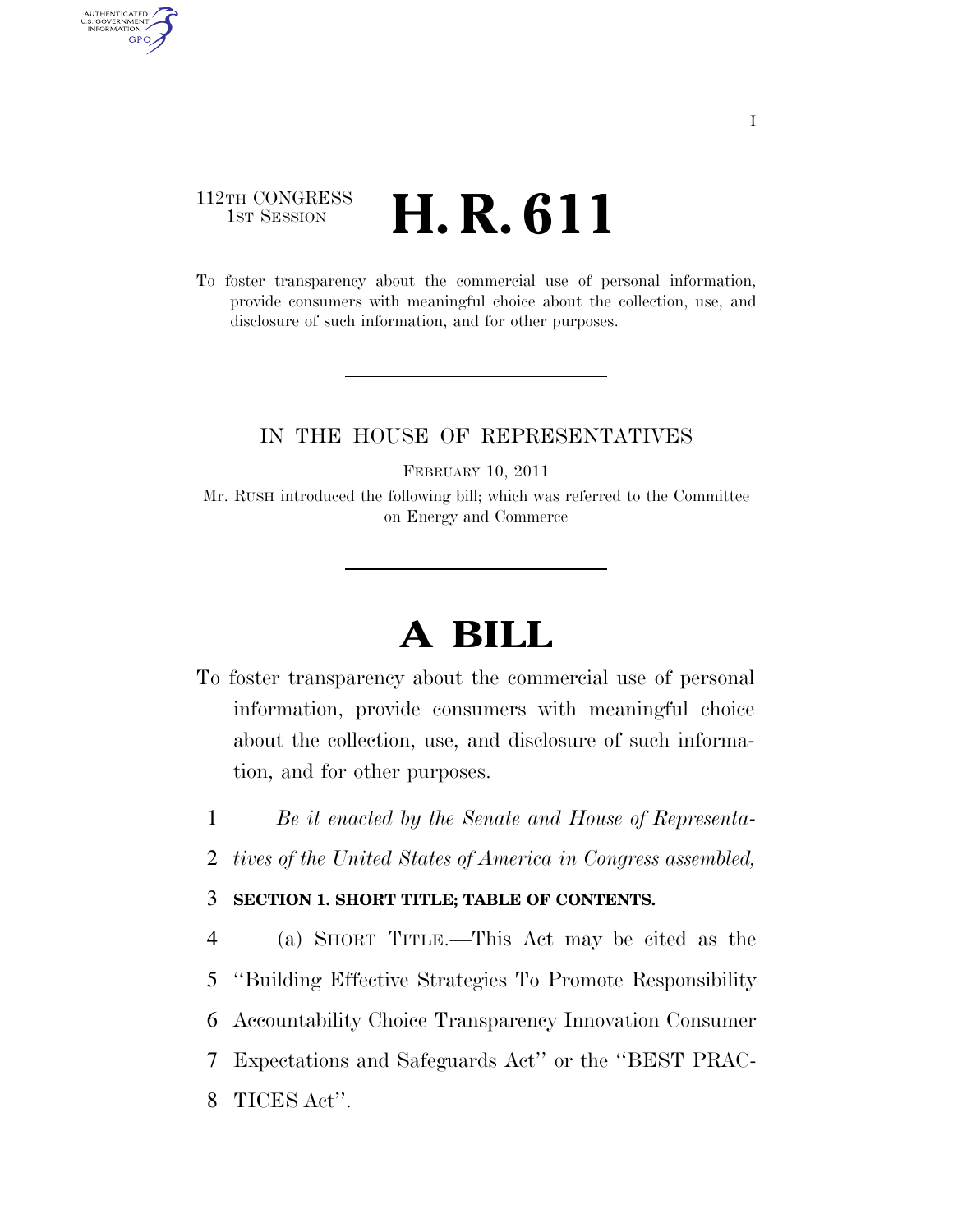#### 1 (b) TABLE OF CONTENTS.—The table of contents for

2

### 2 this Act is as follows:

Sec. 1. Short title; table of contents.

Sec. 2 Definitions.

#### TITLE I—TRANSPARENCY, NOTICE, AND INDIVIDUAL CHOICE

- Sec. 101. Information to be made available.
- Sec. 102. Provision of notice or notices.
- Sec. 103. Opt-out consent required for collection and use of covered information by a covered entity.
- Sec. 104. Express affirmative consent.
- Sec. 105. Material changes to privacy practices.
- Sec. 106. Exceptions.

#### TITLE II—ACCURACY, ACCESS, AND DISPUTE RESOLUTION

- Sec. 201. Accuracy.
- Sec. 202. Access and dispute resolution.

#### TITLE III—DATA SECURITY, DATA MINIMIZATION, AND ACCOUNTABILITY

- Sec. 301. Data security.
- Sec. 302. Accountability.
- Sec. 303. Data minimization obligations.

#### TITLE IV—SAFE HARBOR AND SELF-REGULATORY CHOICE PROGRAM

- Sec. 401. Safe harbor.
- Sec. 402. Approval by the Federal Trade Commission.
- Sec. 403. Requirements of self-regulatory program.
- Sec. 404. Rulemaking.

#### TITLE V—EXEMPTIONS

- Sec. 501. Use of aggregate or deidentified information.
- Sec. 502. Activities covered by other Federal privacy laws.

#### TITLE VI—APPLICATION AND ENFORCEMENT

- Sec. 601. General application.
- Sec. 602. Enforcement by the Federal Trade Commission.
- Sec. 603. Enforcement by State attorneys general.
- Sec. 604. Private right of action.
- Sec. 605. Effect on other laws.

#### TITLE VII—MISCELLANEOUS PROVISIONS

- Sec. 701. Review.
- Sec. 702. Consumer and business education campaign.
- Sec. 703. Effective date.
- Sec. 704. Severability.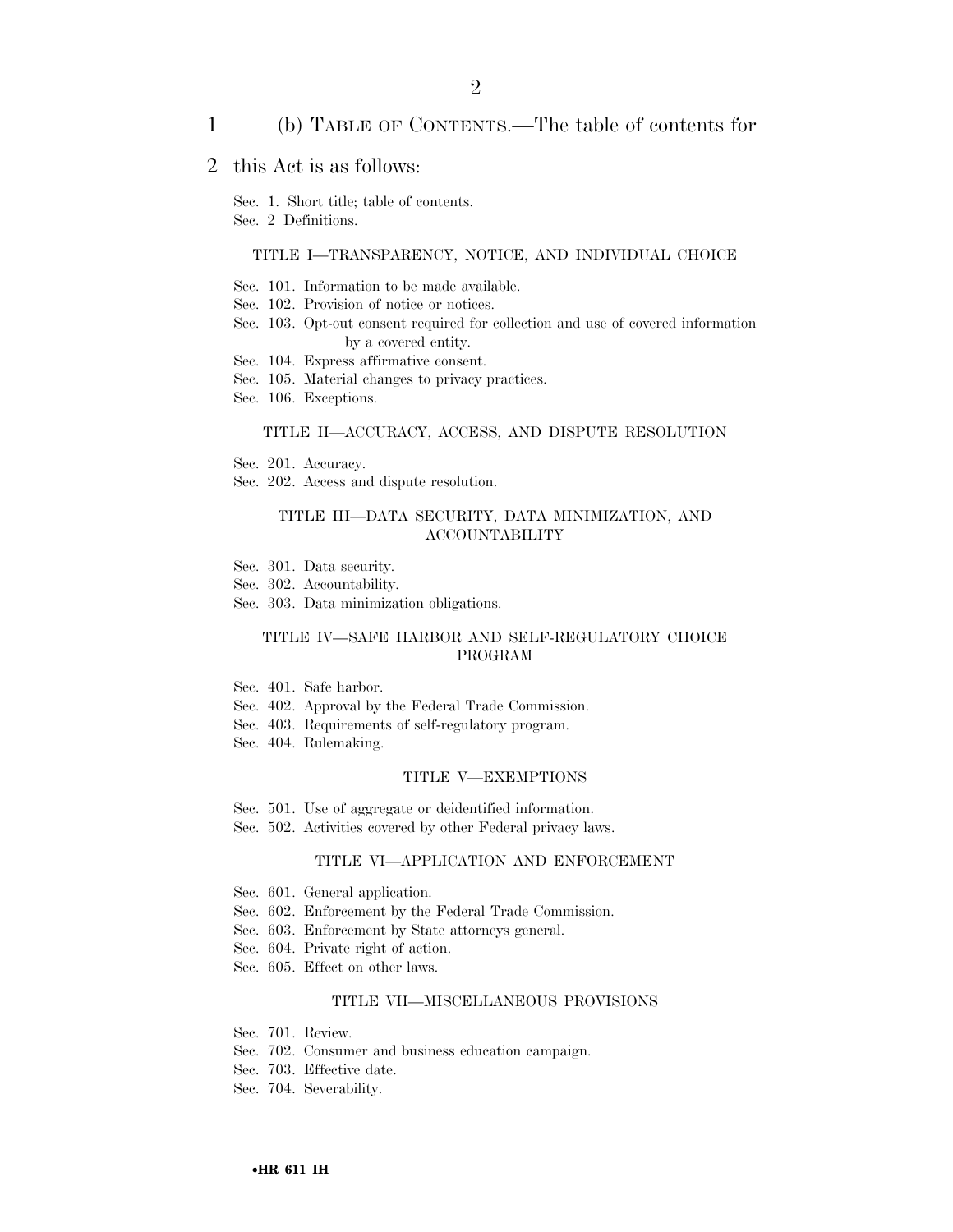## **SEC. 2. DEFINITIONS.**

| $\overline{2}$ | As used in this Act, the following definitions apply: |
|----------------|-------------------------------------------------------|
| 3              | (1) AGGREGATE INFORMATION.—The term "ag-              |
| $\overline{4}$ | gregate information" means data that relates to a     |
| 5              | group or category of services or individuals, from    |
| 6              | which all information identifying an individual has   |
| 7              | been removed.                                         |
| 8              | (2) COMMISSION.—The term "Commission"                 |
| 9              | means the Federal Trade Commission.                   |
| 10             | (3) COVERED ENTITY.—The term "covered en-             |
| 11             | tity" means a person engaged in interstate com-       |
| 12             | merce that collects or stores data containing covered |
| 13             | information or sensitive information. Such term does  |
| 14             | not include—                                          |
| 15             | (A) the Federal Government or any instru-             |
| 16             | mentality of the Federal Government, nor the          |
| 17             | government of any State or political subdivision      |
| 18             | of a State; or                                        |
| 19             | (B) any person that can demonstrate that              |
| 20             | such person—                                          |
| 21             | (i) stores covered information from or                |
| 22             | about fewer than 15,000 individuals;                  |
| 23             | (ii) collects covered information from                |
| 24             | or about fewer than 10,000 individuals                |
| 25             | during any 12-month period;                           |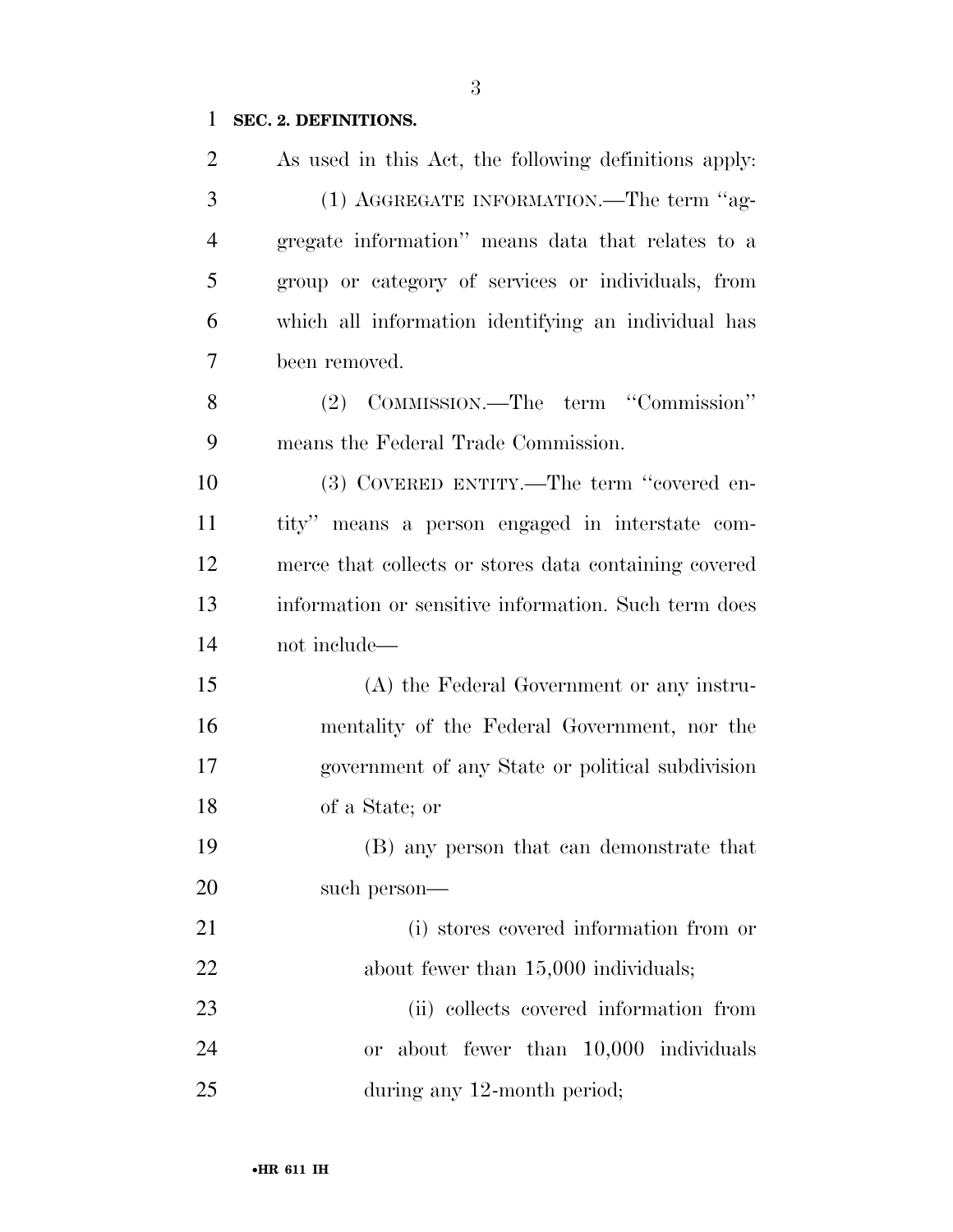| $\mathbf{1}$   | (iii) does not collect or store sensitive    |
|----------------|----------------------------------------------|
| $\overline{2}$ | information; and                             |
| 3              | (iv) does not use covered information        |
| $\overline{4}$ | to study, monitor, or analyze the behavior   |
| 5              | of individuals as the person's primary busi- |
| 6              | ness.                                        |
| $\overline{7}$ | (4) COVERED INFORMATION.—                    |
| 8              | (A) IN GENERAL.—The term "covered in-        |
| 9              | formation" means, with respect to an indi-   |
| 10             | vidual, any of the following:                |
| 11             | (i) the first name or initial and last       |
| 12             | name;                                        |
| 13             | (ii) a postal address;                       |
| 14             | (iii) an email address;                      |
| 15             | (iv) a telephone or fax number;              |
| 16             | (v) a tax identification number, pass-       |
| 17             | port number, driver's license number, or     |
| 18             | any other unique government-issued identi-   |
| 19             | fication number;                             |
| 20             | (vi) a financial account number, or          |
| 21             | eredit card or debit card number, or any     |
| 22             | required security code, access code, or      |
| 23             | password that is necessary to permit ac-     |
| 24             | cess to an individual's financial account;   |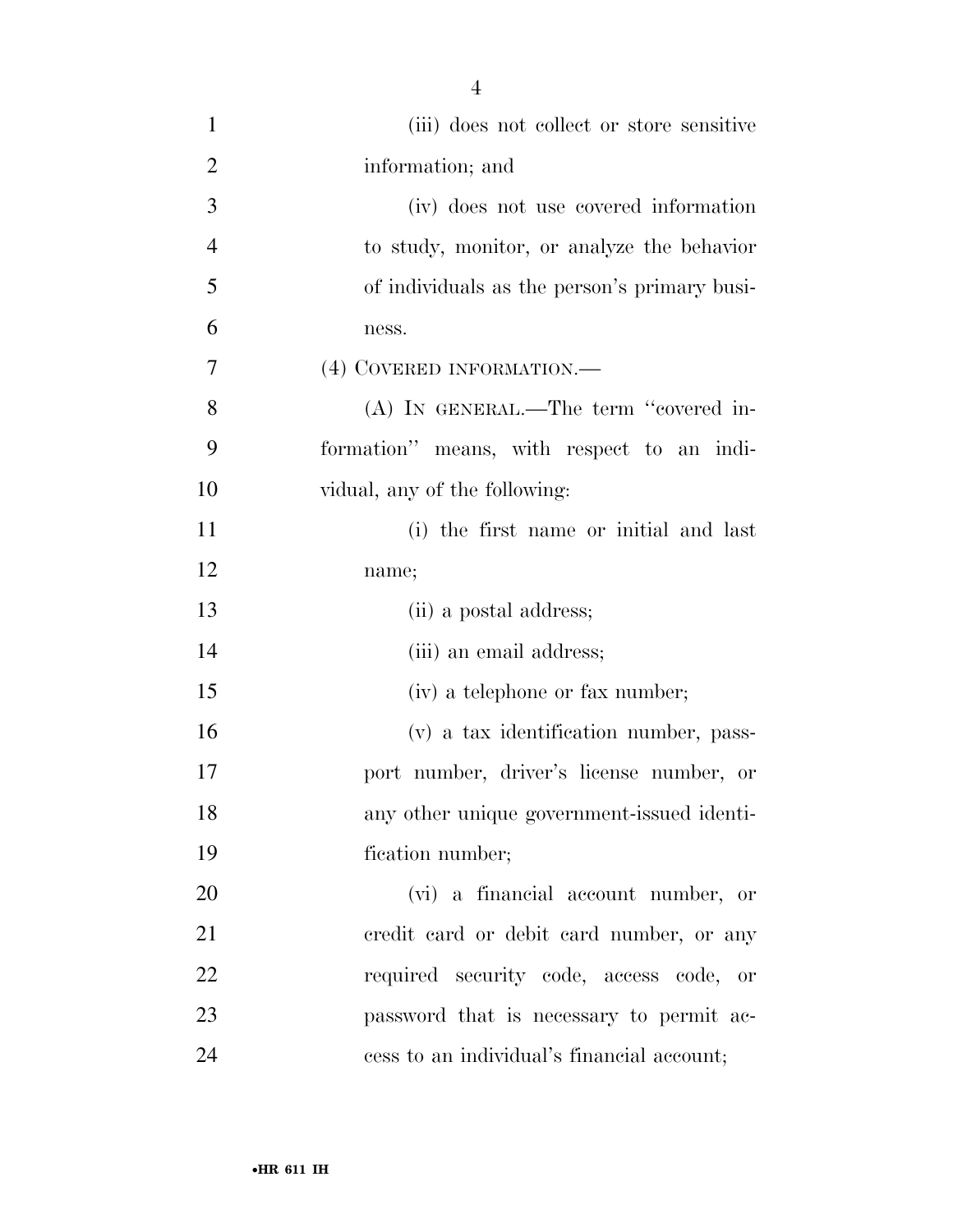| $\mathbf{1}$   | (vii) any unique persistent identifier,       |
|----------------|-----------------------------------------------|
| $\overline{2}$ | such as a customer number, unique pseu-       |
| 3              | donym or user alias, IP address, or other     |
| $\overline{4}$ | unique identifier, where such identifier is   |
| 5              | used to collect, store or identify informa-   |
| 6              | tion about a specific individual or to create |
| 7              | or maintain a preference profile; or          |
| 8              | (viii) any other information that is          |
| 9              | collected, stored, used, or disclosed in con- |
| 10             | nection with any covered information de-      |
| 11             | scribed in clauses (i) through (vii).         |
| 12             | (B) EXCLUSION.—Such term shall not in-        |
| 13             | clude—                                        |
| 14             | (i) the title, business address, business     |
| 15             | email address, business telephone number,     |
| 16             | or business fax number associated with an     |
| 17             | individual's status as an employee of an or-  |
| 18             | ganization, or an individual's name when      |
| 19             | collected, stored, used, or disclosed in con- |
| 20             | nection with such employment status; or       |
| 21             | (ii) any information collected from or        |
| 22             | about an employee by an employer, pro-        |
| 23             | spective employer, or former employer that    |
| 24             | directly relates to the employee-employer     |
| 25             | relationship.                                 |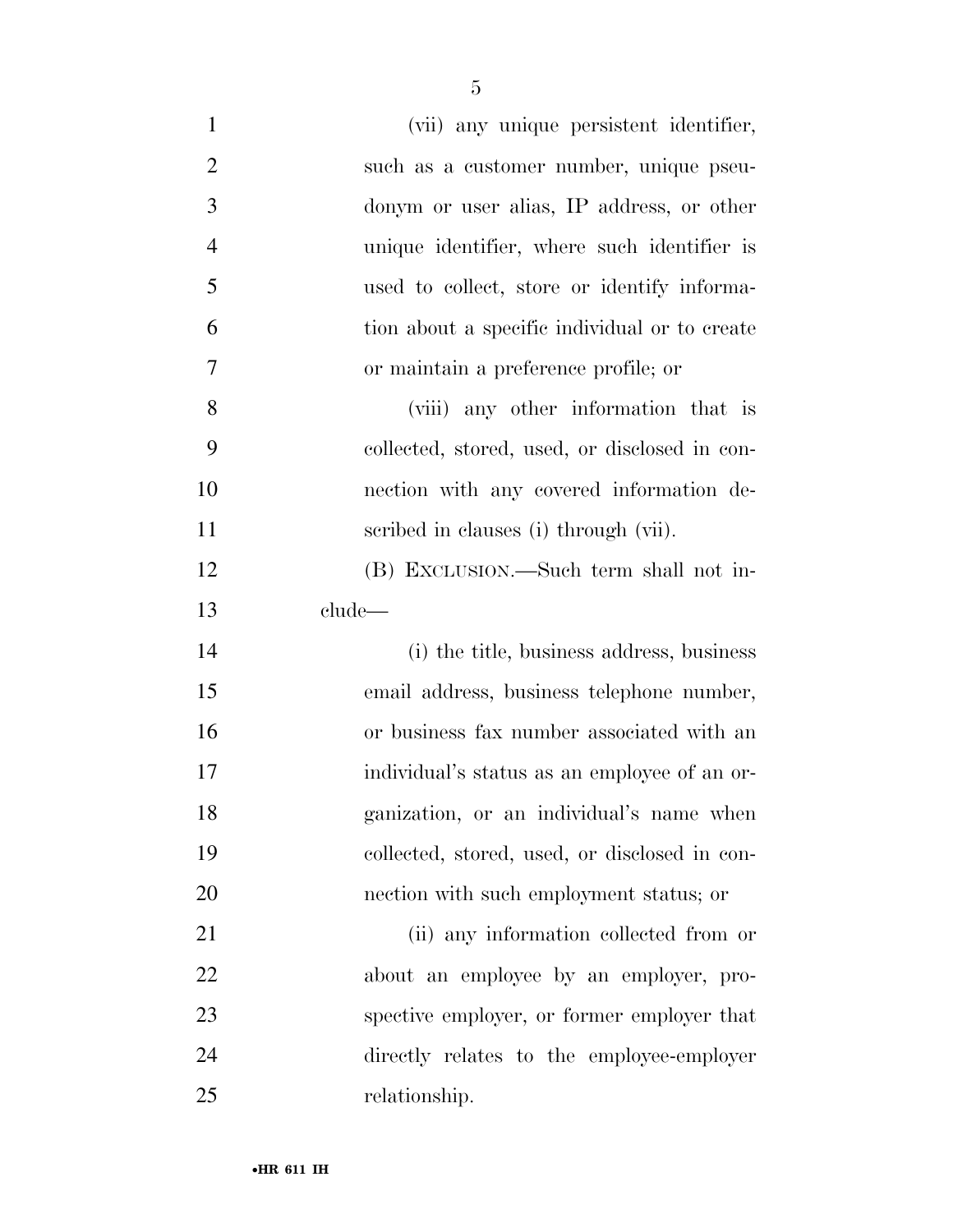### 1 (5) OPERATIONAL PURPOSE.—

| $\overline{2}$ | (A) IN GENERAL.—The term "operational               |
|----------------|-----------------------------------------------------|
| 3              | purpose" means a purpose reasonably necessary       |
| $\overline{4}$ | to facilitate, improve, or safeguard the logistical |
| 5              | or technical ability of a covered entity to pro-    |
| 6              | vide goods or services, manage its operations,      |
| $\overline{7}$ | comply with legal obligations, or protect against   |
| 8              | risks and threats, including—                       |
| 9              | (i) providing, operating, or improving              |
| 10             | a product or service used, requested, or au-        |
| 11             | thorized by an individual, including the on-        |
| 12             | going provision of customer service and             |
| 13             | support;                                            |
| 14             | (ii) analyzing data related to use of               |
| 15             | the product or service for purposes of im-          |
| 16             | proving the covered entity's products, serv-        |
| 17             | ices, or operations;                                |
|                |                                                     |

 (iii) basic business functions such as accounting, inventory and supply chain management, quality assurance, and inter-nal auditing;

 (iv) protecting or defending the rights or property, including intellectual property, of the covered entity against actual or po-tential security threats, fraud, theft, unau-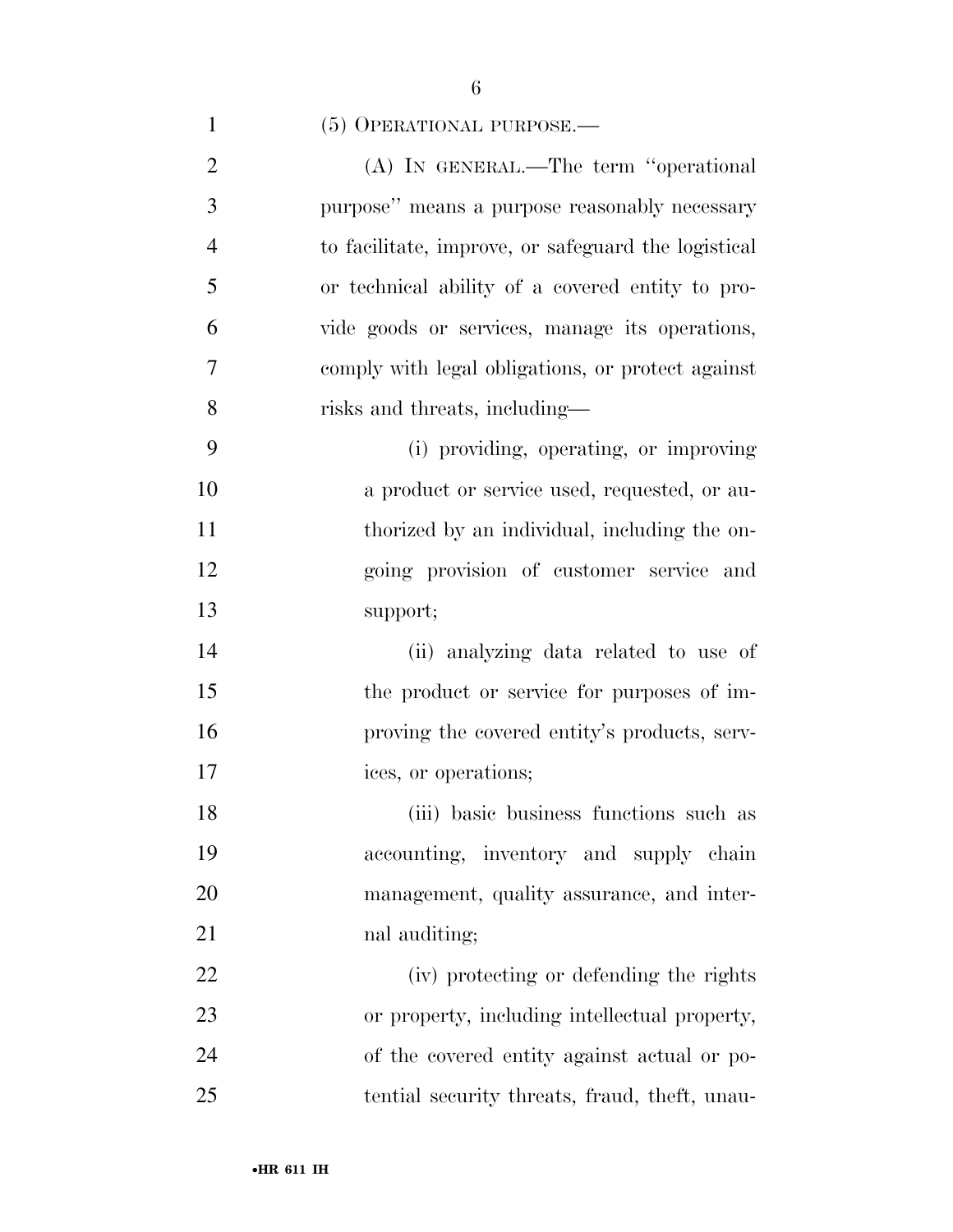| $\mathbf{1}$   | thorized transactions, or other illegal ac-   |
|----------------|-----------------------------------------------|
| $\overline{2}$ | tivities;                                     |
| 3              | (v) preventing imminent danger to the         |
| $\overline{4}$ | personal safety of an individual or group of  |
| 5              | individuals;                                  |
| 6              | (vi) complying with a Federal, State,         |
| $\overline{7}$ | or local law, rule, or other applicable legal |
| 8              | requirement, including disclosures pursu-     |
| 9              | ant to a court order, subpoena, summons,      |
| 10             | or other properly executed compulsory         |
| 11             | process; and                                  |
| 12             | (vii) any other category of operational       |
| 13             | use specified by the Commission by regula-    |
| 14             | tion that is consistent with the purposes of  |
| 15             | this Act.                                     |
| 16             | (B) EXCLUSION.—Such term shall not in-        |
| 17             | clude—                                        |
| 18             | (i) the use of covered information for        |
| 19             | marketing or advertising purposes, or any     |
| 20             | use of or disclosure of covered information   |
| 21             | to a third party for such purposes; or        |
| 22             | (ii) the use of covered information for       |
| 23             | a purpose that an individual acting reason-   |
| 24             | ably under the circumstances would not ex-    |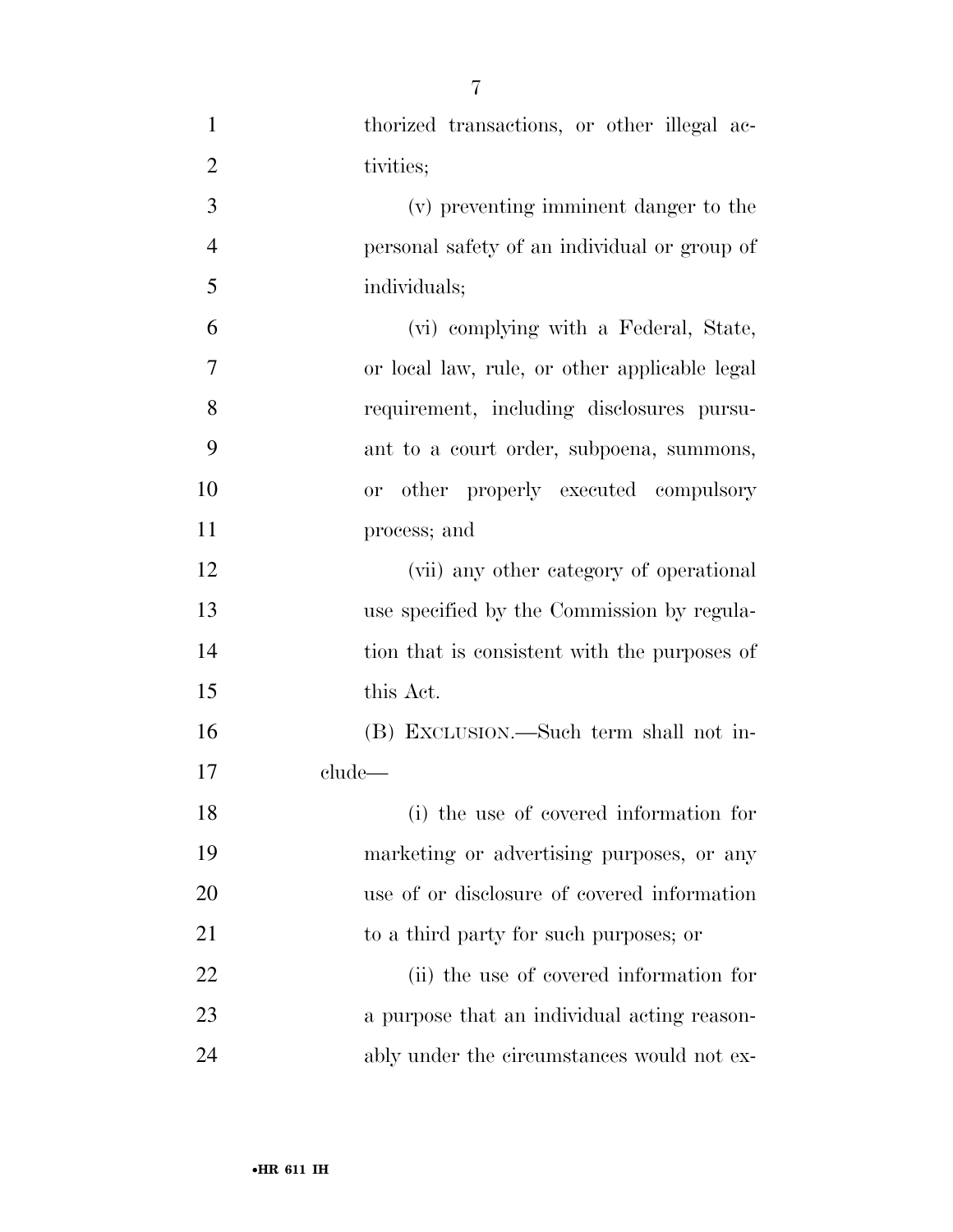| $\mathbf{1}$   | pect based on the product or service used,         |
|----------------|----------------------------------------------------|
| $\overline{2}$ | requested, or authorized by the individual.        |
| 3              | (6) PREFERENCE PROFILE.—The term "pref-            |
| $\overline{4}$ | erence profile" means a list of preferences, cat-  |
| 5              | egories of information, or interests—              |
| 6              | (A) associated with an individual or with          |
| 7              | an individual's computer or other device;          |
| 8              | (B) inferred from the actual behavior of           |
| 9              | the individual, the actual use of the individual's |
| 10             | computer or other device, or information sup-      |
| 11             | plied directly by the individual or other user of  |
| 12             | a computer or other device; and                    |
| 13             | (C) compiled and maintained for the pur-           |
| 14             | pose of marketing or purposes related to mar-      |
| 15             | keting, advertising, or sales.                     |
| 16             | (7) PUBLICLY AVAILABLE INFORMATION.—               |
| 17             | (A) IN GENERAL.—The term "publicly                 |
| 18             | available information" means any covered infor-    |
| 19             | mation or sensitive information that a covered     |
| 20             | entity has a reasonable basis to believe is law-   |
| 21             | fully made available to the general public         |
| 22             | $from-$                                            |
| 23             | (i) Federal, State, or local government            |
| 24             | records;                                           |
| 25             | (ii) widely distributed media; or                  |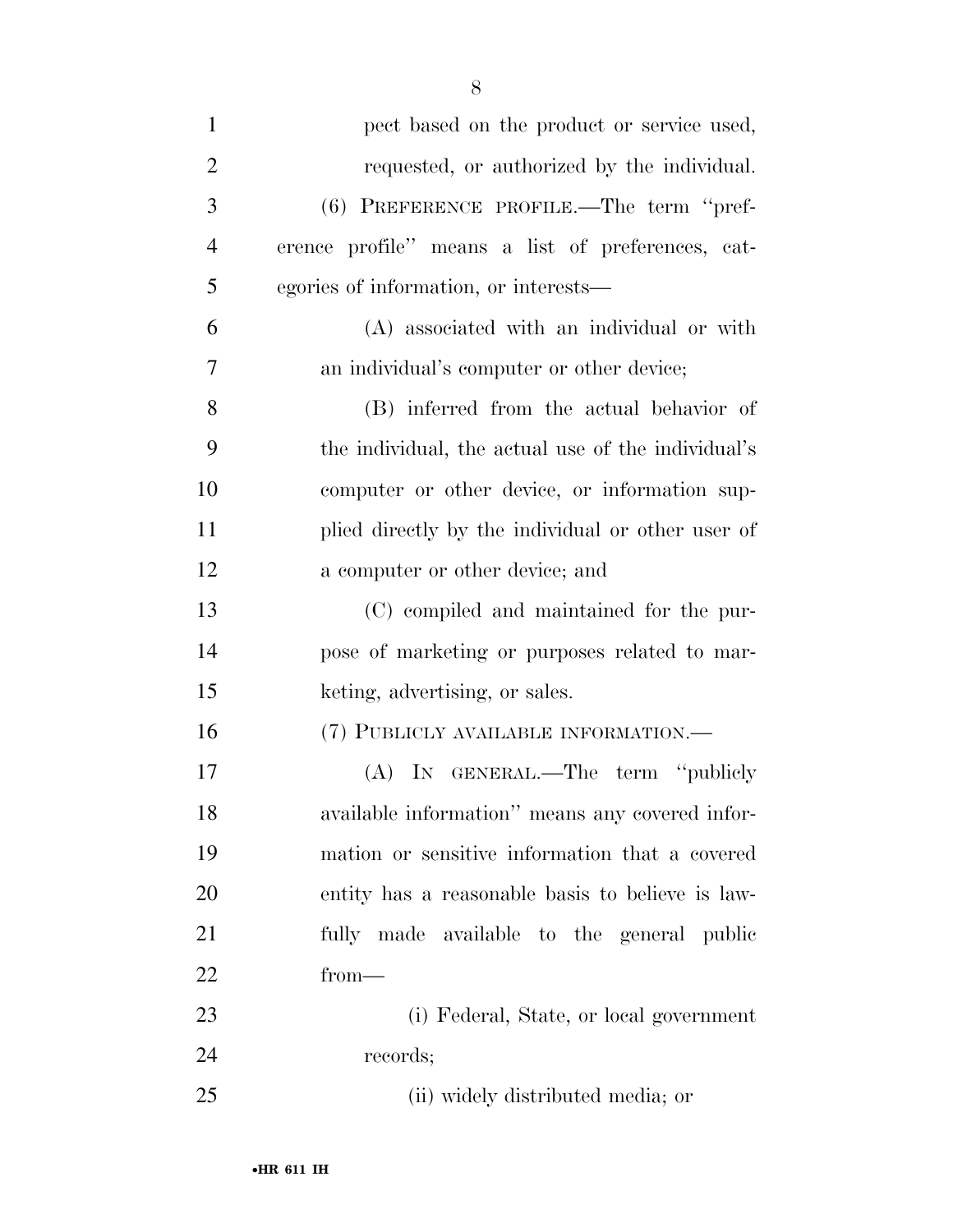| $\mathbf{1}$   | (iii) disclosures to the general public           |
|----------------|---------------------------------------------------|
| $\overline{2}$ | that are required to be made by Federal,          |
| 3              | State, or local law.                              |
| $\overline{4}$ | (B) CONSTRUCTION.—A covered entity has            |
| 5              | a reasonable basis to believe that information is |
| 6              | lawfully made available to the general public if  |
| 7              | the covered entity has taken steps to deter-      |
| 8              | $mine-$                                           |
| 9              | (i) that the information is of a type             |
| 10             | that is available to the general public; and      |
| 11             | (ii) whether an individual can direct             |
| 12             | that the information not be made available        |
| 13             | to the general public and, if so, that the        |
| 14             | individual has not done so.                       |
| 15             | (8) SENSITIVE INFORMATION.                        |
| 16             | (A) DEFINITION.—The term "sensitive in-           |
| 17             | formation" means—                                 |
| 18             | (i) any information that is associated            |
| 19             | with covered information of an individual         |
| 20             | and relates directly to that individual's—        |
| 21             | (I) medical history, physical or                  |
| 22             | mental health, or the provision of                |
| 23             | health care to the individual;                    |
| 24             | (II) race or ethnicity;                           |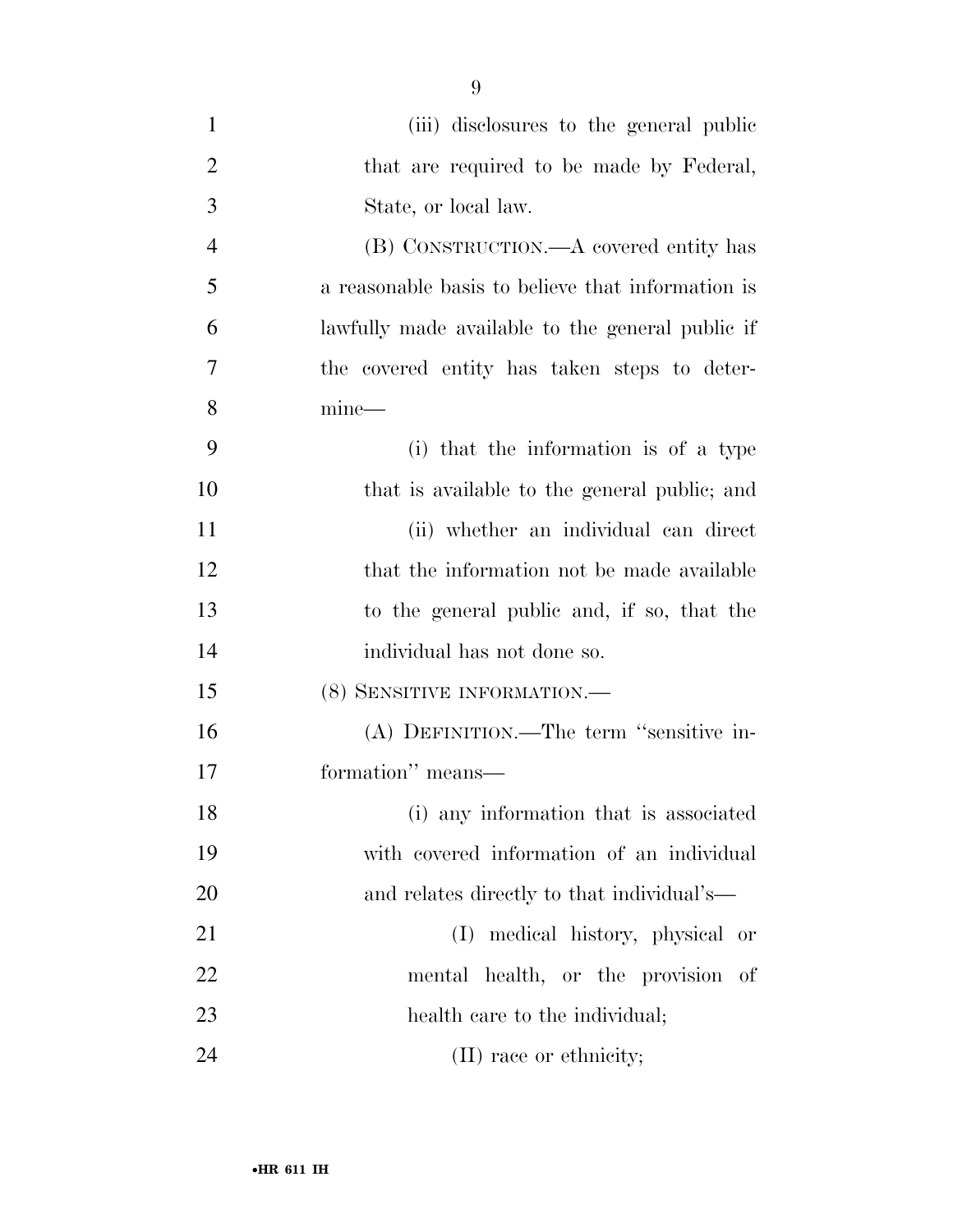- (III) religious beliefs and affili- ation; (IV) sexual orientation or sexual behavior; (V) income, assets, liabilities, or financial records, and other financial
- information associated with a finan- cial account, including balances and other financial information, except when financial account information is provided by the individual and is used only to process an authorized credit or debit to the account; or

 (VI) precise geolocation informa- tion and any information about the individual's activities and relationships associated with such geolocation; or (ii) an individual's— (I) unique biometric data, includ-

20 ing a fingerprint or retina scan; or 21 (II) Social Security number. 22 (B) MODIFIED DEFINITION BY RULE- MAKING.—The Commission may, by regulations promulgated under section 553 of title 5, United States Code, modify the scope or appli-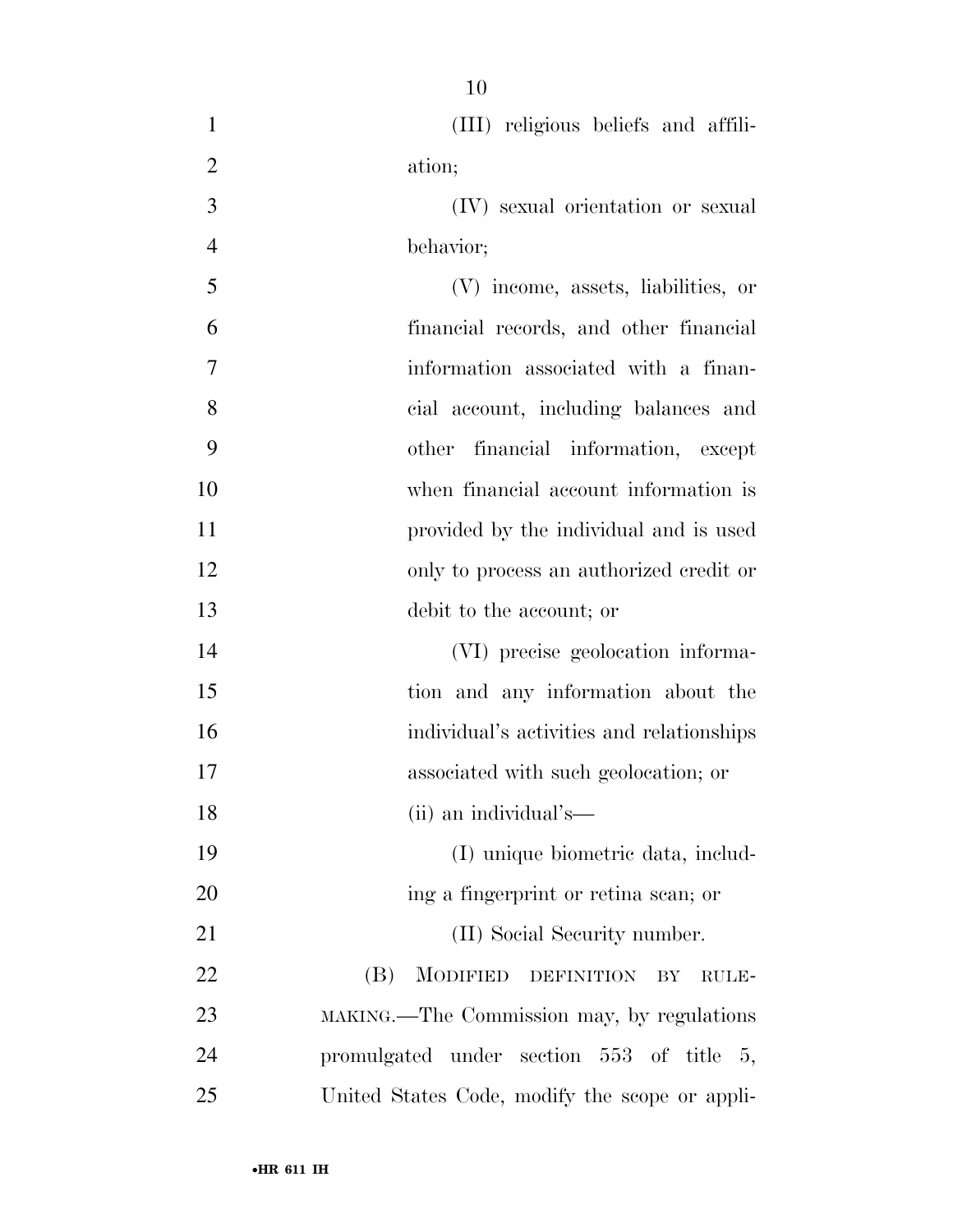cation of the definition of ''sensitive informa- tion'' for purposes of this Act. In promulgating such regulations, the Commission shall con- sider— (i) the purposes of the collection of the information and the context of the use of the information; (ii) how easily the information can be used to identify a specific individual; 10 (iii) the nature and extent of author-11 ized access to the information; (iv) an individual's reasonable expec- tations under the circumstances; and (v) adverse effects that may be experi- enced by an individual if the information is disclosed to an unauthorized person. (C) PRECISE GEOLOCATION INFORMATION DEFINED BY RULEMAKING.—The Commission shall, by regulations promulgated under section 553 of title 5, United States Code, define the term ''precise geolocation information'' for pur-22 poses of subparagraph  $(A)(i)(VI)$ . (9) SERVICE PROVIDER.—The term ''service

 provider'' means an entity that collects, maintains, processes, stores, or otherwise handles covered infor-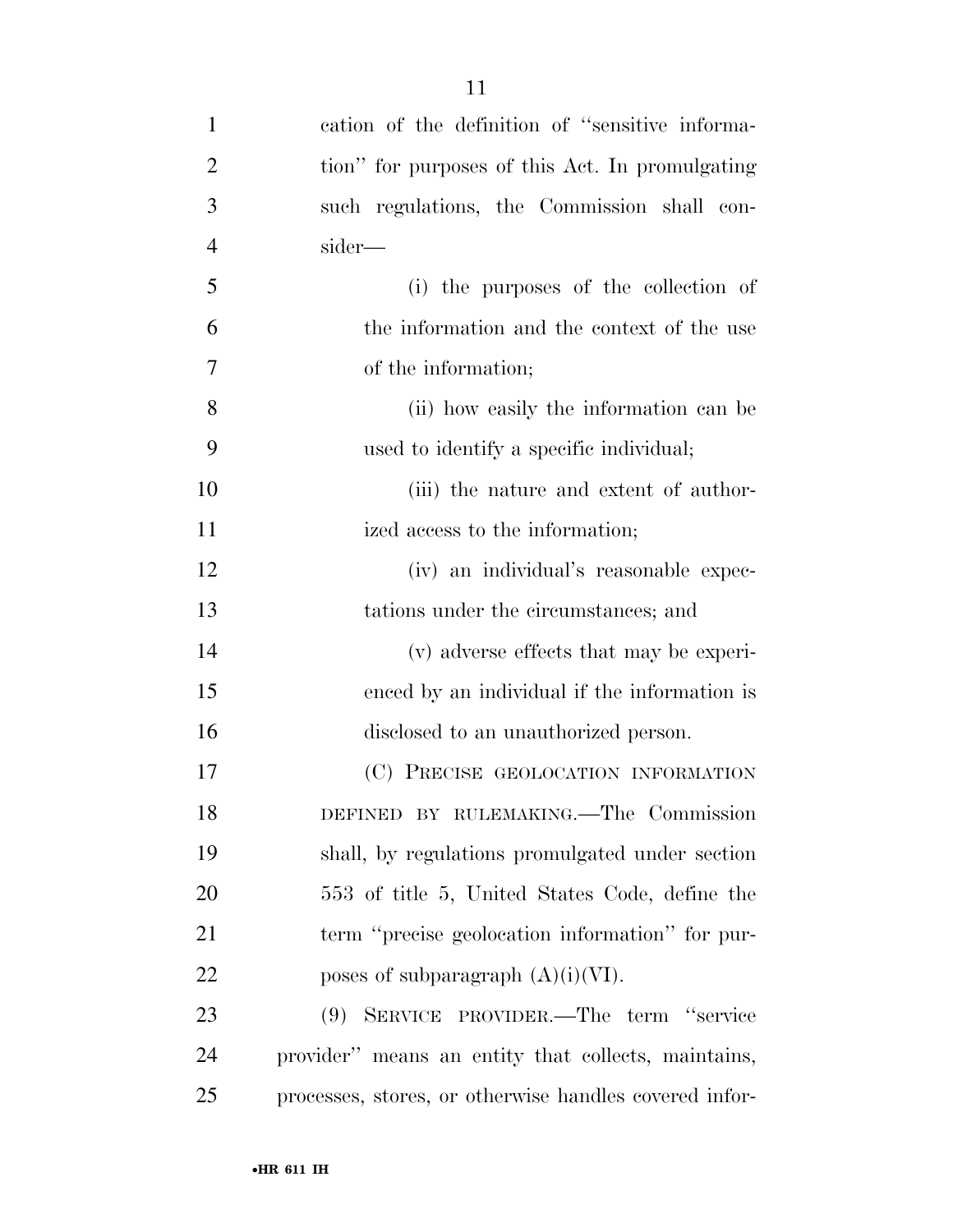| $\mathbf{1}$   | mation or sensitive information on behalf of a cov-    |
|----------------|--------------------------------------------------------|
| $\overline{2}$ | ered entity, including, for the purposes of serving as |
| 3              | a data processing center, distributing the informa-    |
| $\overline{4}$ | tion, providing customer support, maintaining the      |
| 5              | covered entity's records, information technology       |
| 6              | management, Web site or other hosting service,         |
| 7              | fraud detection, authentication, and other             |
| 8              | verification services, or performing other administra- |
| 9              | tive support functions for the covered entity.         |
| 10             | $(10)$ THIRD PARTY.—                                   |
| 11             | (A) IN GENERAL.—The term "third party"                 |
| 12             | means, with respect to any covered entity, a           |
| 13             | person that—                                           |
| 14             | (i) is not related to the covered entity               |
| 15             | by common ownership or corporate control;              |
| 16             | <b>or</b>                                              |
| 17             | (ii) is a business unit or corporate en-               |
| 18             | tity that holds itself out to the public as            |
| 19             | separate from the covered entity, such that            |
| 20             | an individual acting reasonably under the              |
| 21             | circumstances would not expect it to be re-            |
| 22             | lated to the covered entity or to have ac-             |
| 23             | cess to covered information the individual             |
| 24             | provides to that covered entity.                       |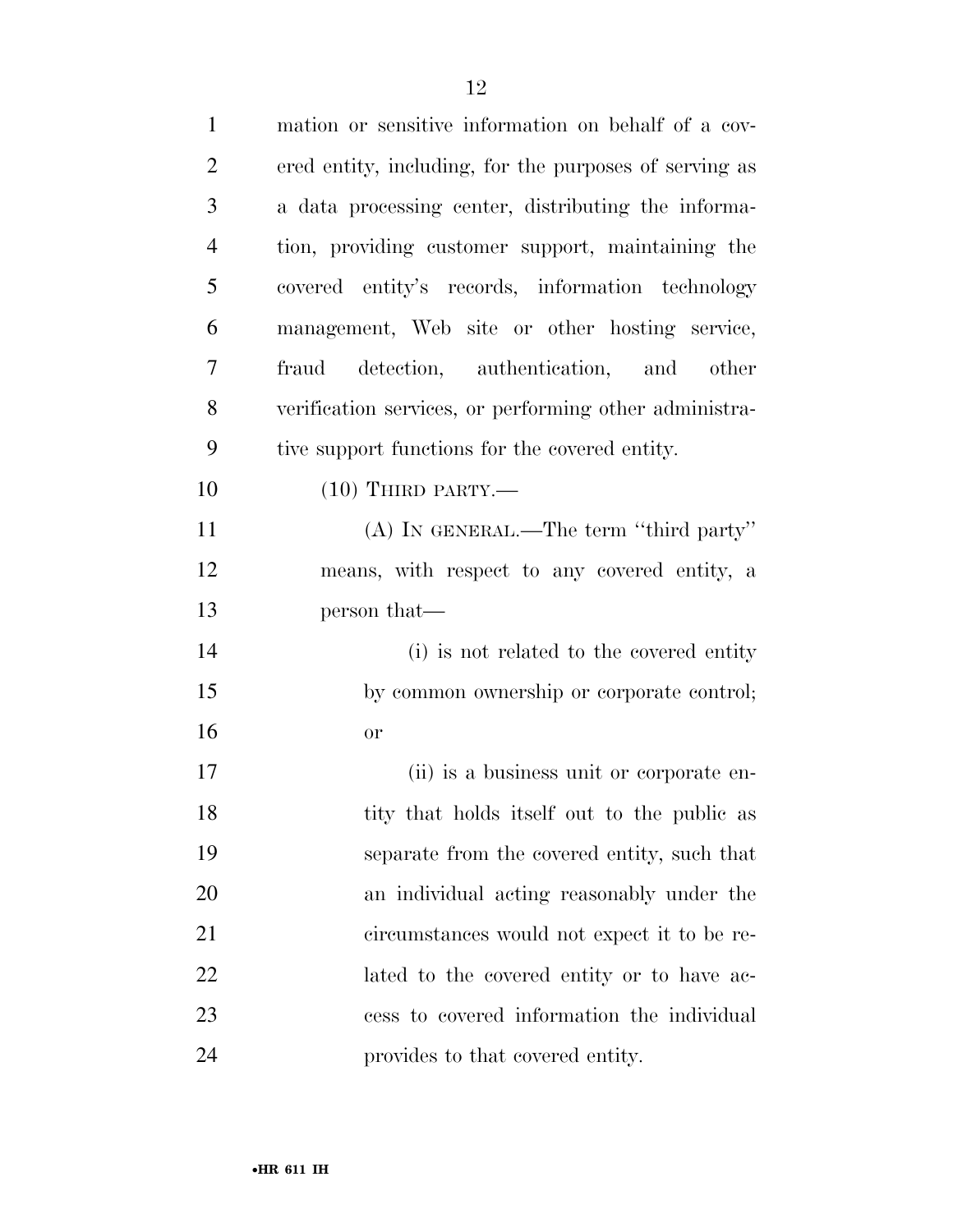| $\mathbf{1}$   | (B) COLLECTION OF INFORMATION BY                   |
|----------------|----------------------------------------------------|
| $\overline{2}$ | MULTIPLE SOURCES.—For the purpose of this          |
| 3              | definition, where multiple persons collect cov-    |
| $\overline{4}$ | ered information or sensitive information from     |
| 5              | or about visitors to an online or mobile service,  |
| 6              | including a Web site, all such persons other       |
| 7              | than the operator or publisher of the online or    |
| 8              | mobile service or Web site shall be considered     |
| 9              | third parties unless—                              |
| 10             | (i) the person meets the requirements              |
| 11             | of the service provider exception in section       |
| 12             | $106(1)$ ; or                                      |
| 13             | (ii) the person otherwise does not sat-            |
| 14             | isfy the requirements for a third party pur-       |
| 15             | suant to the regulations implemented pur-          |
| 16             | suant to subparagraph $(C)$ .                      |
| 17             | (C) RULEMAKING.—Not later than 18                  |
| 18             | months after the date of the enactment of this     |
| 19             | Act, the Commission shall promulgate regula-       |
| 20             | tions under section 553 of title 5, United States  |
| 21             | Code, to clarify or modify the definition of third |
| 22             | party for purposes of this Act. In promulgating    |
| 23             | such regulations, the Commission shall con-        |
| 24             | sider—                                             |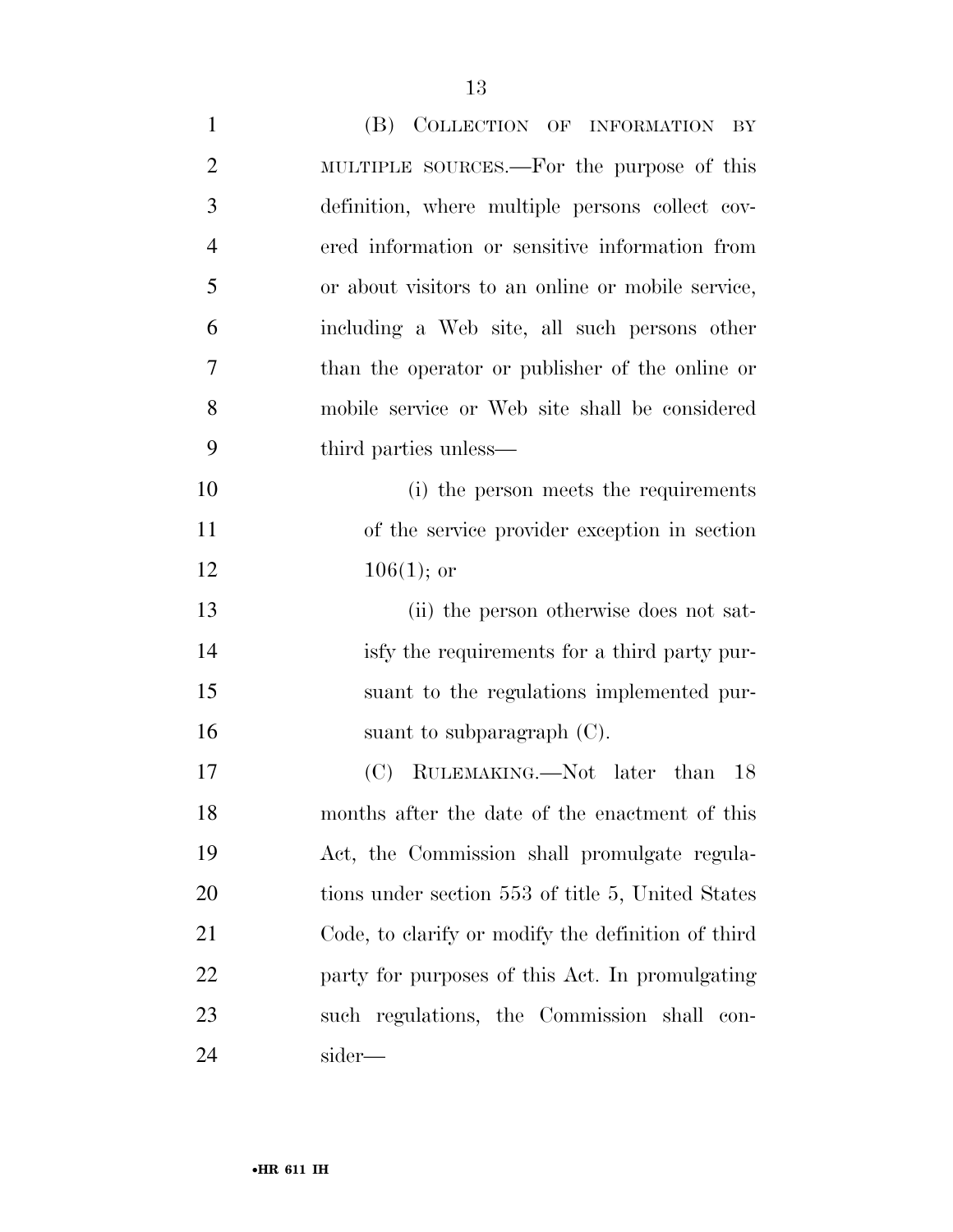| $\mathbf{1}$   | (i) the brand or brands associated          |
|----------------|---------------------------------------------|
| $\overline{2}$ | with a covered entity;                      |
| 3              | (ii) the scope and nature of the busi-      |
| $\overline{4}$ | nesses engaged in by a covered entity and   |
| 5              | a third party, including the nature of the  |
| 6              | products or services offered by the covered |
| 7              | entity and third party; and                 |
| 8              | (iii) the relationship between a cov-       |
| 9              | ered entity and a third party, taking into  |
| 10             | account such factors as ownership and con-  |
| 11             | trol.                                       |
|                | 12 TITLE I—TRANSPARENCY,<br>NO-             |
| 13             | <b>INDIVIDUAL</b><br>TICE, AND              |
| 14             | <b>CHOICE</b>                               |

## **SEC. 101. INFORMATION TO BE MADE AVAILABLE.**

 A covered entity shall, in accordance with the regula- tions issued under section 102, make available to individ- uals whose covered information or sensitive information it collects or maintains the following information about its information privacy practices and an individual's options with regard to such practices:

- (1) The identity of the covered entity.
- (2) A description of any covered information or sensitive information collected or stored by the cov-ered entity.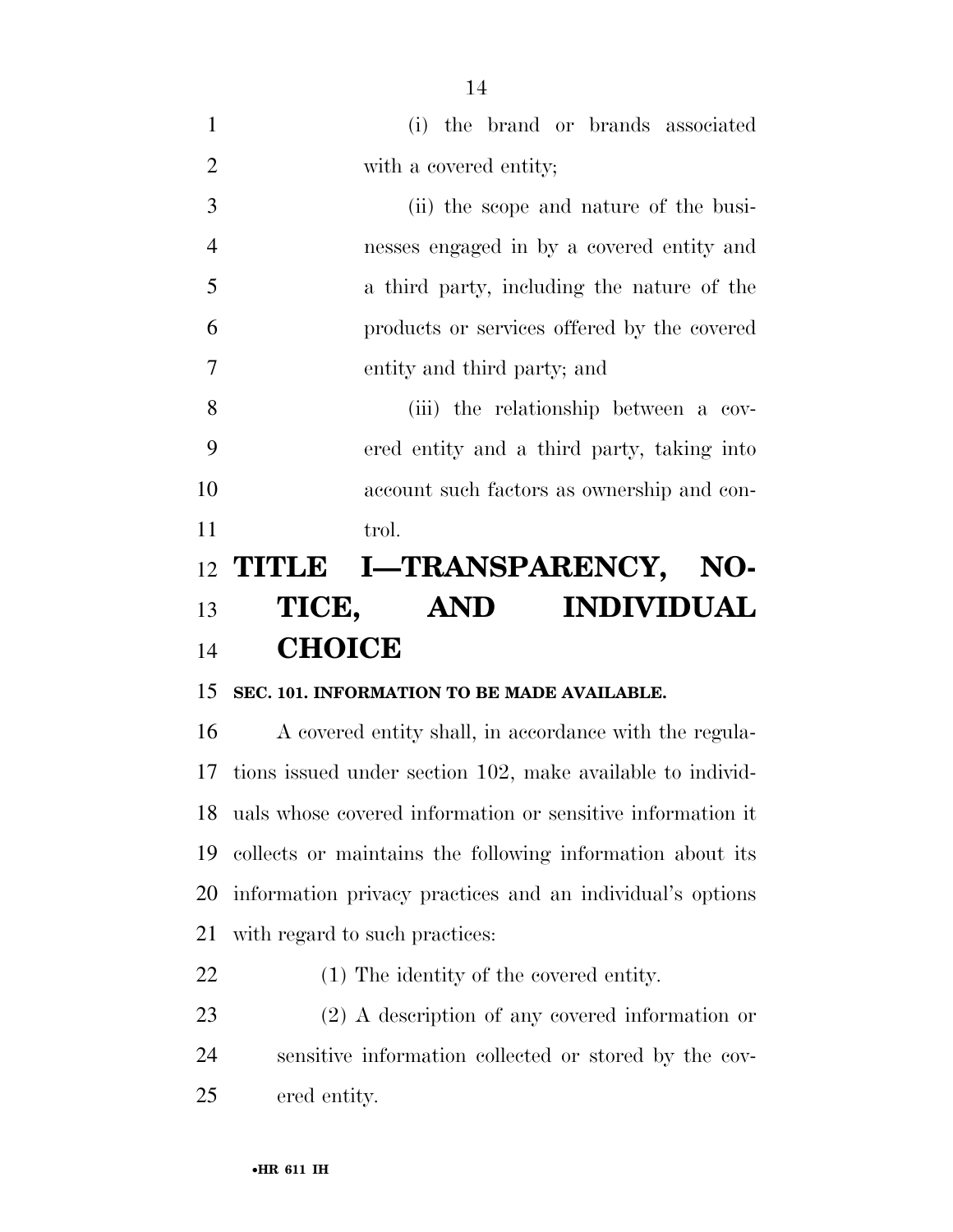(3) The specific purposes for which the covered entity collects and uses the covered information or sensitive information, including disclosure as to whether and how the covered entity customizes prod- ucts or services or changes the prices of products or services based, in whole or in part, on covered infor- mation or sensitive information about individual cus-tomers or users.

 (4) The specific purposes for which covered in- formation or sensitive information may be disclosed to a third party and the categories of third parties who may receive such information for each such pur-pose.

 (5) The choice and means the covered entity of- fers individuals for limiting the collection, use, and disclosure of covered information or sensitive infor-mation, in accordance with sections 103 and 104.

 (6) A description of the information for which an individual may request access and the means to request such access, in accordance with section 202.

 (7) How the covered entity may merge, link, or combine covered information or sensitive information collected from the individual with other information about the individual that the covered entity may ac-25 quire from third parties.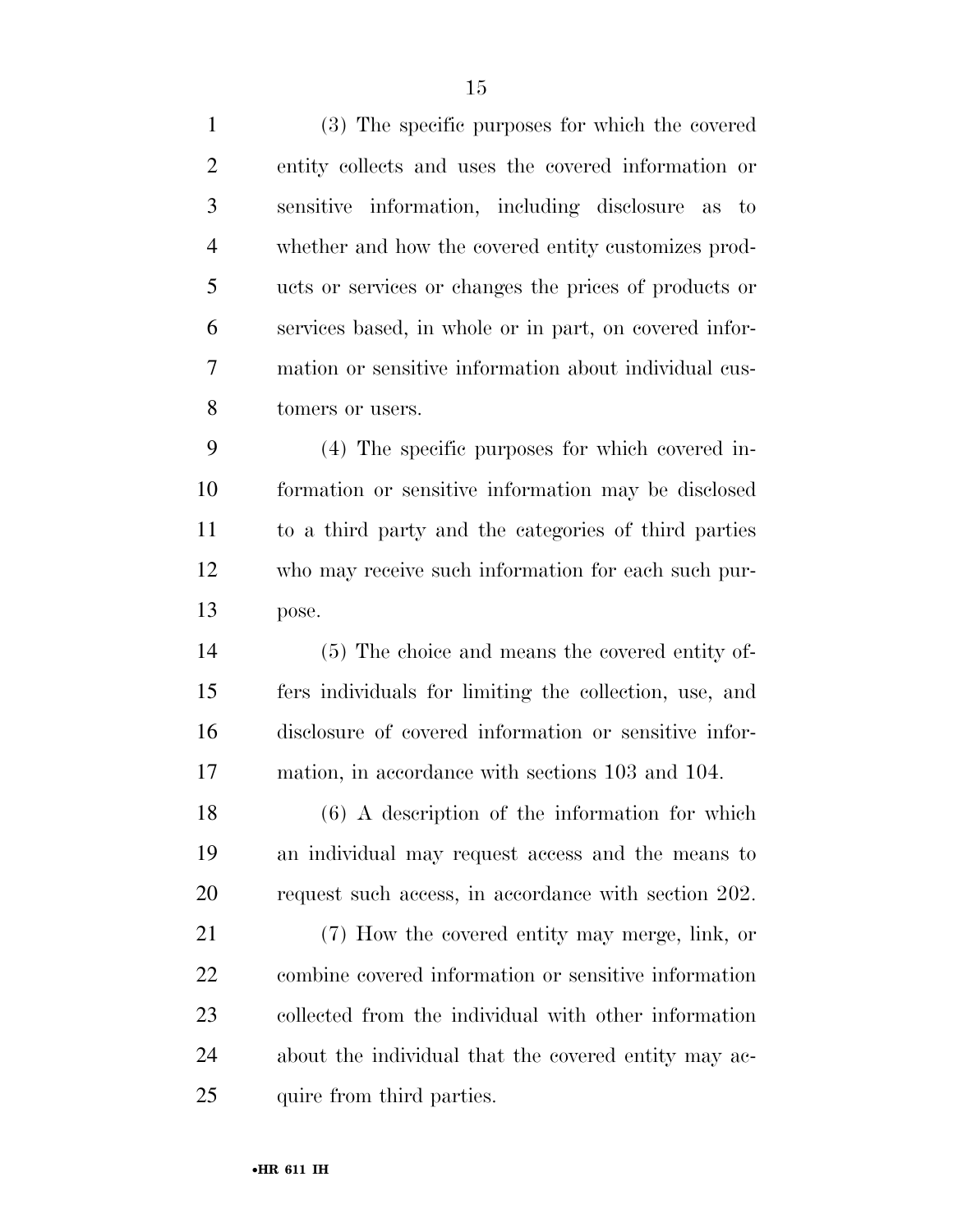| $\mathbf{1}$   | (8) The retention schedule for covered informa-          |
|----------------|----------------------------------------------------------|
| $\overline{2}$ | tion and sensitive information in days, months, or       |
| 3              | years, or a statement that the covered entity will re-   |
| $\overline{4}$ | tain such information indefinitely or permanently.       |
| 5              | (9) Whether or not an individual has the right           |
| 6              | to direct the covered entity to delete information col-  |
| 7              | lected from or about the individual.                     |
| 8              | (10) A reasonable means by which an individual           |
| 9              | may contact the covered entity with any inquiries or     |
| 10             | complaints regarding the covered entity's practices—     |
| 11             | (A) concerning the collection, use, disclo-              |
| 12             | sure, or handling of the individual's covered in-        |
| 13             | formation or sensitive information in accord-            |
| 14             | ance with section $302(a)$ ; or                          |
| 15             | (B) to assure the accuracy of the individ-               |
| 16             | ual's covered information or sensitive informa-          |
| 17             | tion in accordance with section $201(a)$ .               |
| 18             | (11) The process by which the covered entity             |
| 19             | notifies individuals of material changes to its policies |
| 20             | and practices.                                           |
| 21             | $(12)$ A hyperlink to or a listing of the Commis-        |
| 22             | sion's online consumer complaint form or the toll-       |
| 23             | free number for the Commission's Consumer Re-            |
| 24             | sponse Center.                                           |
| 25             | (13) The effective date of the privacy notice.           |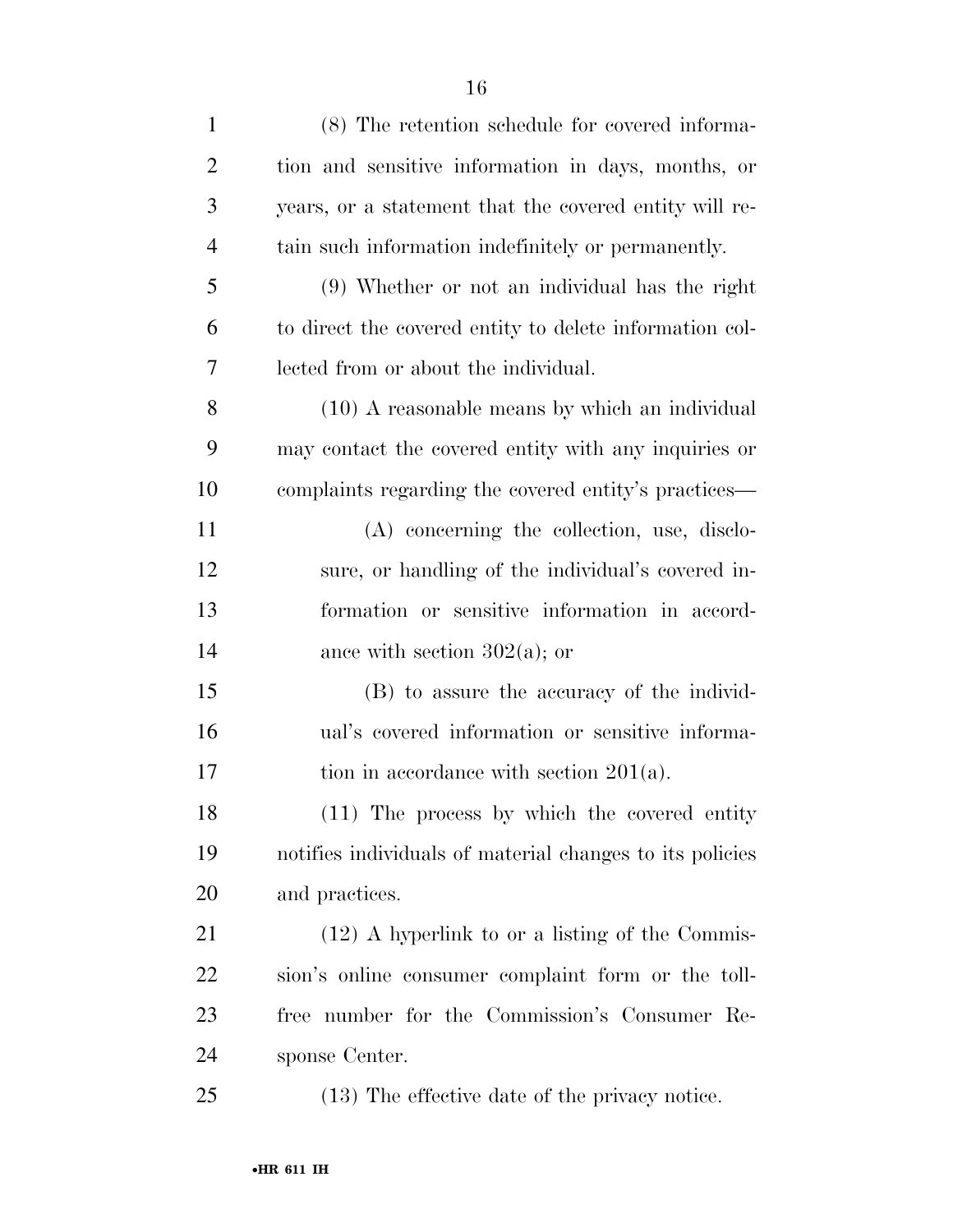#### **SEC. 102. PROVISION OF NOTICE OR NOTICES.**

 (a) IN GENERAL.—It shall be unlawful for a covered entity to collect, use, or disclose covered information or sensitive information unless it provides the information set forth in section 101 in concise, meaningful, timely, promi- nent, and easy-to-understand notice or notices, in accord- ance with the regulations issued by the Commission under subsection (b).

 (b) RULEMAKING.—Not later than 18 months after the date of the enactment of this Act, the Commission shall promulgate regulations under section 553 of title 5, United States Code, to implement this section. In promul-gating such regulations, the Commission—

 (1) shall determine the means and timing of the notices required under this section, taking into ac- count the different media, devices, or methods through which the covered entity collects covered in-formation or sensitive information;

 (2) shall have the authority to allow for, or re- quire, the provision of short notices or limited disclo- sures that do not include all of the information set forth in section 101, if the Commission by regula-tion—

 (A) requires the information to be other- wise clearly and conspicuously disclosed or available to individuals; and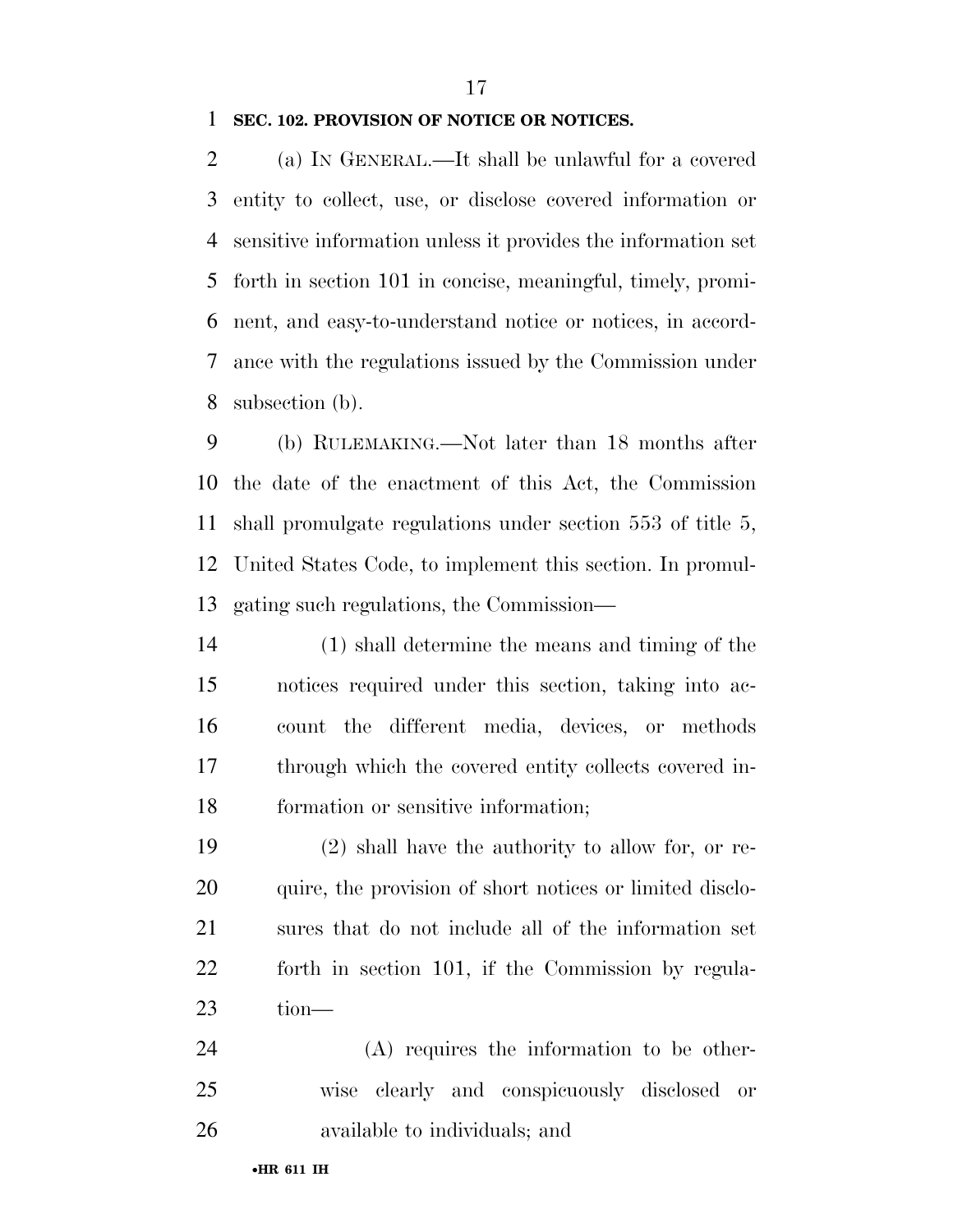| $\mathbf{1}$   | (B) determines that the provision of such          |
|----------------|----------------------------------------------------|
| $\overline{2}$ | short notices or limited disclosures will accom-   |
| 3              | plish the purposes of this Act to enhance trans-   |
| 4              | parency and provide individuals with meaning-      |
| 5              | ful choice regarding the collection, use, and dis- |
| 6              | closure of their covered information or sensitive  |
| 7              | information;                                       |
| 8              | $(3)$ shall consider—                              |
| 9              | (A) whether the notice or notices provide          |
| 10             | individuals with timely, effective, and meaning-   |
| 11             | ful notice that will enable an individual to un-   |
| 12             | derstand relevant information and make in-         |
| 13             | formed choices;                                    |
| 14             | (B) whether providing notice to individuals        |
| 15             | prior to or contemporaneously with the collec-     |
| 16             | tion of covered information is practical or rea-   |
| 17             | sonable under the circumstances;                   |
| 18             | (C) the costs of implementing the pre-             |
| 19             | scribed notice or notices;                         |
| 20             | the different media and context<br>(D)             |
| 21             | through which covered information is collected;    |
| 22             | (E) whether it is reasonable and appro-            |
| 23             | priate under the circumstances for a third party   |
| 24             | or a service provider to be responsible for pro-   |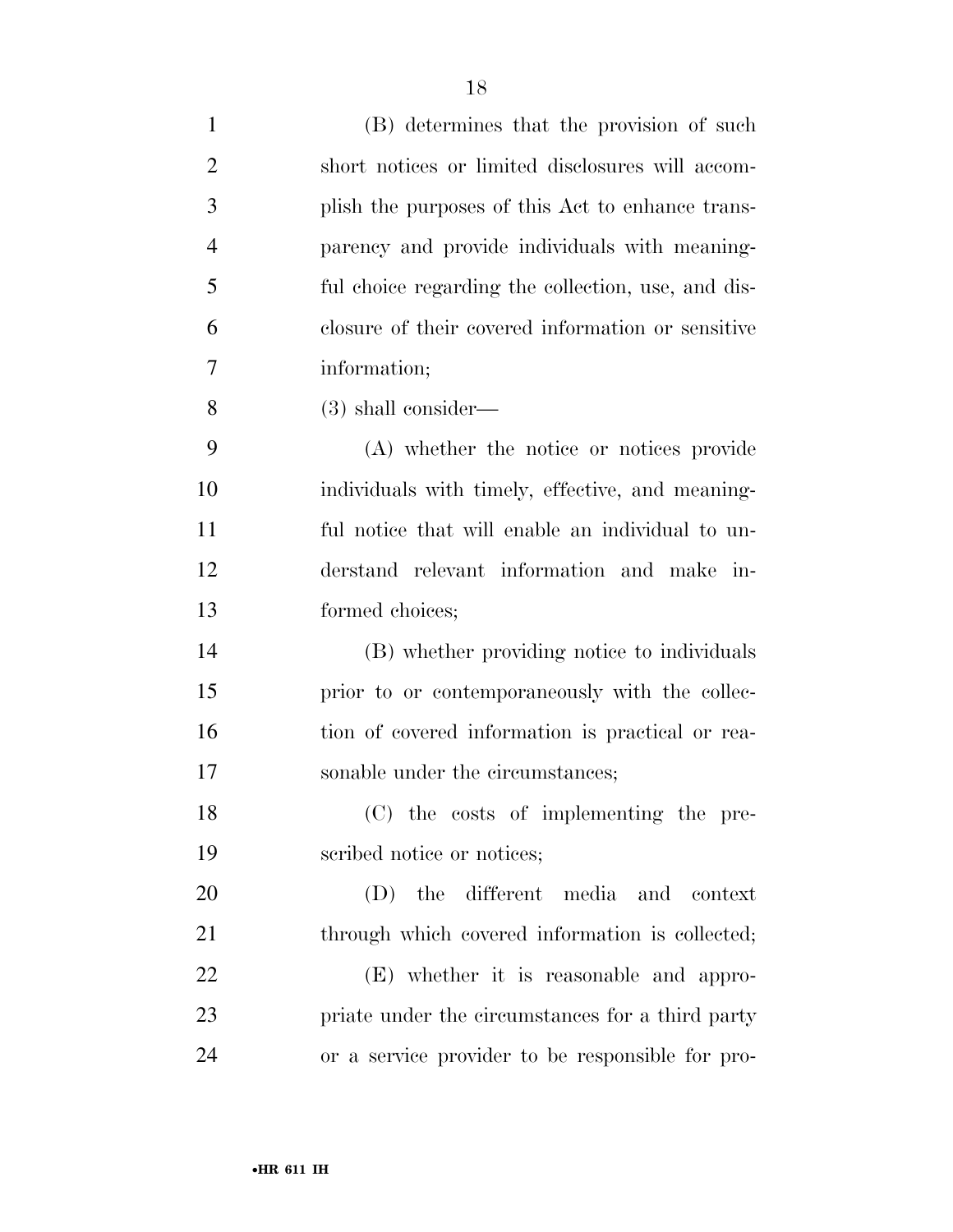| $\mathbf{1}$   | viding notice and obtaining consent as required              |
|----------------|--------------------------------------------------------------|
| $\overline{2}$ | by this title in lieu of a covered entity; and               |
| 3              | $(F)$ the risk to consumers and commerce of                  |
| $\overline{4}$ | over-notification; and                                       |
| 5              | (4) may issue model notices.                                 |
| 6              | (c) EXCLUSION FROM NOTICE REQUIREMENTS.—                     |
| 7              | (1) TRADE SECRET INFORMATION.—Nothing in                     |
| 8              | this section shall require a covered entity to reveal        |
| 9              | confidential, trade secret, or proprietary information.      |
| 10             | (2) IN-PERSON TRANSACTIONS.—Notice under                     |
| 11             | this section shall not be required for in-person collec-     |
| 12             | tion of covered information if—                              |
| 13             | (A) the covered information is collected for                 |
| 14             | an operational purpose; or                                   |
| 15             | (B) the covered entity only is collecting the                |
| 16             | name, address, email address, telephone or fax               |
| 17             | number of an individual and does not—                        |
| 18             | (i) share the covered information with                       |
| 19             | third parties; or                                            |
| 20             | (ii) use the covered information to ac-                      |
| 21             | quire additional information about the in-                   |
| 22             | dividual from third parties.                                 |
| 23             | (d) RETENTION.—A covered entity shall retain copies          |
| 24             | of the notice or notices issued pursuant to this section for |
| 25             | a period of 6 years after the date on which such notice      |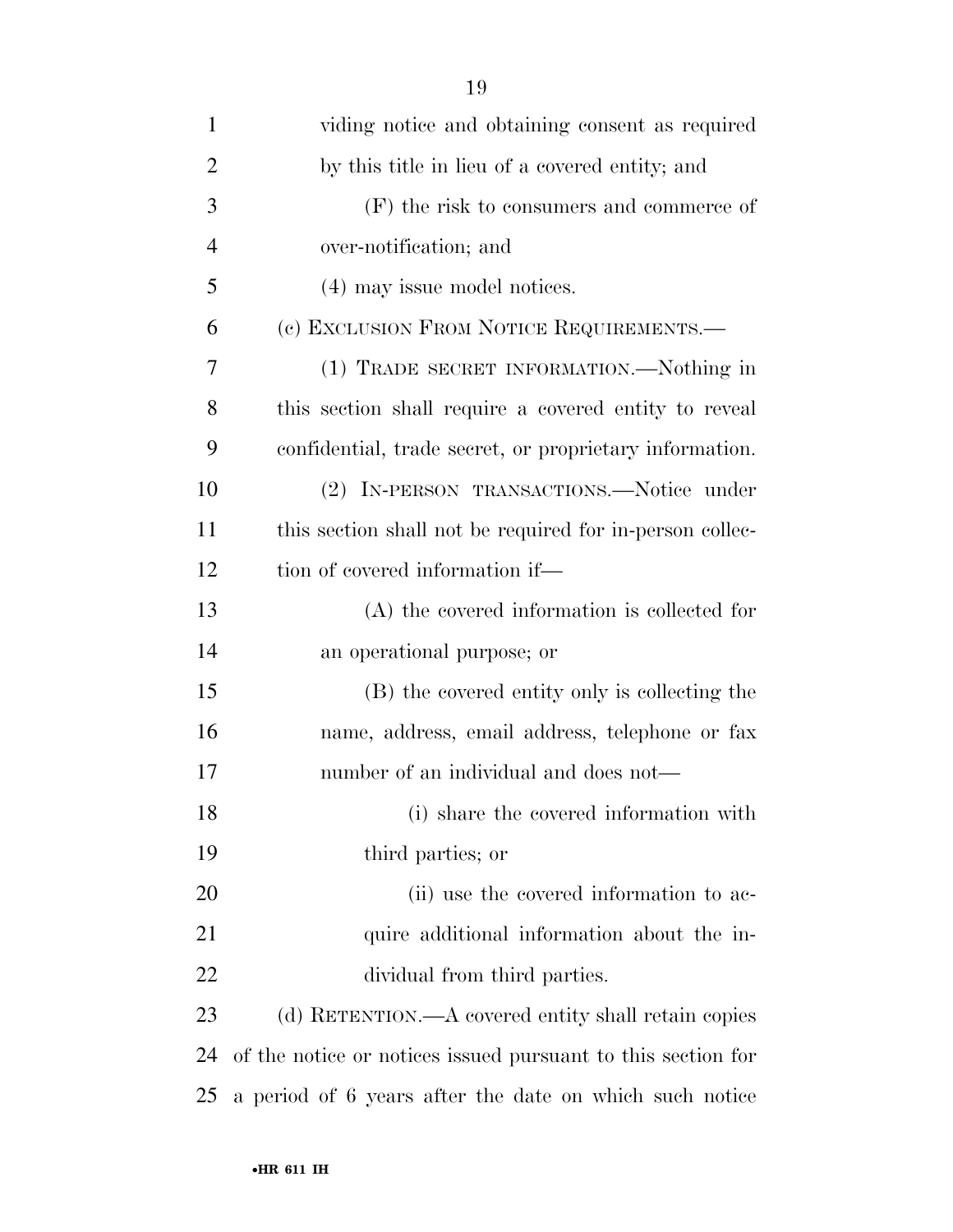was issued or the date when it was last in effect, whichever is later, unless the Commission determines pursuant to the rulemaking required under subsection (b) that such reten-tion is not practical under the circumstances.

## **SEC. 103. OPT-OUT CONSENT REQUIRED FOR COLLECTION AND USE OF COVERED INFORMATION BY A COVERED ENTITY.**

 (a) IN GENERAL.—Except as provided in subsections (e) and (f) and section 106, it shall be unlawful for a cov- ered entity to collect or use covered information about an individual without the consent of that individual, as set forth in this section. A covered entity shall be considered to have the consent of an individual for the collection and use of covered information about the individual if—

- (1) the covered entity has provided to the indi- vidual notice required under section 102 and its im-plementing regulations;
- (2) the covered entity provides the individual with a reasonable means to exercise an opt-out right and decline consent for such collection and use; and
- (3) the individual either affirmatively grants consent for such collection and use or does not de- cline consent at the time notice is presented or made available to the individual.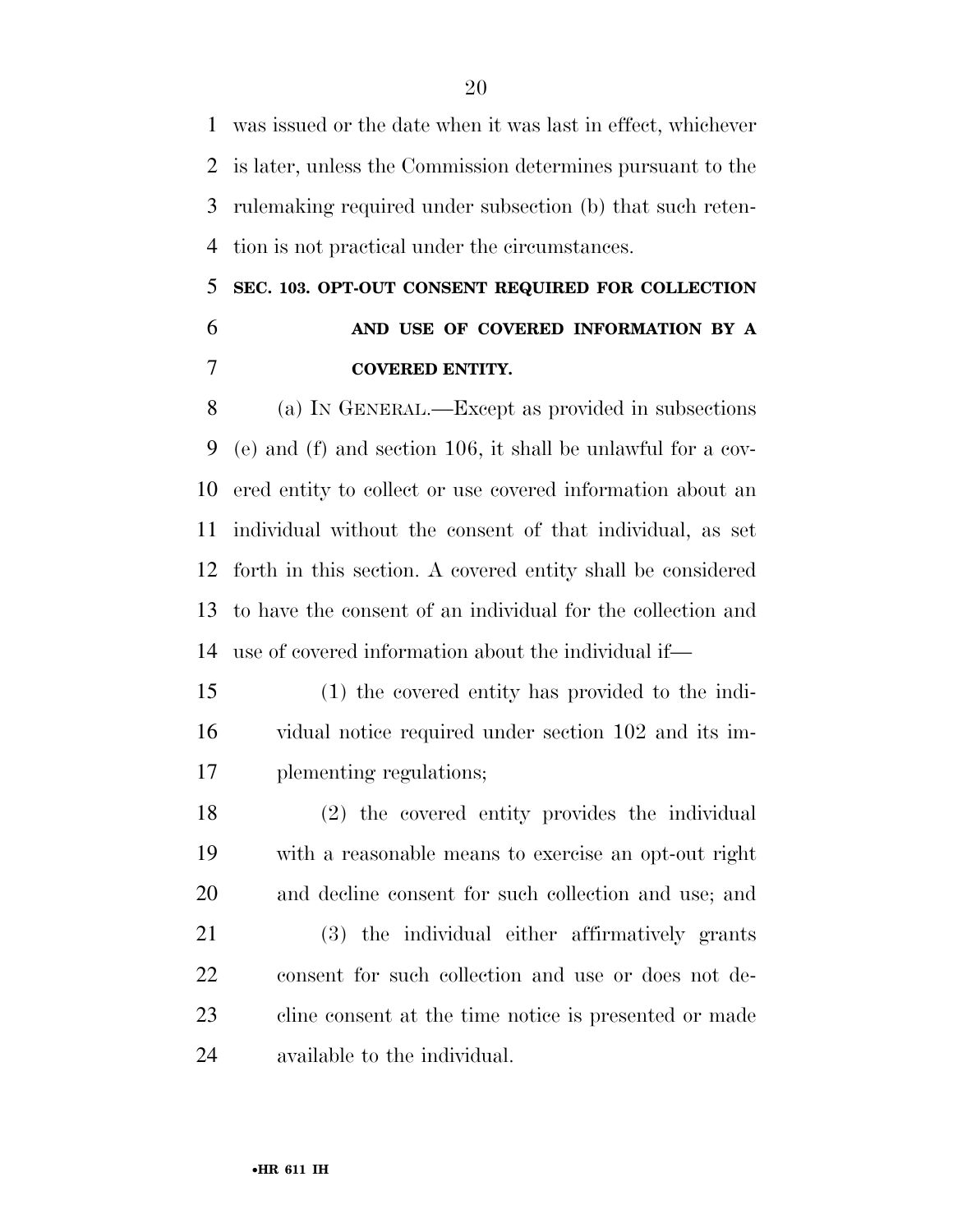(b) DURATION OF INDIVIDUAL'S OPT-OUT.—An indi- vidual's direction to opt out under this section is effective permanently, unless otherwise directed by the individual. (c) SUBSEQUENT OPT-OUT.—A covered entity shall provide an individual with a reasonable means to decline consent or revoke previously granted consent at any time. (d) MORE DETAILED OPTIONS.—A covered entity may comply with this section by enabling an individual to decline consent for specific uses of his or her covered information, provided the individual has been given the op- portunity to decline consent for the collection and use of covered information for all purposes, other than for an operational purpose excepted by subsection (e), for which covered information may be collected and used by the cov-ered entity.

 (e) EXCEPTION FOR OPERATIONAL PURPOSES.— This section shall not apply to the collection or use of cov-ered information for an operational purpose.

 (f) COLLECTION AND USE AS A CONDITION OF SERV- ICE.—Nothing in this section shall prohibit a covered enti- ty from requiring, as a condition of an individual's receipt of a service or other benefit, including the receipt of an enhanced or premium version of a product or service oth- erwise available, the reasonable collection and use of cov-ered information about the individual, provided that—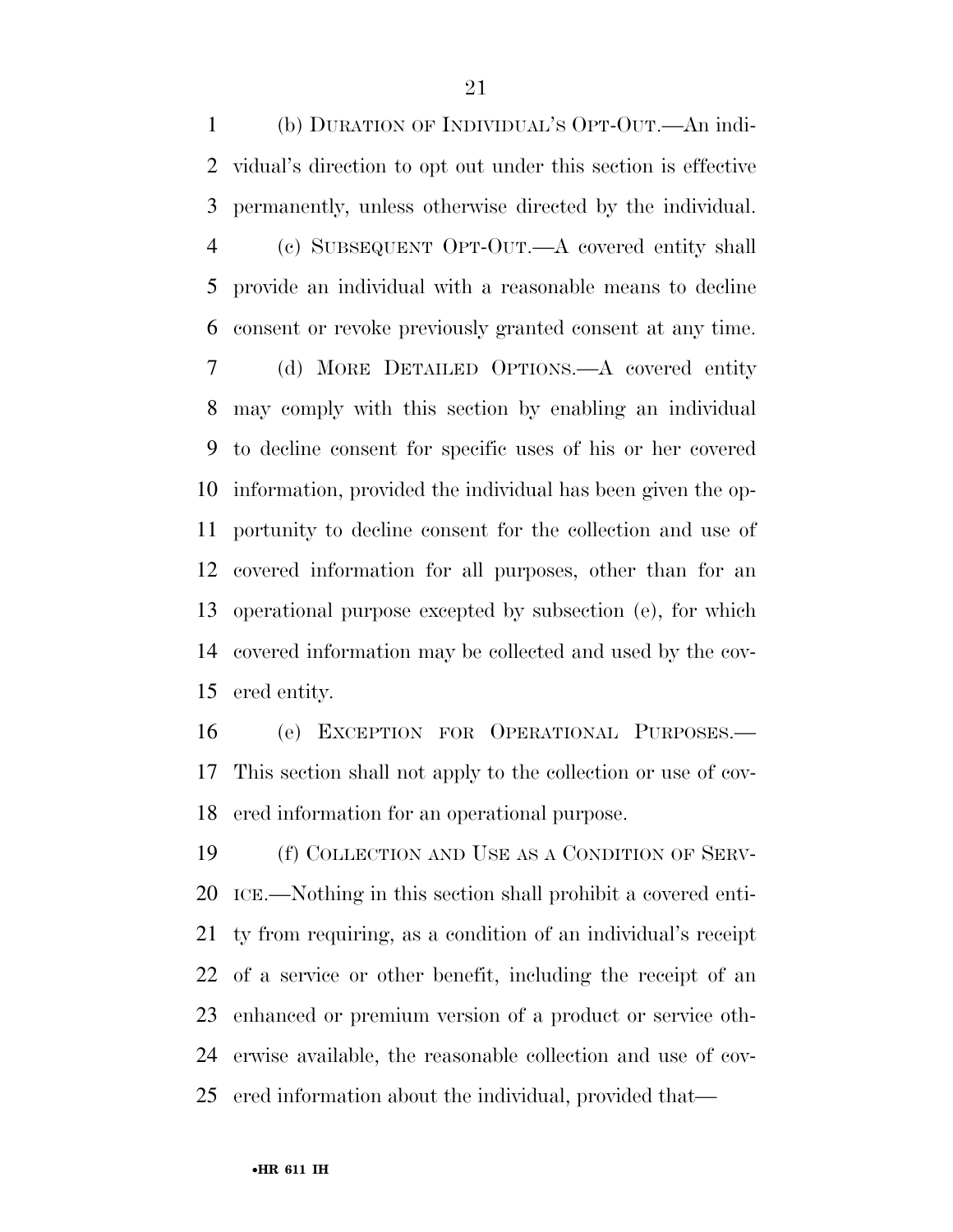| $\mathbf{1}$   | (1) the covered entity has a direct relationship       |
|----------------|--------------------------------------------------------|
| $\overline{2}$ | with the individual;                                   |
| 3              | $(2)$ the covered information is not shared with       |
| $\overline{4}$ | any third party except with the express affirmative    |
| 5              | consent as set forth in section 104;                   |
| 6              | (3) the covered entity provides a clear, promi-        |
| 7              | nent, and specific statement describing the specific   |
| 8              | purpose or purposes for which covered information      |
| 9              | may be used pursuant to section 101;                   |
| 10             | (4) the individual provides consent by acknowl-        |
| 11             | edging the specific uses set forth in the clear and    |
| 12             | prominent statement required under paragraph (3)       |
| 13             | as part of receiving the service or other benefit from |
| 14             | the covered entity; and                                |
| 15             | $(5)$ the individual is able to later withdraw con-    |
| 16             | sent for the use by canceling the service or otherwise |
| 17             | indicating that he or she no longer wishes to receive  |
| 18             | the service or other benefit.                          |
| 19             | SEC. 104. EXPRESS AFFIRMATIVE CONSENT.                 |
| <b>20</b>      | (a) DISCLOSURE OF COVERED INFORMATION TO               |
| 21             | THIRD PARTIES.—                                        |
| <u>22</u>      | (1) DISCLOSURE PROHIBITED.—Except as pro-              |
| 23             | vided in section 106 and subject to title IV of this   |
| 24             | Act, it shall be unlawful for a covered entity to dis- |
| 25             | close covered information about an individual to a     |
|                |                                                        |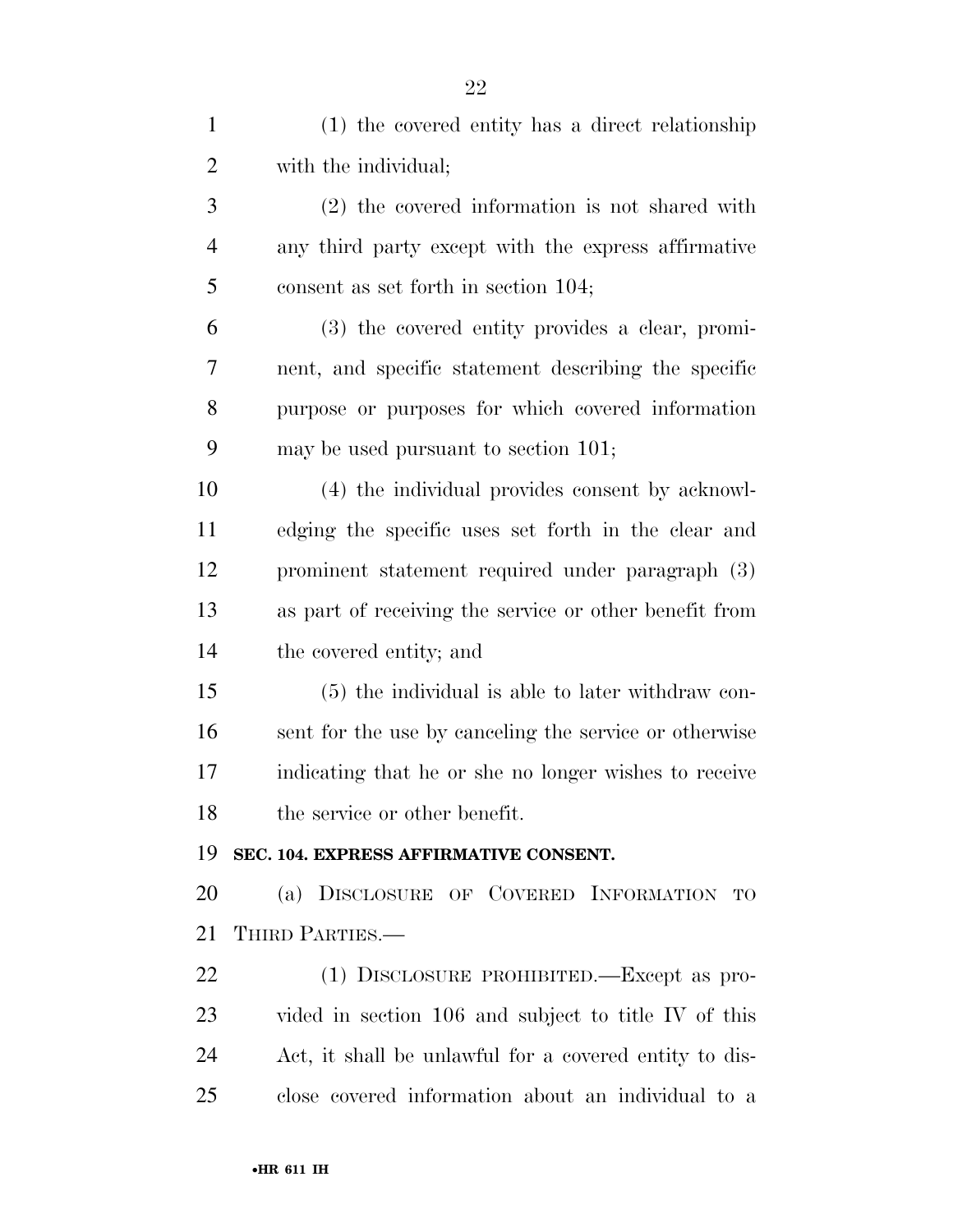third party unless the covered entity has received ex- press affirmative consent from the individual prior to the disclosure.

 (2) EXCEPTION FOR JOINT MARKETING.—Ex- press affirmative consent shall not be required for any disclosure related to the performance of joint marketing, if the covered entity and the third party enter into a contractual agreement prohibiting the third party from disclosing or using the covered in- formation except as necessary to carry out the joint marketing relationship.

 (b) COLLECTION, USE, OR DISCLOSURE OF SEN- SITIVE INFORMATION.—Except as provided in section 106, a covered entity may not collect, use, or disclose sen- sitive information from or about an individual for any pur- pose unless the covered entity obtains the express affirma-tive consent of the individual.

 (c) COMPREHENSIVE ONLINE DATA COLLECTION.— A covered entity may not use hardware or software to monitor all or substantially all of the individual's Internet browsing or other significant class of Internet or computer activity and collect, use, or disclose information concerning such activity, except—

 (1) with the express affirmative consent of the individual;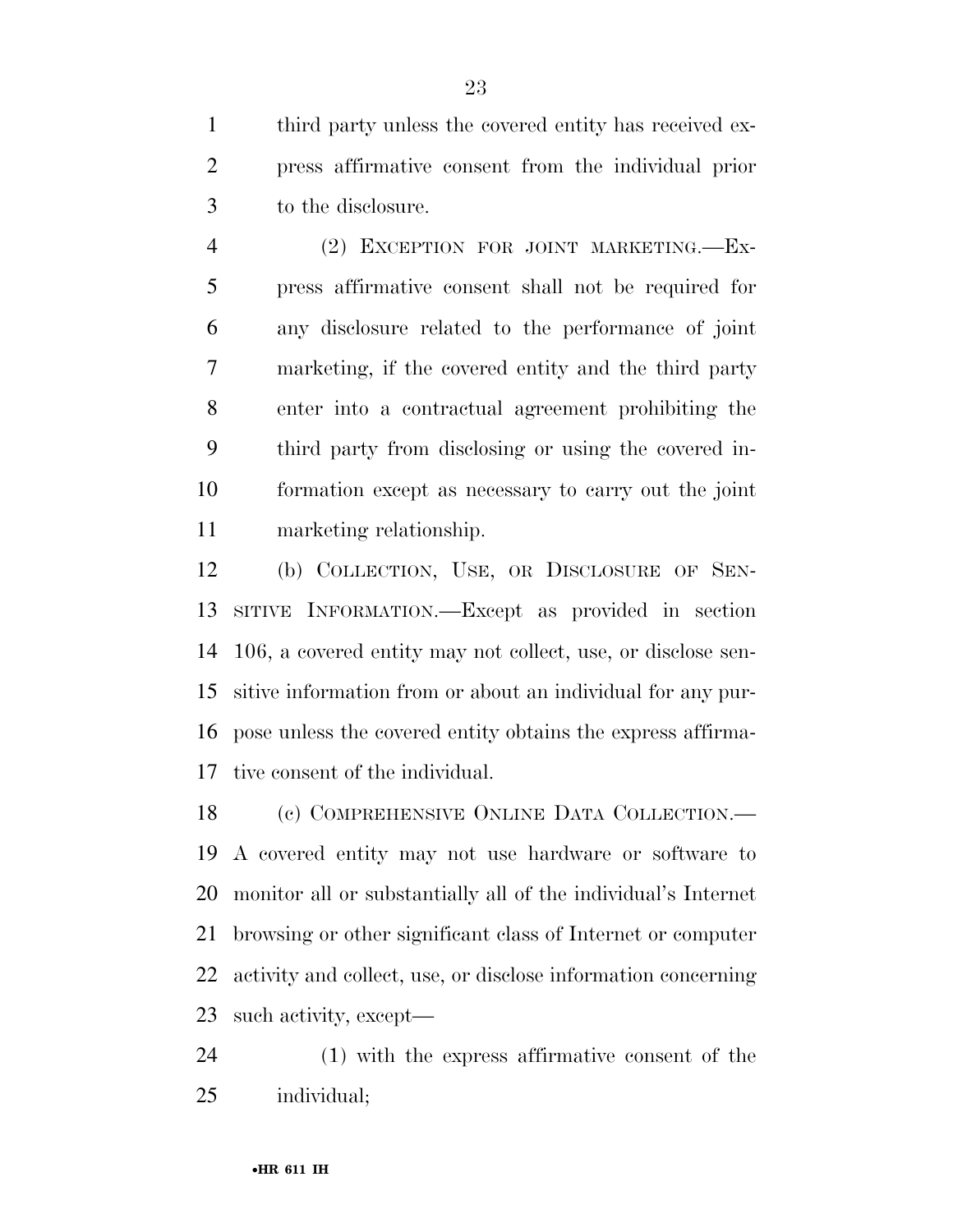(2) for the purpose of making such information accessible to the individual or for use by the indi-vidual; or

(3) as provided in section 106.

 (d) LIMITATION.—A third party that receives covered information or sensitive information from a covered entity pursuant to this section shall only use such information for the specific purposes authorized by the individual when the individual granted express affirmative consent for the disclosure of the information to a third party.

 (e) REVOCATION OF CONSENT.—A covered entity that has obtained the express affirmative consent of an individual pursuant to this section and section 105 shall provide the individual with a reasonable means, without charge, to withdraw consent at any time thereafter.

#### **SEC. 105. MATERIAL CHANGES TO PRIVACY PRACTICES.**

 (a) RETROACTIVE APPLICATION.—A covered entity shall provide the notice required by section 102 and obtain the express affirmative consent of the individual prior to making a material change in privacy practices governing previously collected covered information or sensitive infor-mation from that individual.

 (b) PROSPECTIVE APPLICATION.—A covered entity shall not make material changes to its privacy practices governing the collection, use, or disclosure of covered in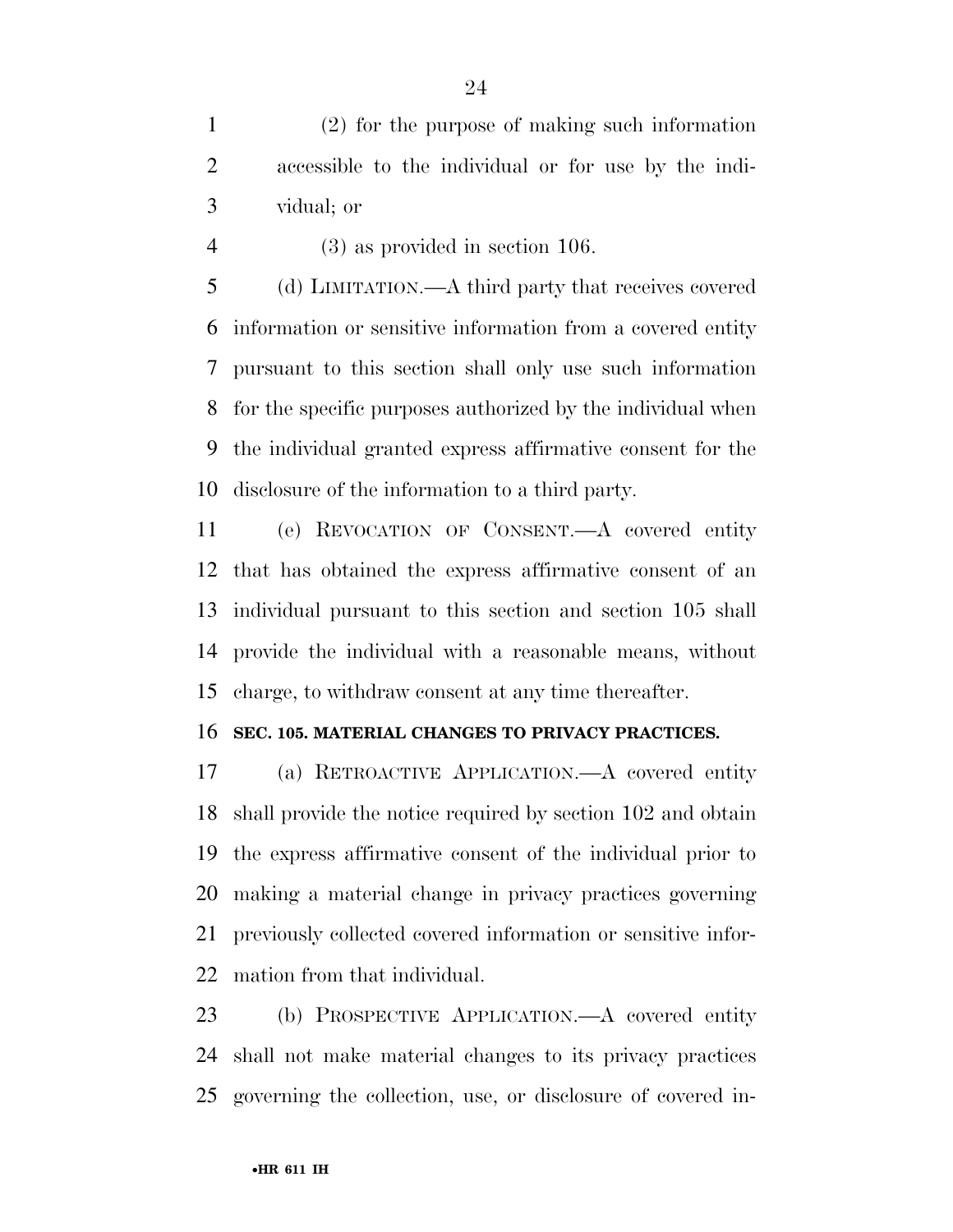formation or sensitive information that has not been pre-

 viously collected unless, 30 days before the effective date of the material change— (1) the covered entity provides individuals with notice of the material change in accordance with sec- tion 102; and (2) if required by sections 103 and 104, obtains the individual's consent to the material change or al- lows the individual to terminate the individual's rela- tionship with the covered entity. **SEC. 106. EXCEPTIONS.**  The consent requirements of sections 103 and 104 shall not apply to the following: (1) SERVICE PROVIDERS.— (A) When a covered entity discloses cov- ered information or sensitive information to a service provider performing services or func- tions on behalf of and under the instruction of 19 the covered entity, provided— (i) the covered entity obtained the re-21 quired consent for the initial collection of such information and provided notice as 23 required by section 102; (ii) the covered entity enters into a contractual agreement that prohibits the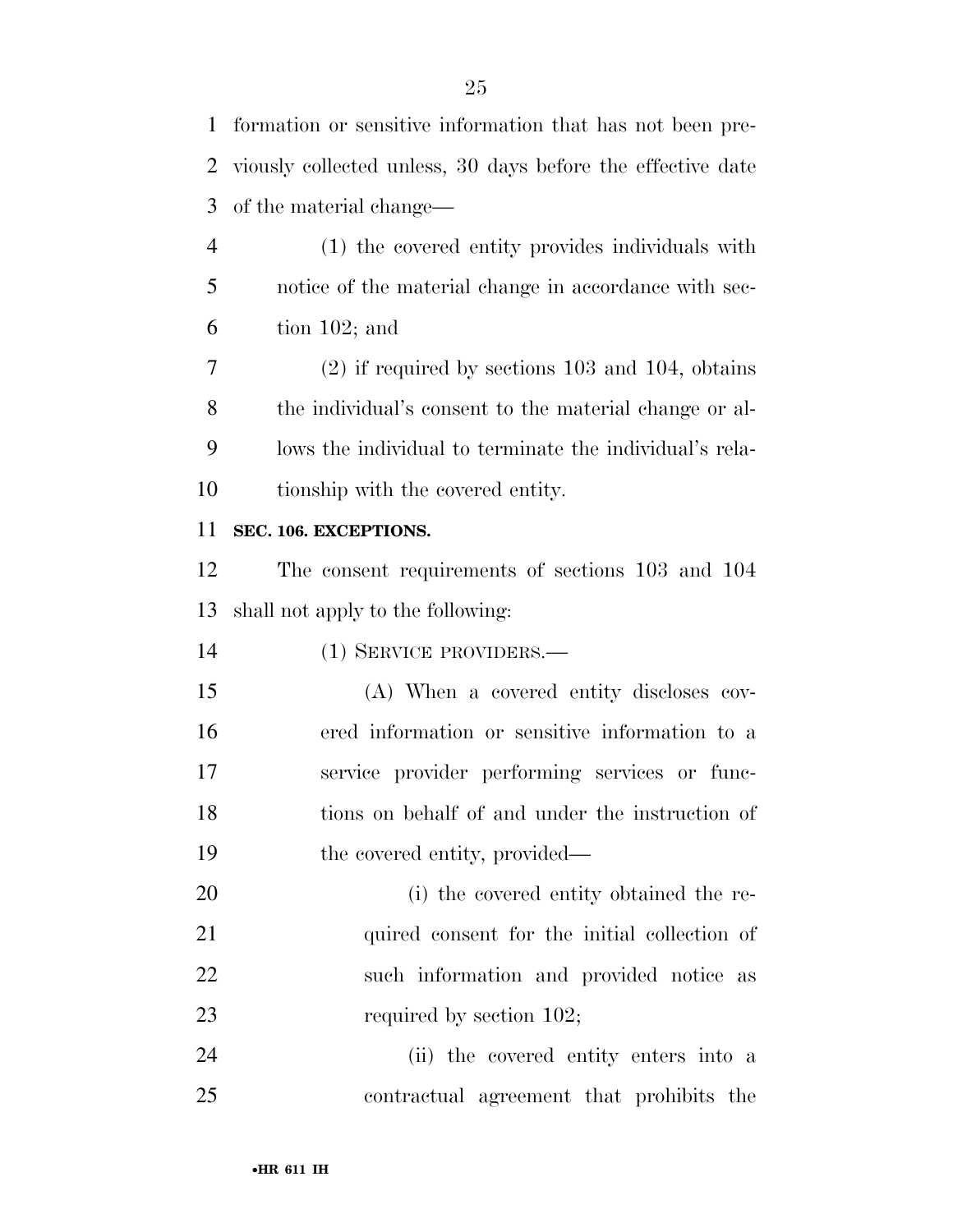| $\mathbf{1}$   | service provider from using or disclosing              |
|----------------|--------------------------------------------------------|
| $\overline{2}$ | the information other than to carry out the            |
| 3              | purposes for which the information was                 |
| $\overline{4}$ | disclosed; and                                         |
| 5              | (iii) in such cases, the covered entity                |
| 6              | remains responsible and liable for the pro-            |
| 7              | tection of covered information and sensitive           |
| 8              | information that has been transferred to a             |
| 9              | service provider for processing.                       |
| 10             | (B) When a service provider subsequently               |
| 11             | discloses the information to another service pro-      |
| 12             | vider in order to perform the same services or         |
| 13             | functions described in paragraph (1) on behalf         |
| 14             | of the covered entity.                                 |
| 15             | (2) FRAUD DETECTION.—Collection, use, or               |
| 16             | disclosure necessary to protect or defend the rights   |
| 17             | or property, including intellectual property, of the   |
| 18             | covered entity against actual or potential security    |
| 19             | threats, fraud, theft, unauthorized transactions, or   |
| 20             | other illegal activities.                              |
| 21             | IMMINENT DANGER.—Collection, use, or<br><b>(3)</b>     |
| 22             | disclosure necessary to prevent imminent danger to     |
| 23             | the personal safety of an individual or group of indi- |
| 24             | viduals.                                               |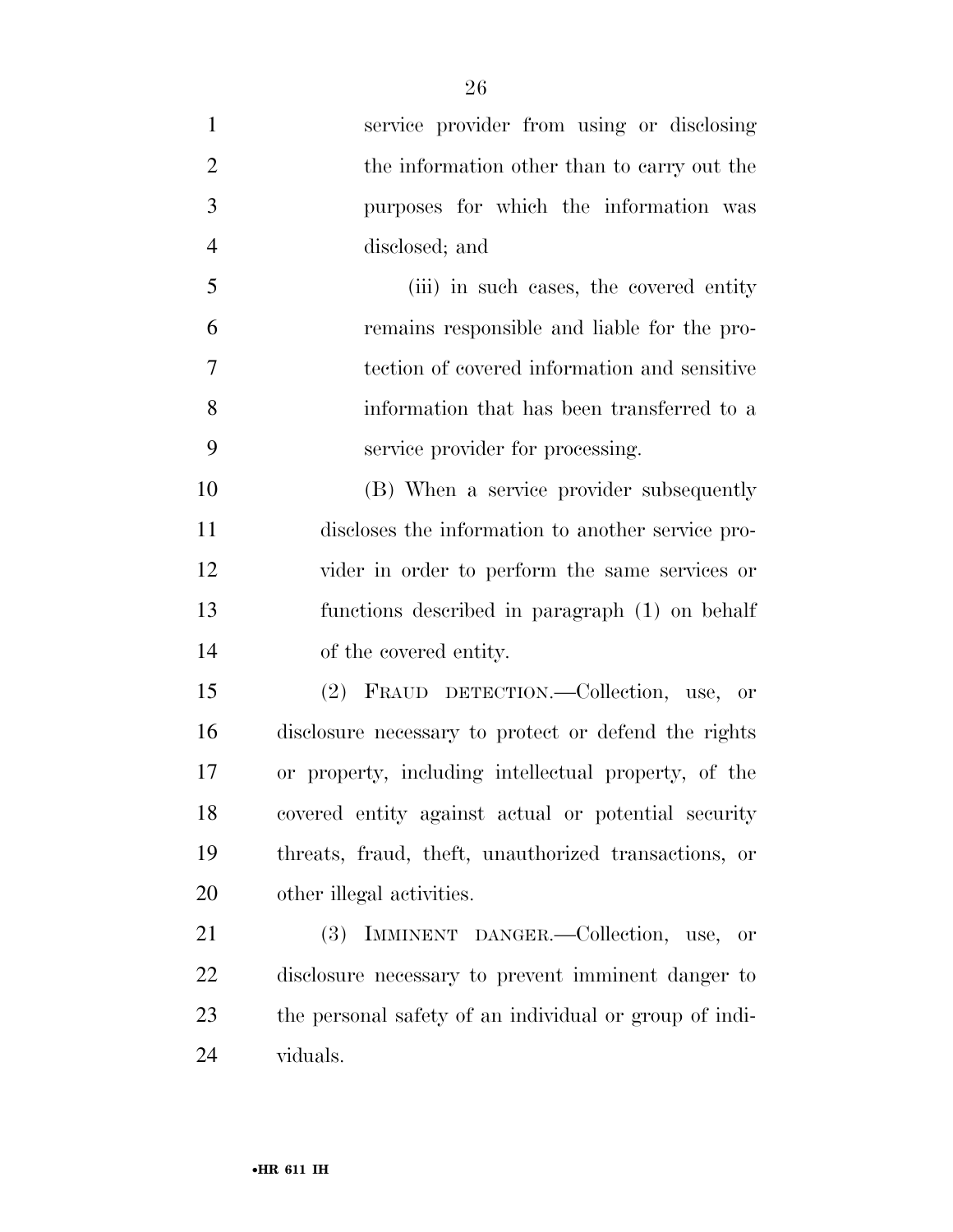(4) COMPLIANCE WITH LAW.—Collection, use, or disclosure required in order to comply with a Fed- eral, State, or local law, rule, or other applicable legal requirement, including disclosures pursuant to subpoena, summons, or other properly executed com-pulsory process.

 (5) PUBLICLY AVAILABLE INFORMATION.—Col- lection, use, or disclosure of publicly available infor- mation, except that a covered entity may not use publicly available information about an individual for marketing purposes if the individual has opted out of the use by such covered entity of covered informa-tion or sensitive information for marketing purposes.

# **TITLE II—ACCURACY, ACCESS,**

## **AND DISPUTE RESOLUTION**

## **SEC. 201. ACCURACY.**

 (a) REASONABLE PROCEDURES.—Each covered enti- ty shall establish reasonable procedures to assure the ac- curacy of the covered information or sensitive information it collects, assembles, or maintains. Not later than 18 months after the date of the enactment of this Act, the Commission shall promulgate regulations under section 553 of title 5, United States Code, to implement this sec- tion. In promulgating such regulations, the Commission shall consider—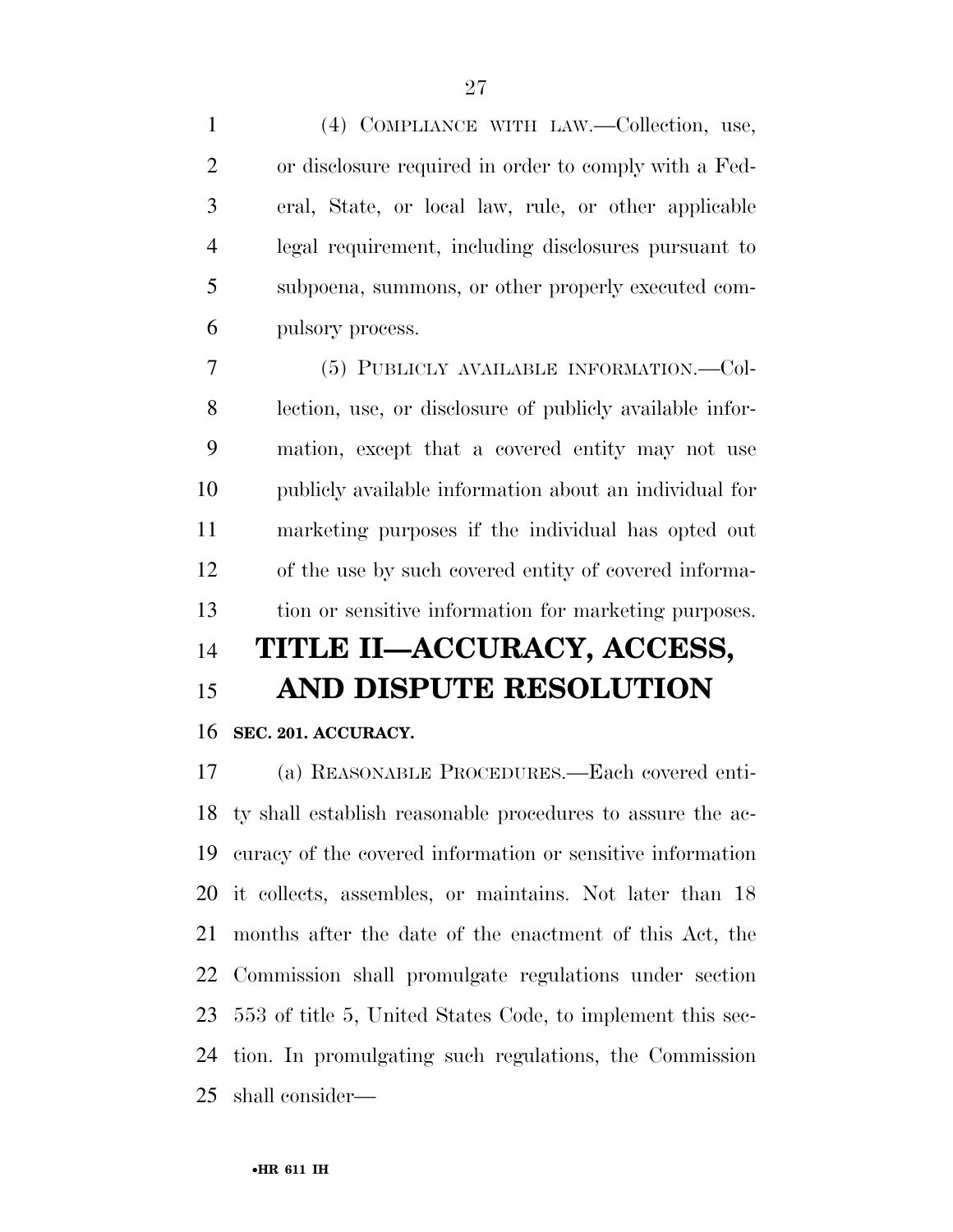| $\mathbf{1}$   | (1) the costs and benefits of ensuring the accu-           |
|----------------|------------------------------------------------------------|
| $\overline{2}$ | racy of the information;                                   |
| 3              | $(2)$ the sensitivity of the information;                  |
| $\overline{4}$ | (3) the purposes for which the information will            |
| 5              | be used; and                                               |
| 6              | $(4)$ the harms from misuse of the information.            |
| 7              | (b) LIMITED EXCEPTION FOR FRAUD DATABASES.—                |
| 8              | The requirement in subsection (a) shall not prevent the    |
| 9              | collection or maintenance of information that may be inac- |
| 10             | curate with respect to a particular individual when that   |
| 11             | information is being collected or maintained solely—       |
| 12             | (1) for the purpose of indicating whether there            |
| 13             | may be a discrepancy or irregularity in the covered        |
| 14             | information or sensitive information that is associ-       |
| 15             | ated with an individual; and                               |
| 16             | $(2)$ to help identify, or authenticate the identity       |
| 17             | of, an individual, or to protect against or investigate    |
| 18             | fraud or other unlawful conduct.                           |
| 19             | (c) LIMITED EXCEPTION FOR PUBLICLY AVAILABLE               |
| 20             | INFORMATION.—Subject to section 202, a covered entity      |
| 21             | shall not be required to verify the accuracy of publicly   |
| 22             | available information if the covered entity has reasonable |
| 23             | procedures to ensure that the publicly available informa-  |
| 24             | tion assembled or maintained by the covered entity accu-   |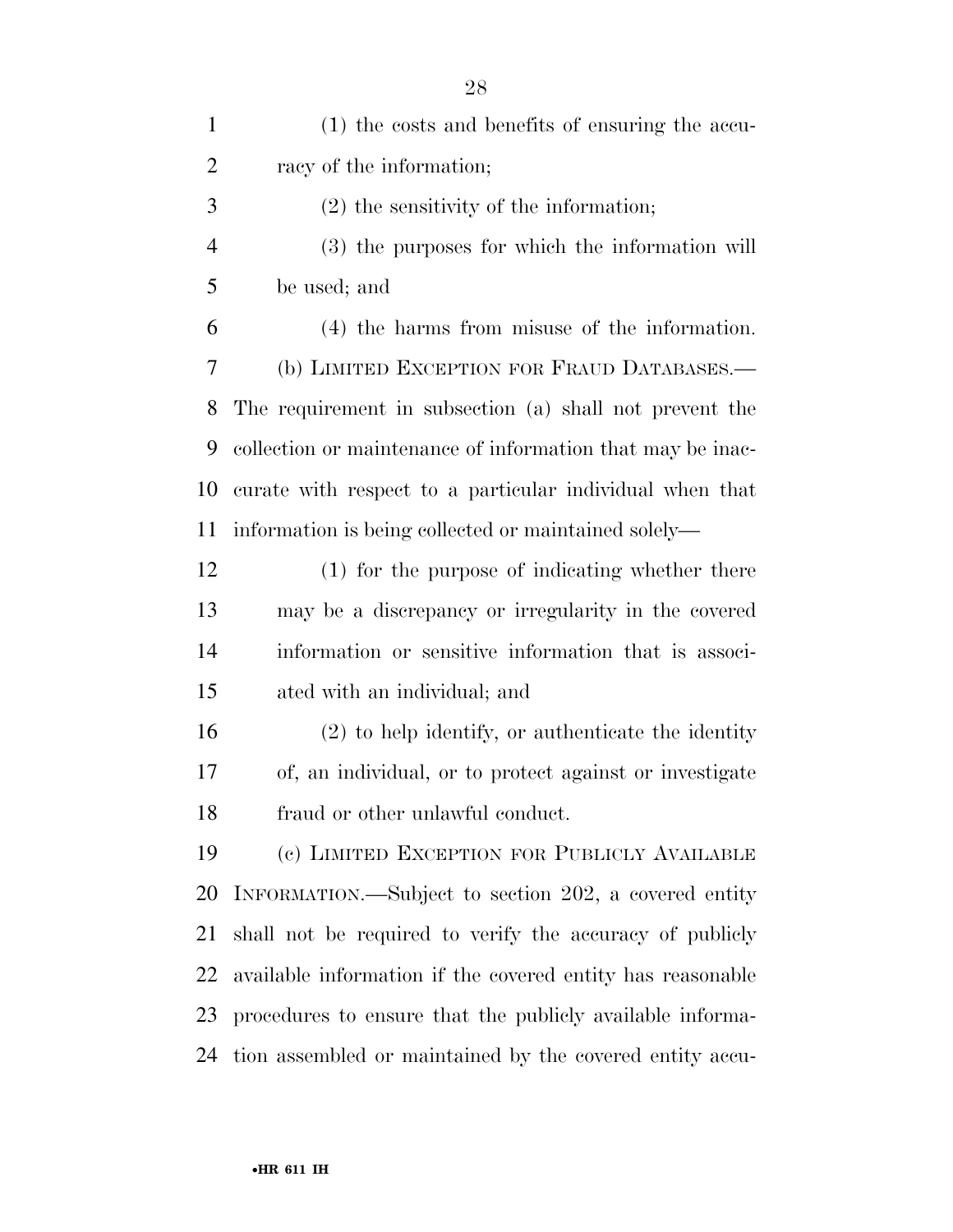rately reflects the information available to the general public.

#### **SEC. 202. ACCESS AND DISPUTE RESOLUTION.**

 (a) ACCESS AND CORRECTION.—A covered entity shall, upon request, provide an individual with reasonable access to, and the ability to dispute the accuracy or com- pleteness of, covered information or sensitive information about that individual if such information may be used for purposes that could result in an adverse decision against the individual, including the denial of a right, benefit, or privilege.

(b) ACCESS TO PERSONAL PROFILES.—

 (1) IN GENERAL.—Subject to title IV, a covered entity shall, upon request, provide an individual with reasonable access to any personal profile about that individual that the entity stores in a manner that makes it accessible in the normal course of business. (2) SPECIAL RULE FOR PREFERENCE PRO- FILES.—With respect to a preference profile, the ob- ligation to provide access and correction under this section is met if the covered entity provides the abil- ity to review and change the preference information associated with a unique persistent identifier.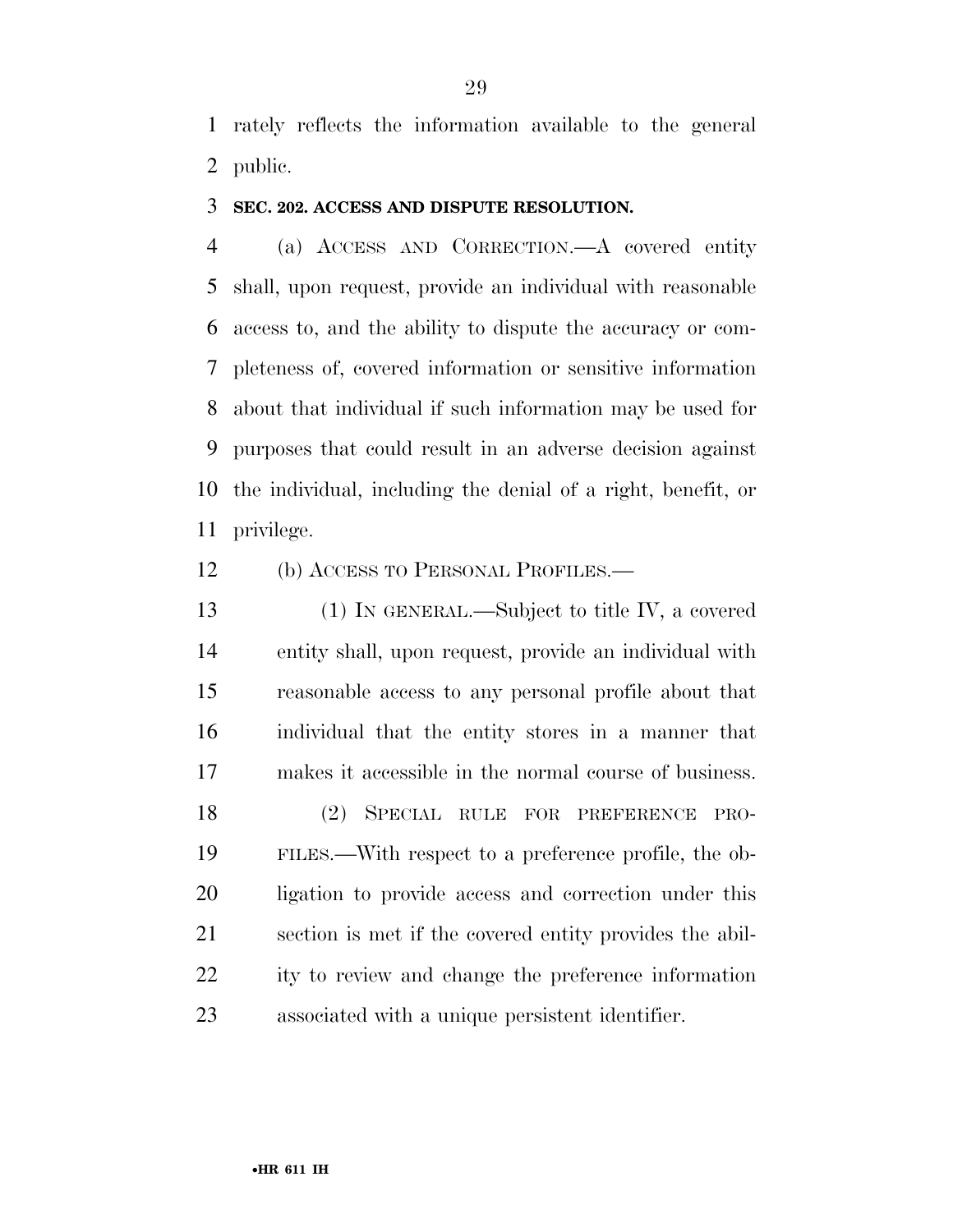(3) PARTICIPATION IN CHOICE PROGRAM.—This subsection shall not apply to a covered entity that participates in a Choice Program under title IV.

 (c) NOTICE IN LIEU OF ACCESS.—Subject to sub- section (b), in those instances in which covered informa- tion or sensitive information is used only for purposes that could not reasonably result in an adverse decision against an individual, including the denial of a right, benefit, or privilege, a covered entity shall, upon request by an indi- vidual, provide the individual with a general notice or rep- resentative sample of the type or types of information the covered entity typically collects or stores for such pur-poses.

(d) EXCEPTIONS.—

 (1) A covered entity may decline to provide an individual with access to covered information or sen- sitive information if the covered entity reasonably believes—

 (A) the individual requesting access cannot reasonably verify his or her identity as the per-son to which the information relates;

 (B) access by the individual to the infor- mation is limited by law or legally recognized privilege;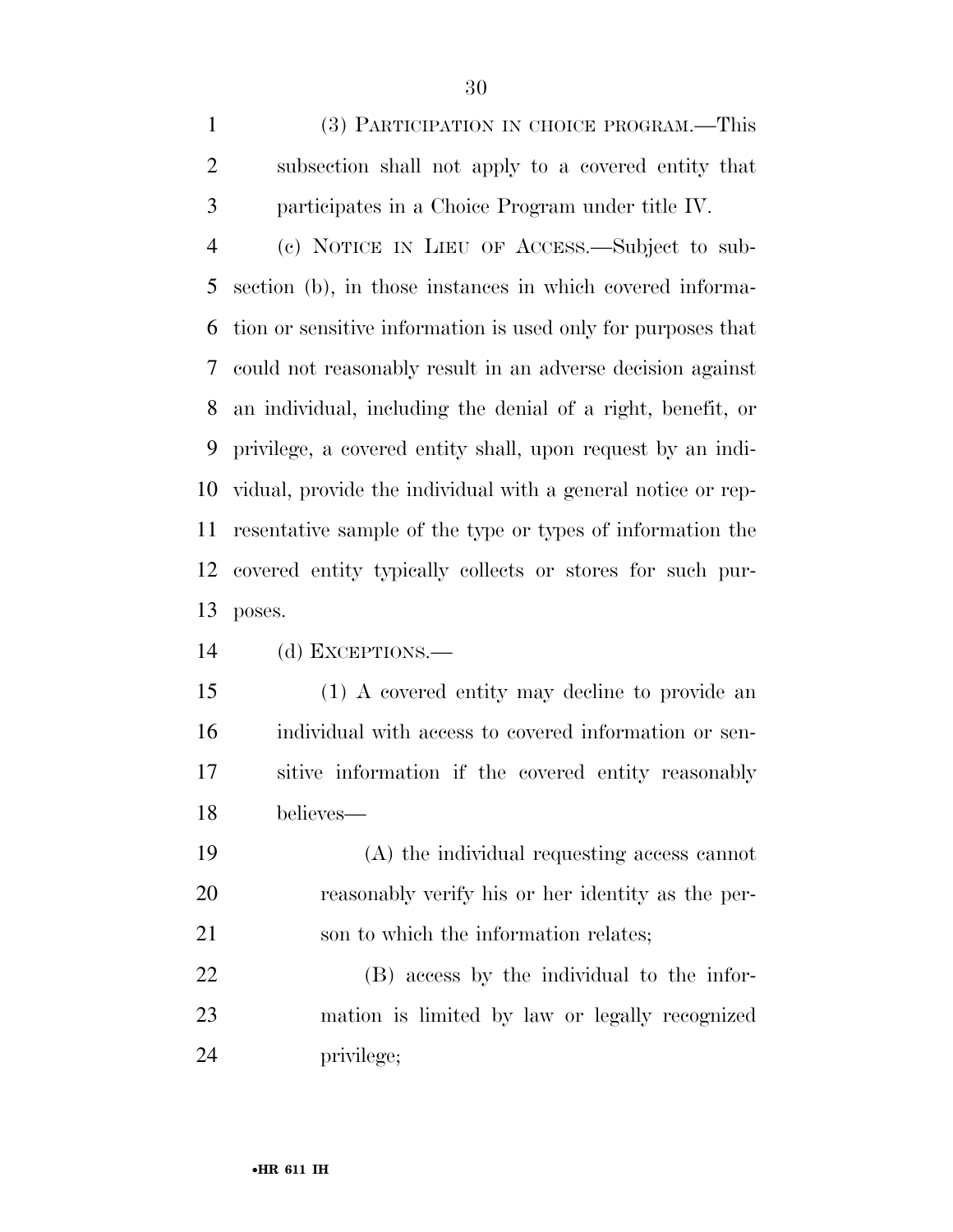| $\mathbf{1}$   | (C) the information is used for a legitimate          |
|----------------|-------------------------------------------------------|
| $\overline{2}$ | governmental or fraud prevention purpose that         |
| 3              | would be compromised by such access;                  |
| $\overline{4}$ | (D) such request for access is frivolous or           |
| 5              | vexatious;                                            |
| 6              | (E) the privacy or other rights of persons            |
| 7              | other than the individual would be violated; or       |
| 8              | (F) proprietary or confidential information,          |
| 9              | technology, or business processes would be re-        |
| 10             | vealed as a result.                                   |
| 11             | (2) Where an exception described in paragraph         |
| 12             | (1) applies only to a portion of the covered informa- |
| 13             | tion or sensitive information maintained by the cov-  |
| 14             | ered entity, the covered entity shall provide access  |
| 15             | required under subsections (a) and (b) to the infor-  |
| 16             | mation to which the exception does not apply.         |
| 17             | (3) A covered entity may decline an individual's      |
| 18             | request to correct or amend covered information or    |
| 19             | sensitive information pertaining to that individual   |
| 20             | where—                                                |
| 21             | $(A)$ a reason for denying access to the in-          |
| 22             | formation under paragraph (1) would also apply        |
| 23             | to the request to correct or amend the informa-       |
| 24             | tion; or                                              |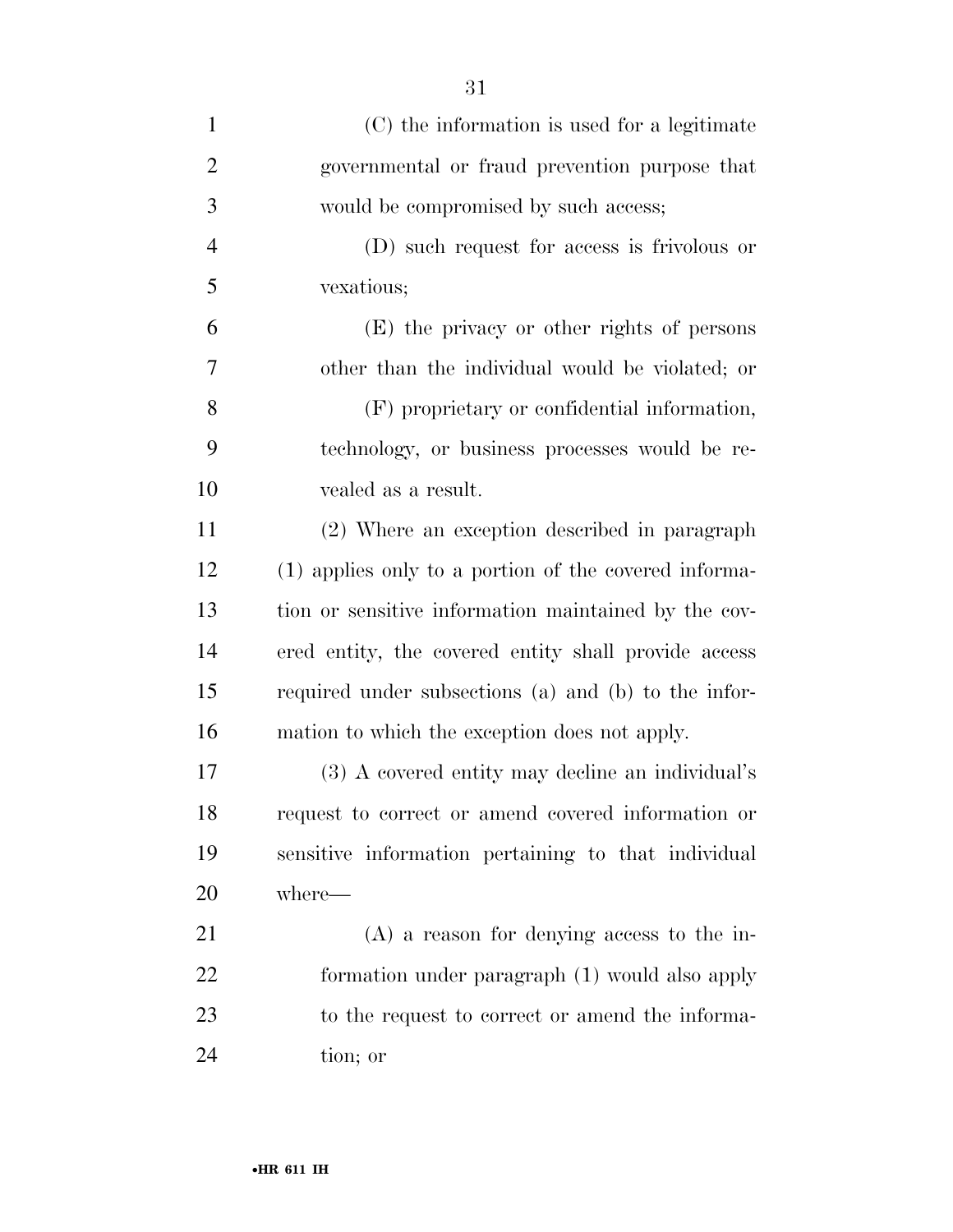| $\mathbf{1}$   | (B) doing so would be incompatible with a                  |
|----------------|------------------------------------------------------------|
| $\overline{2}$ | legal obligation, such as a requirement to retain          |
| 3              | certain information.                                       |
| $\overline{4}$ | (e) FEES.—A covered entity may charge a reasonable         |
| 5              | fee, as determined by the Commission, for providing ac-    |
| 6              | cess in accordance with subsection (a) or (b).             |
| 7              | (f) TIME LIMIT.—A covered entity shall respond to          |
| 8              | any access, correction, or amendment request within 30     |
| 9              | days after the receipt of the request. Such response shall |
| 10             | consist of one or more of the following:                   |
| 11             | (1) The requested information in accordance                |
| 12             | with subsection $(a)$ or $(b)$ .                           |
| 13             | (2) The general notice in accordance with sub-             |
| 14             | section (c).                                               |
| 15             | (3) Instructions for accessing, correcting, or             |
| 16             | amending the requested information through an              |
| 17             | automated mechanism.                                       |
| 18             | (4) A confirmation that the requested correc-              |
| 19             | tions or amendments have been made.                        |
| 20             | $(5)$ A notification that the covered entity is de-        |
| 21             | clining to correct or amend information pursuant to        |
| 22             | one of the exceptions described in subsection (d).         |
| 23             | Such notification shall include the reason or reasons      |
| 24             | for not making the suggested correction or amend-          |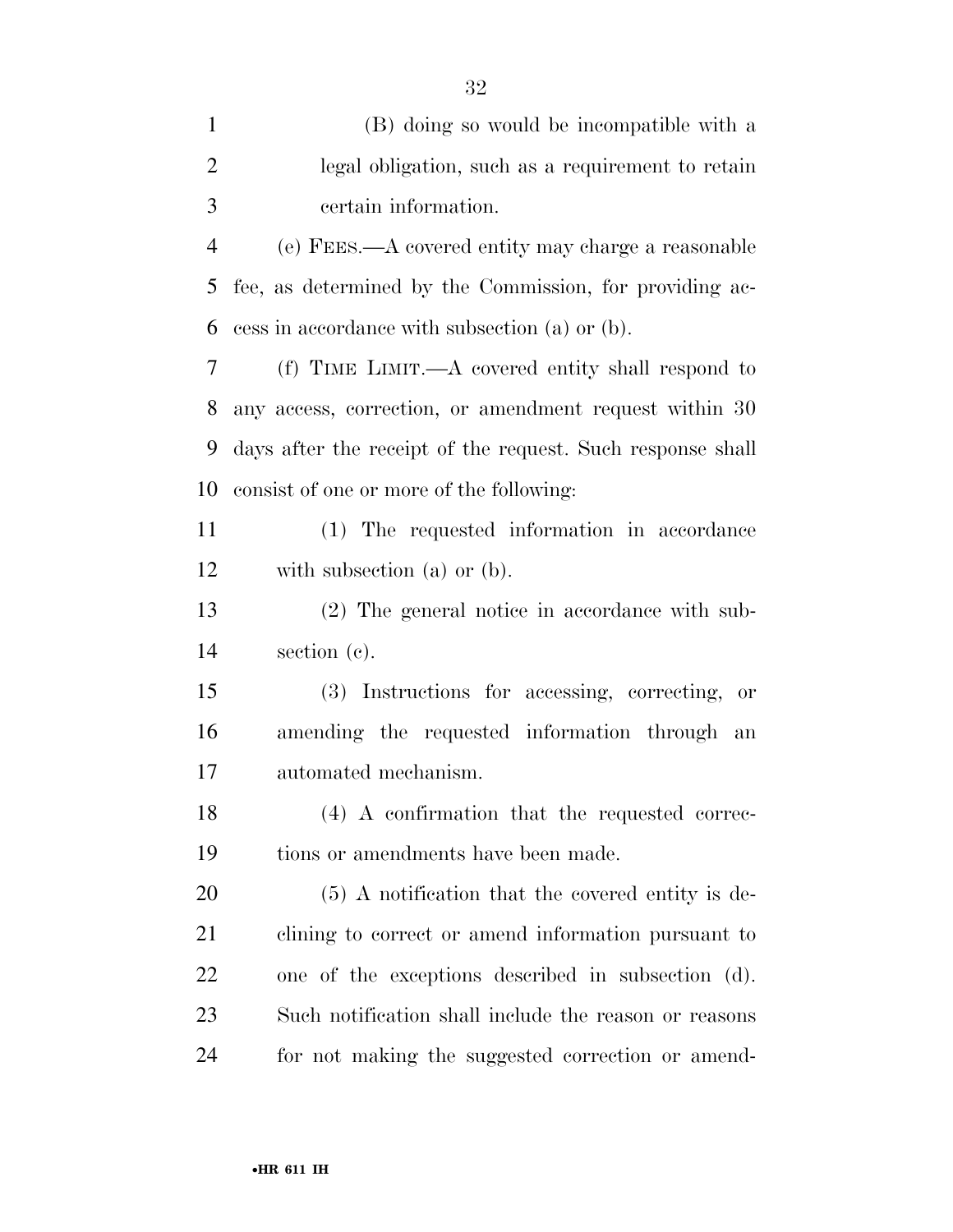| $\mathbf{1}$   | ment, unless one or more of such exceptions would           |
|----------------|-------------------------------------------------------------|
| $\overline{2}$ | also apply to the disclosure of the reason or reasons.      |
| 3              | $(6)$ A request to resubmit the access request              |
| $\overline{4}$ | and an explanation of why the original access re-           |
| 5              | quest was deficient in cases where—                         |
| 6              | (A) the scope or nature of the request is                   |
| 7              | unclear or the entity needs more information in             |
| 8              | order to respond to the request;                            |
| 9              | (B) the entity charges a fee as permitted                   |
| 10             | under subsection (e), and the fee has not been              |
| 11             | paid; or                                                    |
| 12             | (C) the entity provides interested members                  |
| 13             | of the public other reasonable and accessible in-           |
| 14             | structions for submitting an access request and             |
| 15             | such instructions were not followed.                        |
| 16             | (7) A notification that additional time is needed           |
| 17             | where-                                                      |
| 18             | (A) the entity cannot reasonably provide a                  |
| 19             | full response within 30 days after the receipt of           |
| 20             | the access; and                                             |
| 21             | (B) the time extension needed for a full re-                |
| 22             | sponse is no greater than an additional 30 days.            |
| 23             | (g) RULE OF CONSTRUCTION.—Nothing in this Act               |
| 24             | creates an obligation on a covered entity to provide an in- |
| 25             | dividual with the right to delete information.              |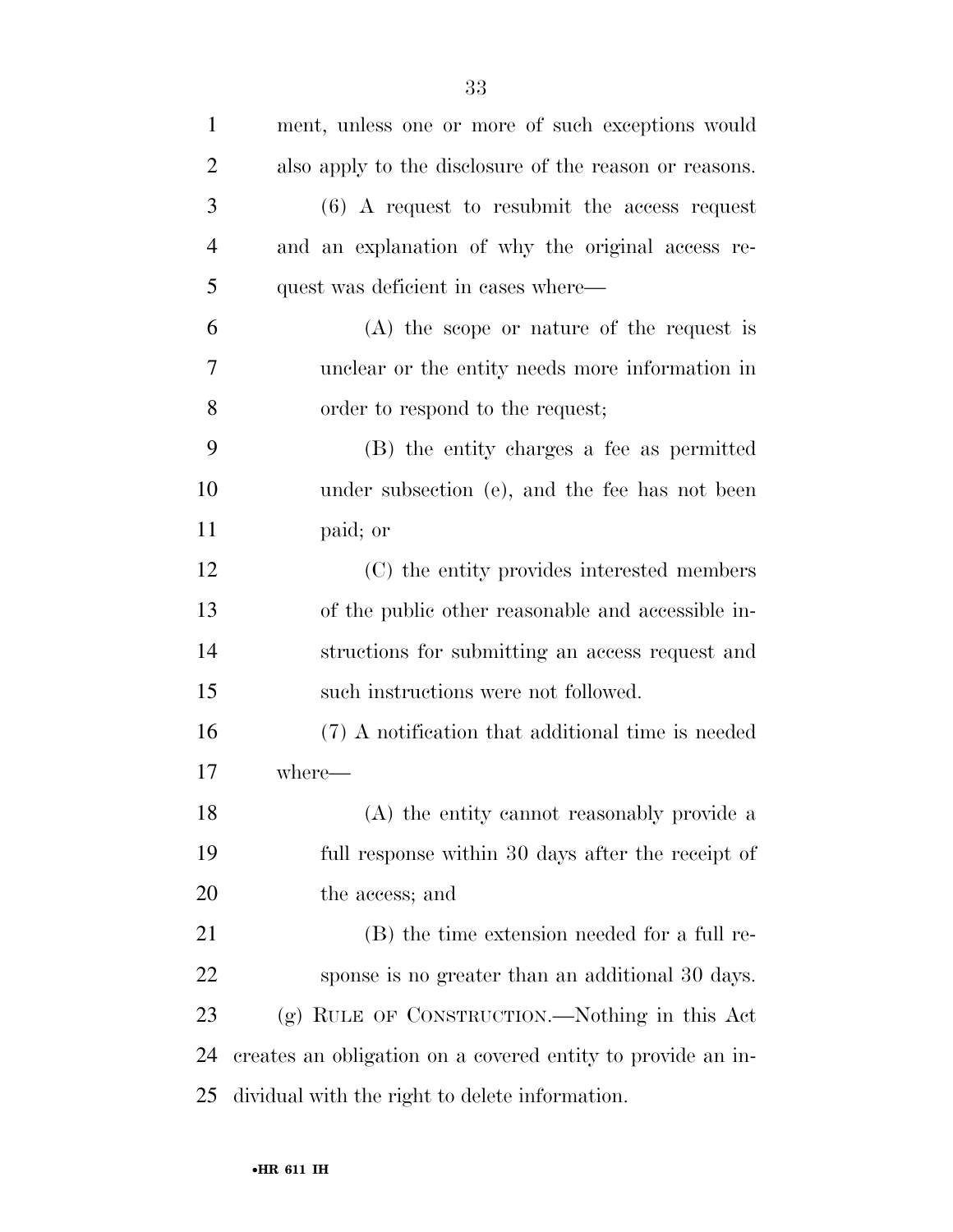(h) ADDITIONAL REQUIREMENTS WHERE CORREC- TION OR AMENDMENT IS DECLINED.—If the covered enti- ty declines to correct or amend the information described in subsection (a), the covered entity shall—

 (1) note that the information is disputed, in- cluding the individual's statement disputing such in- formation, and take reasonable steps to verify such information under the procedures outlined in section 201 if such information can be independently verified; and

 (2) where the information was obtained from a third party or is publicly available information, in- form the individual of the source of the information, and if reasonably available, where a request for cor- rection may be directed, and, if the individual pro- vides proof that the information is incorrect, correct the inaccuracy in the covered entity's records.

 (i) OTHER LIMITATIONS.—The obligations under this section do not, by themselves, create any obligation on the covered entity to retain, maintain, reorganize, or restruc-ture covered information or sensitive information.

 (j) DATA RETENTION EXCEPTION.—Covered infor- mation or sensitive information retained by the covered entity for under 30 days, or such other period of time as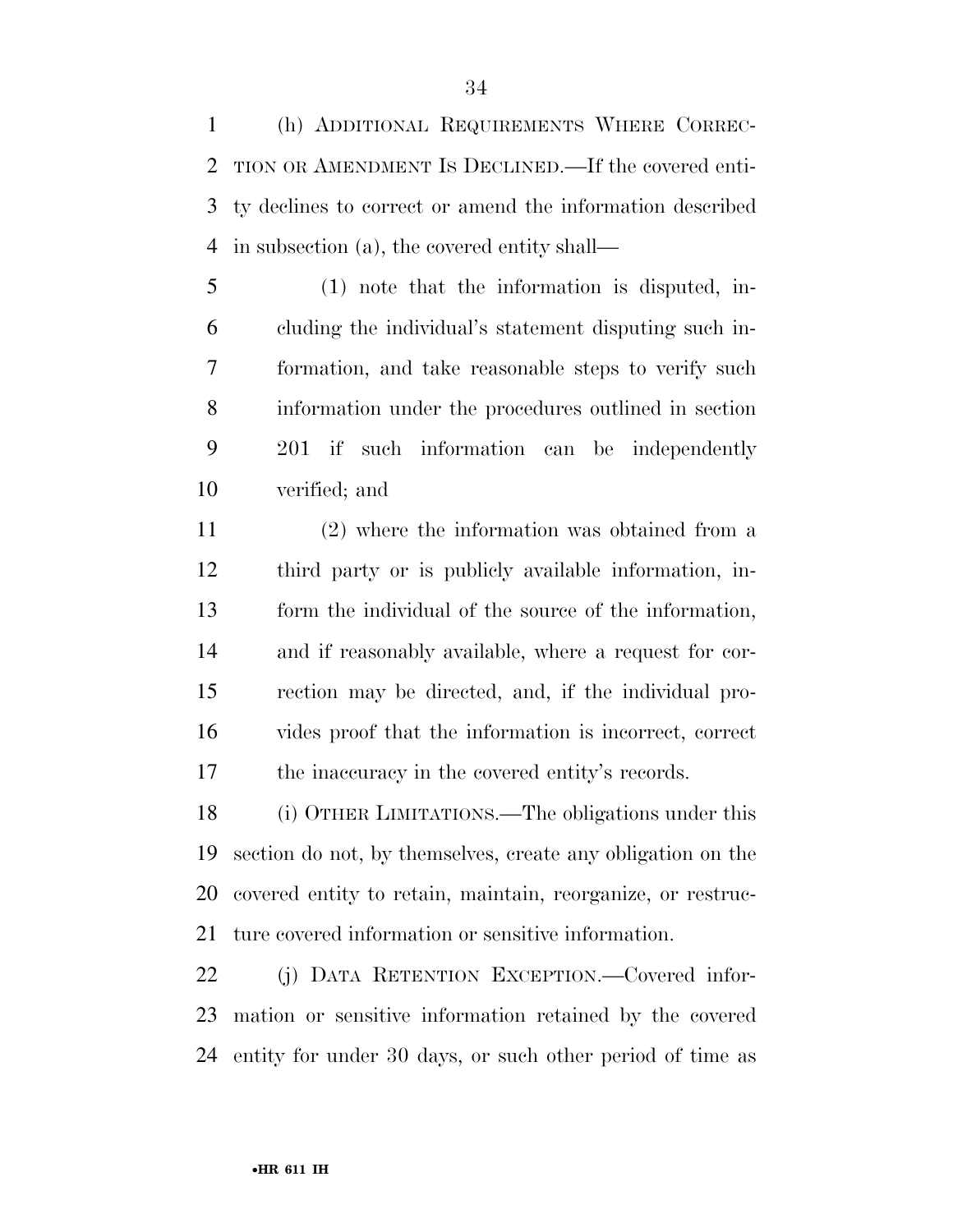the Commission may determine, shall not be subject to this section.

 (k) RULEMAKING.—Not later than 18 months after the date of the enactment of this Act, the Commission shall promulgate regulations under section 553 of title 5, United States Code, to implement this section. In addi- tion, the Commission shall promulgate regulations, as nec- essary, on the application of the exceptions and limitations in subsection (d), including any additional circumstances in which a covered entity may limit access to information under such subsection that the Commission determines to be appropriate.

# **TITLE III—DATA SECURITY, DATA MINIMIZATION, AND AC-COUNTABILITY**

**SEC. 301. DATA SECURITY.** 

 (a) IN GENERAL.—Each covered entity and service provider shall establish, implement, and maintain reason- able and appropriate administrative, technical, and phys-ical safeguards to—

 (1) ensure the security, integrity, and confiden- tiality of the covered information or sensitive infor-mation it collects, assembles, or maintains;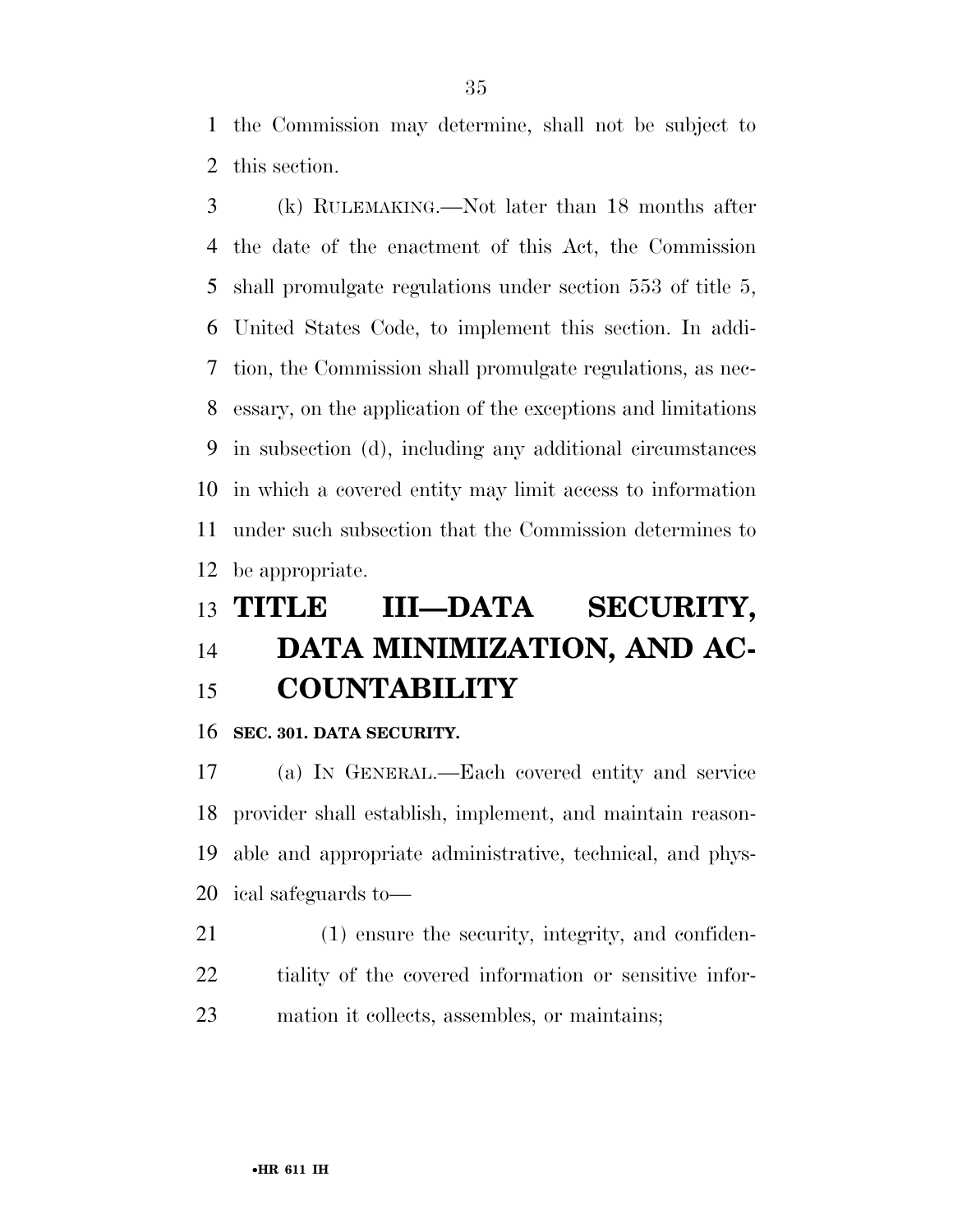(2) protect against any anticipated threats, rea- sonably foreseeable vulnerabilities, or hazards to the security or integrity of such information; and (3) protect against unauthorized access to or use of such information and loss, misuse, alteration, or destruction of such information. (b) FACTORS FOR APPROPRIATE SAFEGUARDS.—Not later than 18 months after the date of the enactment of this Act, the Commission shall promulgate regulations under section 553 of title 5, United States Code, to imple- ment this section. In promulgating such regulations, the Commission shall consider— (1) the size and complexity of an entity; (2) the nature and scope of the activities of an entity; (3) the sensitivity of the information; (4) the current state of the art in administra- tive, technical, and physical safeguards for pro- tecting information; and (5) the cost of implementing such safeguards. **SEC. 302. ACCOUNTABILITY.**  22 (a) COMPLAINTS TO THE COVERED ENTITY.—A cov- ered entity shall provide a process for individuals to make complaints concerning the covered entity's policies and procedures required by this Act.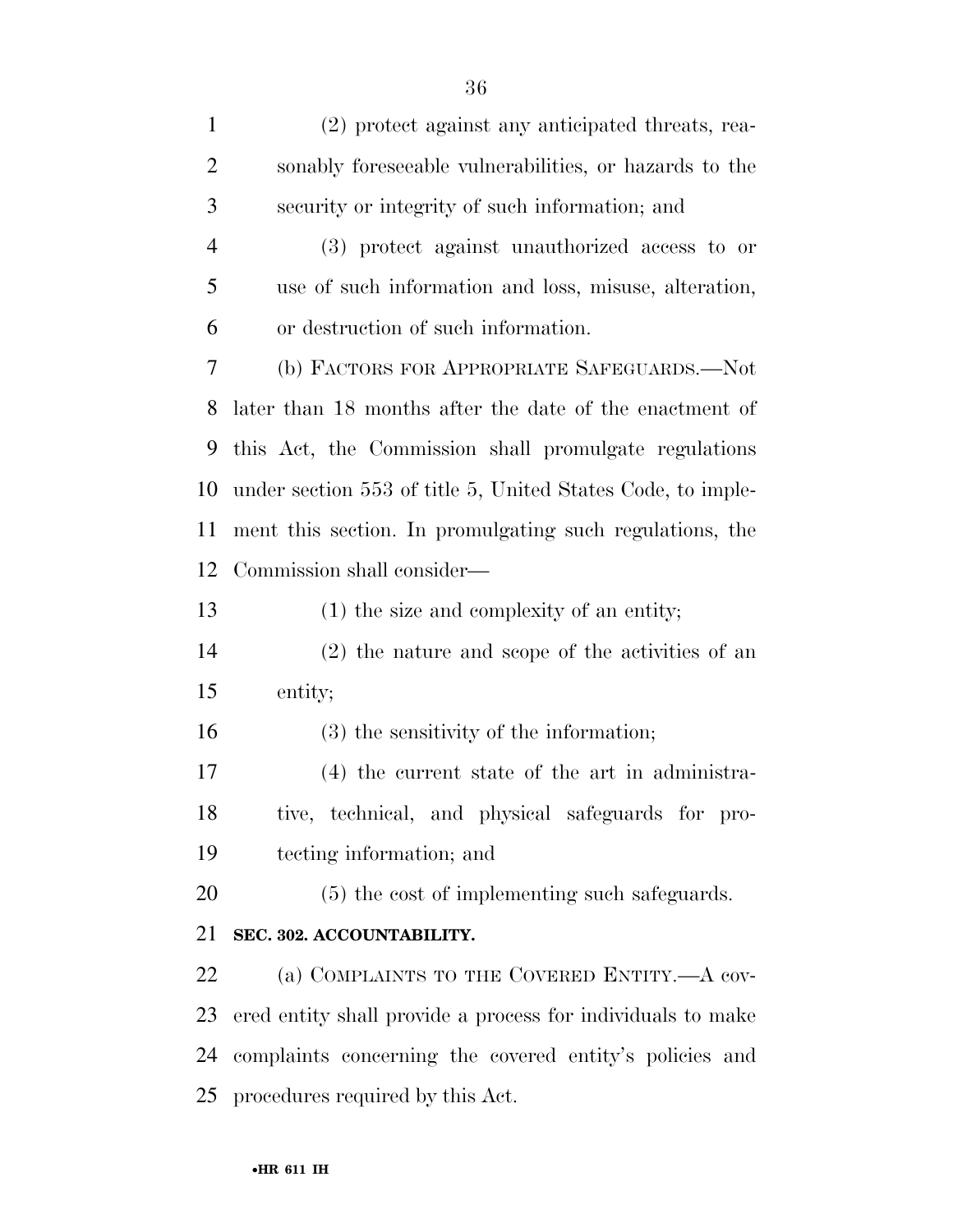(b) PRIVACY RISK ASSESSMENT.—A covered entity shall conduct an assessment of the risks to individuals raised by the collection, use, and disclosure of covered in- formation or sensitive information prior to the implemen- tation of commercial projects, marketing initiatives, busi- ness models, applications, and other products or services in which the covered entity intends to collect, or believes there is a reasonable likelihood it will collect, covered in- formation or sensitive information from or about more than 1,000,000 individuals.

 (c) PERIODIC EVALUATION OF PRACTICES.—A cov- ered entity shall conduct periodic assessments to evalu-ate—

 (1) whether the covered information or sensitive information the covered entity has collected is and remains necessary for the purposes disclosed at the time of collection pursuant to subsections (c) and (d) of section 101; and

 (2) whether the covered entity's ongoing collec- tion practices are and remain necessary for a legiti-mate business purpose.

### **SEC. 303. DATA MINIMIZATION OBLIGATIONS.**

 A covered entity that uses covered information or sensitive information for any purpose shall retain such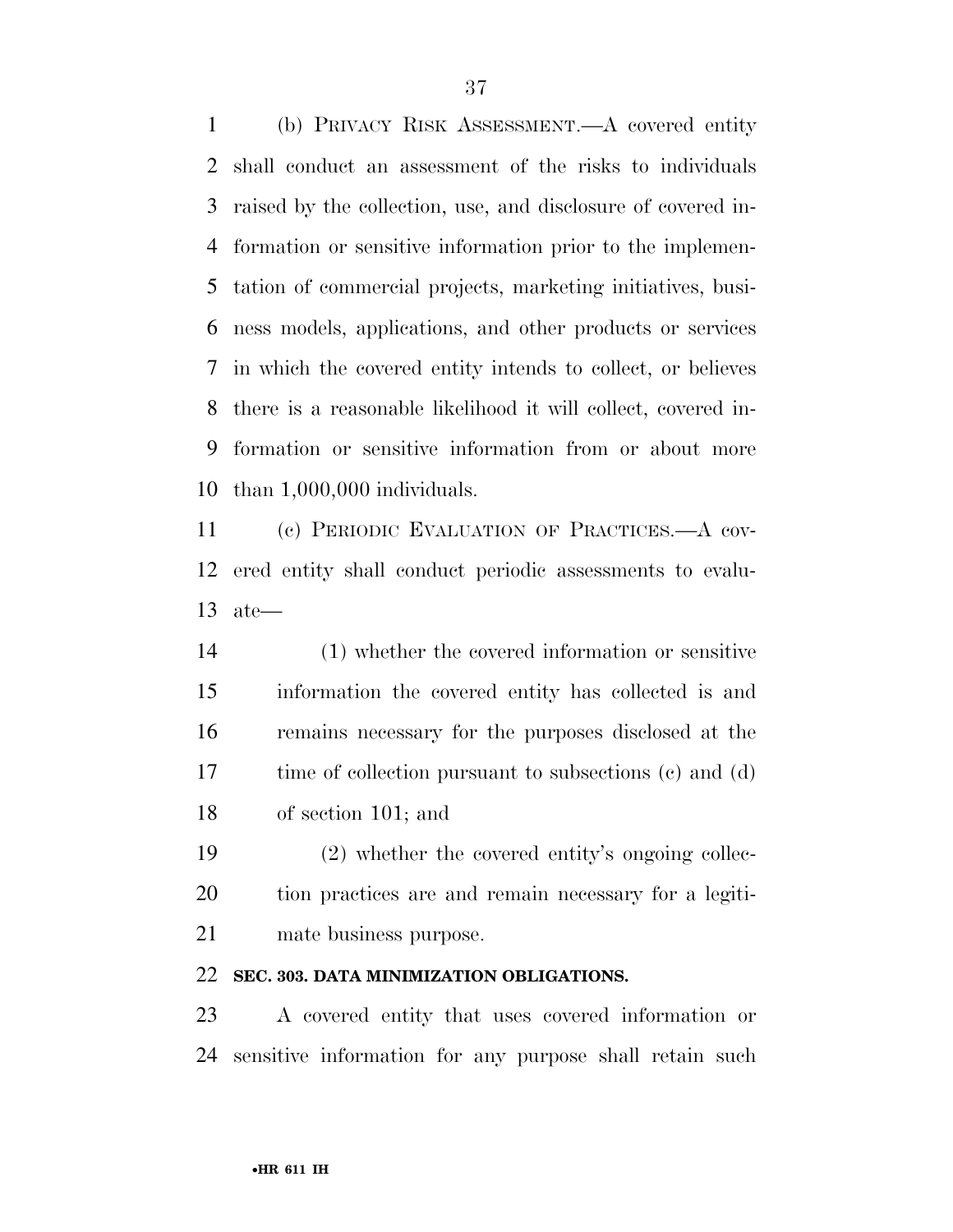data only as long as necessary to fulfill a legitimate busi-ness purpose or comply with a legal requirement.

## **TITLE IV—SAFE HARBOR AND SELF-REGULATORY CHOICE PROGRAM**

#### **SEC. 401. SAFE HARBOR.**

 A covered entity that participates in, and is in compli- ance with, 1 or more self-regulatory programs approved by the Commission under section 402 (in this title referred 10 to as a "Choice Program"<sup>'</sup>I<sup>'</sup>) shall not be subject to-

 (1) the requirements for express affirmative consent required under subsection 104(a) for the specified uses of covered information addressed by the Choice Program as described in section  $403(1)(\text{A});$ 

 (2) the requirement of access to information under section 202(b); or

 (3) liability in a private right of action brought under section 604.

 **SEC. 402. APPROVAL BY THE FEDERAL TRADE COMMIS-SION.** 

 (a) INITIAL APPROVAL.—Not later than 270 days after the submission of an application for approval of a Choice Program under this section, the Commission shall approve or decline to approve such program. The Commis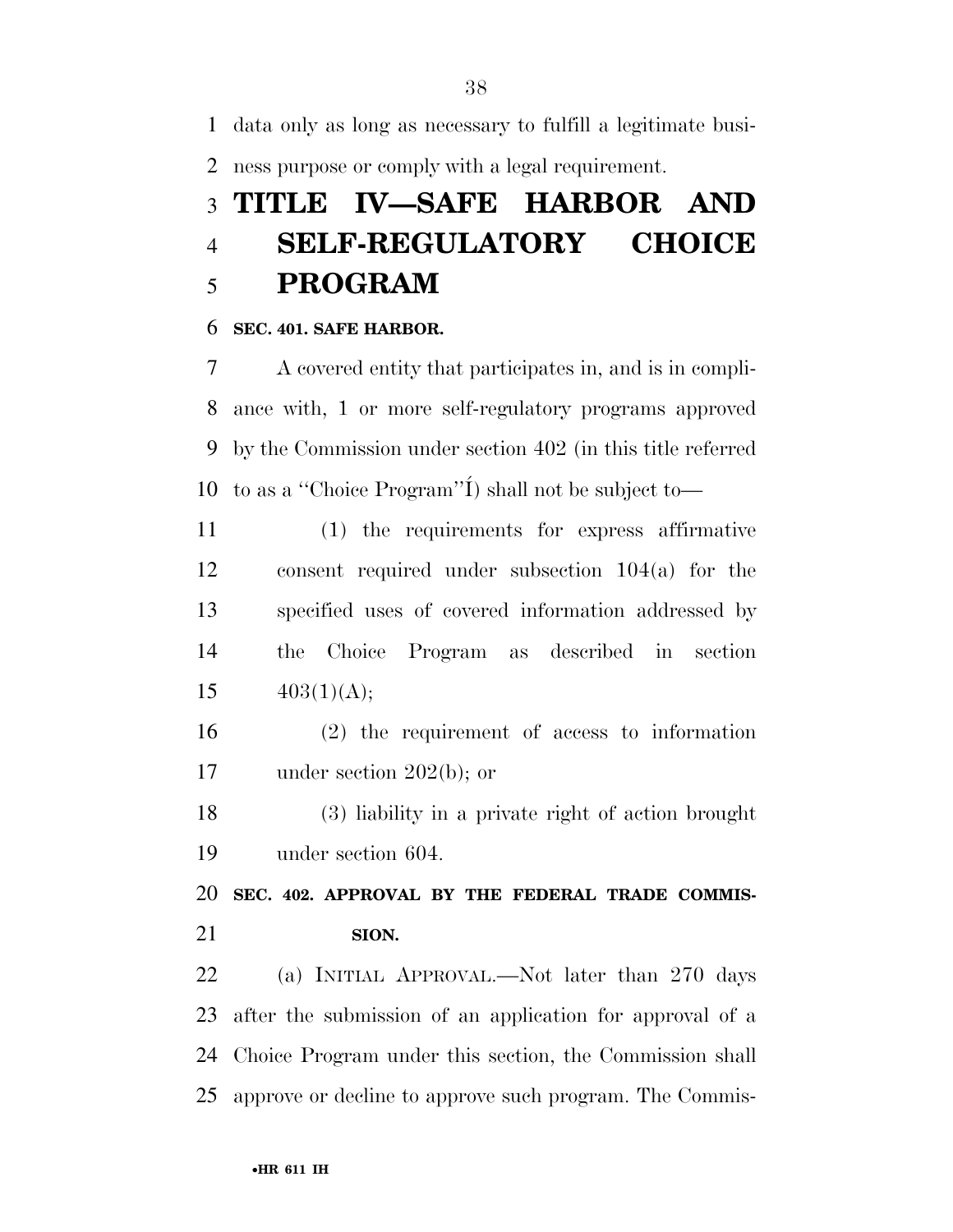sion shall only approve such program if the Commission finds, after notice and comment, that the program com-plies with the requirements of section 403.

 (b) APPROVAL OF MODIFICATIONS.—The Commis- sion shall approve or decline to approve any material change in a Choice Program previously approved by the Commission within 120 days after submission of an appli- cation for approval by such program. The Commission shall only approve such material change if the Commission finds, after notice and comment, that the proposed change complies with the requirements of section 403.

 (c) DURATION.—A Choice Program approved by the Commission under this section shall be approved for a pe-riod of 5 years.

 (d) APPEALS.—Final action by the Commission on a request for approval, or the failure to act within 270 days on a request for approval, submitted under this sec- tion may be appealed to a district court of the United States of appropriate jurisdiction as provided for in sec-tion 706 of title 5, United States Code.

 **SEC. 403. REQUIREMENTS OF SELF-REGULATORY PRO-GRAM.** 

 To be approved as a Choice Program under this sec-tion, a program shall—

(1) provide individuals with—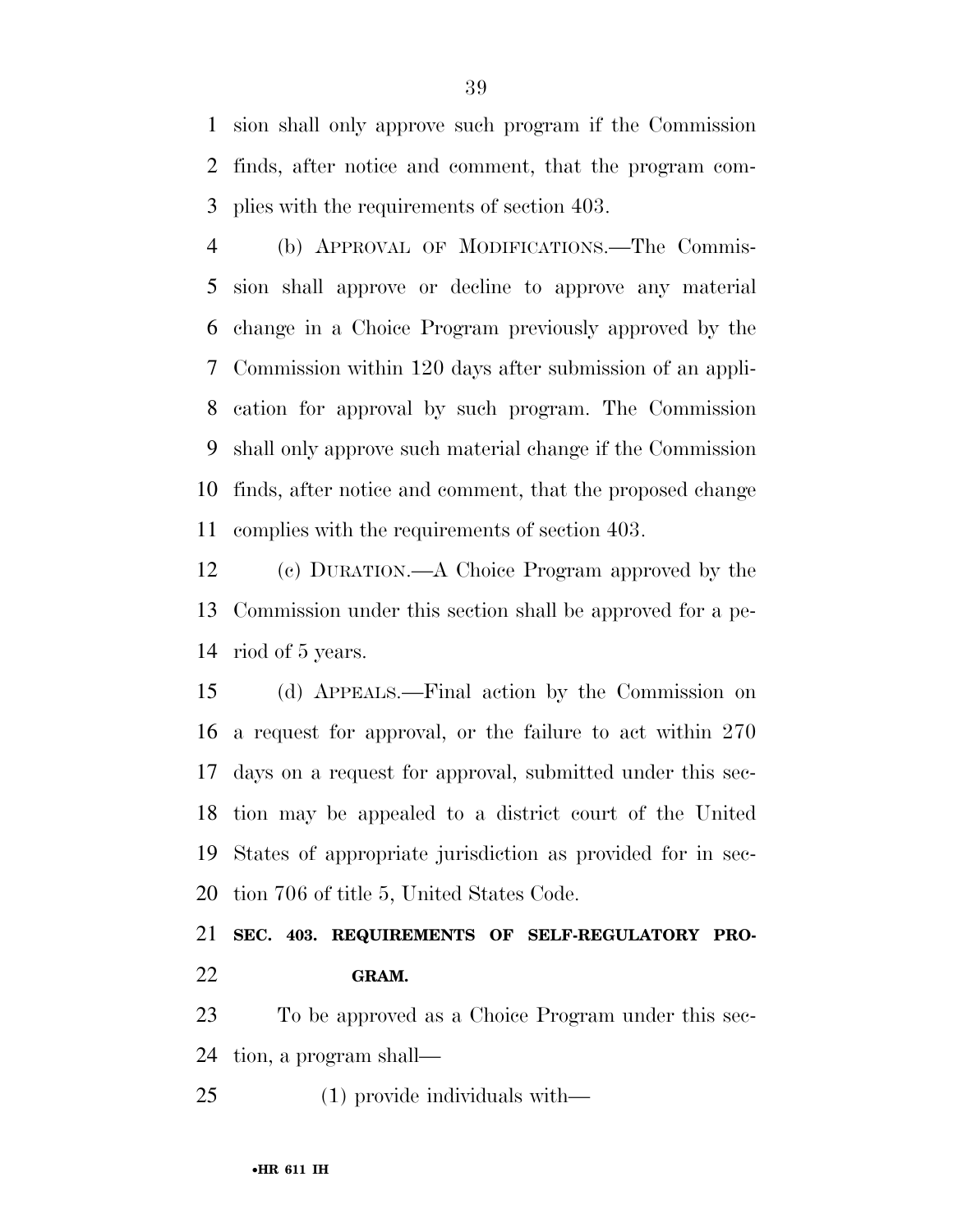| $\mathbf{1}$   | (A) a clear and conspicuous opt-out mech-           |
|----------------|-----------------------------------------------------|
| $\overline{2}$ | anism that, when selected by the individual,        |
| 3              | prohibits all covered entities participating in the |
| $\overline{4}$ | Choice Program from disclosing covered infor-       |
| 5              | mation to a third party for 1 or more specified     |
| 6              | uses, and may offer individuals a preference        |
| 7              | management tool that will enable an individual      |
| 8              | to make more detailed choices about the trans-      |
| 9              | fer of covered information to a third party; and    |
| 10             | (B) a clear and conspicuous mechanism to            |
| 11             | set communication preferences, online behav-        |
| 12             | ioral advertising preferences, and such other       |
| 13             | preferences as the Choice Program may deter-        |
| 14             | mine, subject to the approval of the Commis-        |
| 15             | sion, that when selected by the individual, ap-     |
| 16             | plies the individual's selected preferences to all  |
| 17             | covered entities participating in the Choice Pro-   |
| 18             | gram; and                                           |
| 19             | $(2)$ establish—                                    |
| 20             | (A) procedures for reviewing applications           |
| 21             | by covered entities to participate in the Choice    |
| 22             | Program;                                            |
| 23             | (B) procedures for periodic assessment of           |
| 24             | its procedures and for conducting periodic ran-     |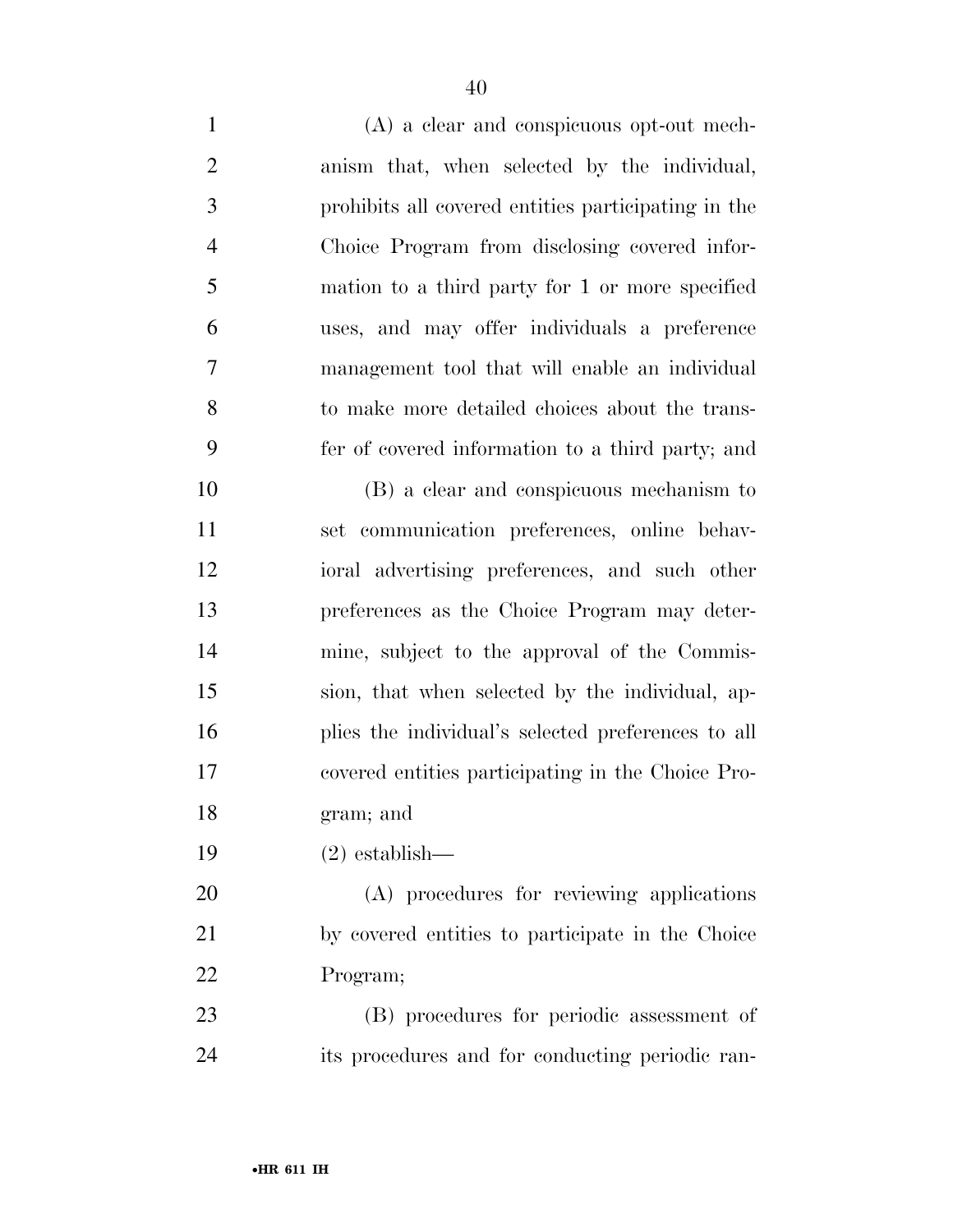| $\mathbf{1}$   | dom compliance testing of covered entities par-             |
|----------------|-------------------------------------------------------------|
| $\overline{2}$ | ticipating in such Choice Program;                          |
| 3              | (C) consequences for failure to comply with                 |
| $\overline{4}$ | program requirements, such as public notice of              |
| 5              | the covered entity's noncompliance, suspension,             |
| 6              | or expulsion from the program, or referral to               |
| 7              | the Commission for enforcement; and                         |
| 8              | (D) guidelines and procedures requiring a                   |
| 9              | participating covered entity to provide equiva-             |
| 10             | lent or greater protections for individuals and             |
| 11             | their covered information and sensitive informa-            |
| 12             | tion as are provided under titles I and II.                 |
| 13             | SEC. 404. RULEMAKING.                                       |
| 14             | Not later than 18 months after the date of enactment        |
| 15             | of this Act, the Commission shall promulgate regulations    |
| 16             | under section 553 of title 5, United States Code, to imple- |
| 17             | ment this section and to provide compliance guidance for    |
| 18             | entities seeking to be approved under this title, including |
| 19             | regulations—                                                |
| 20             | (1) establishing criteria for the submission of             |
| 21             | the application, including evidence of how the Choice       |
| 22             | Program will comply with the requirements of sec-           |
| 23             | tion $403$ ;                                                |
| 24             | (2) establishing criteria for opt-out mechanisms            |
| 25             | and communication preferences, online behavioral            |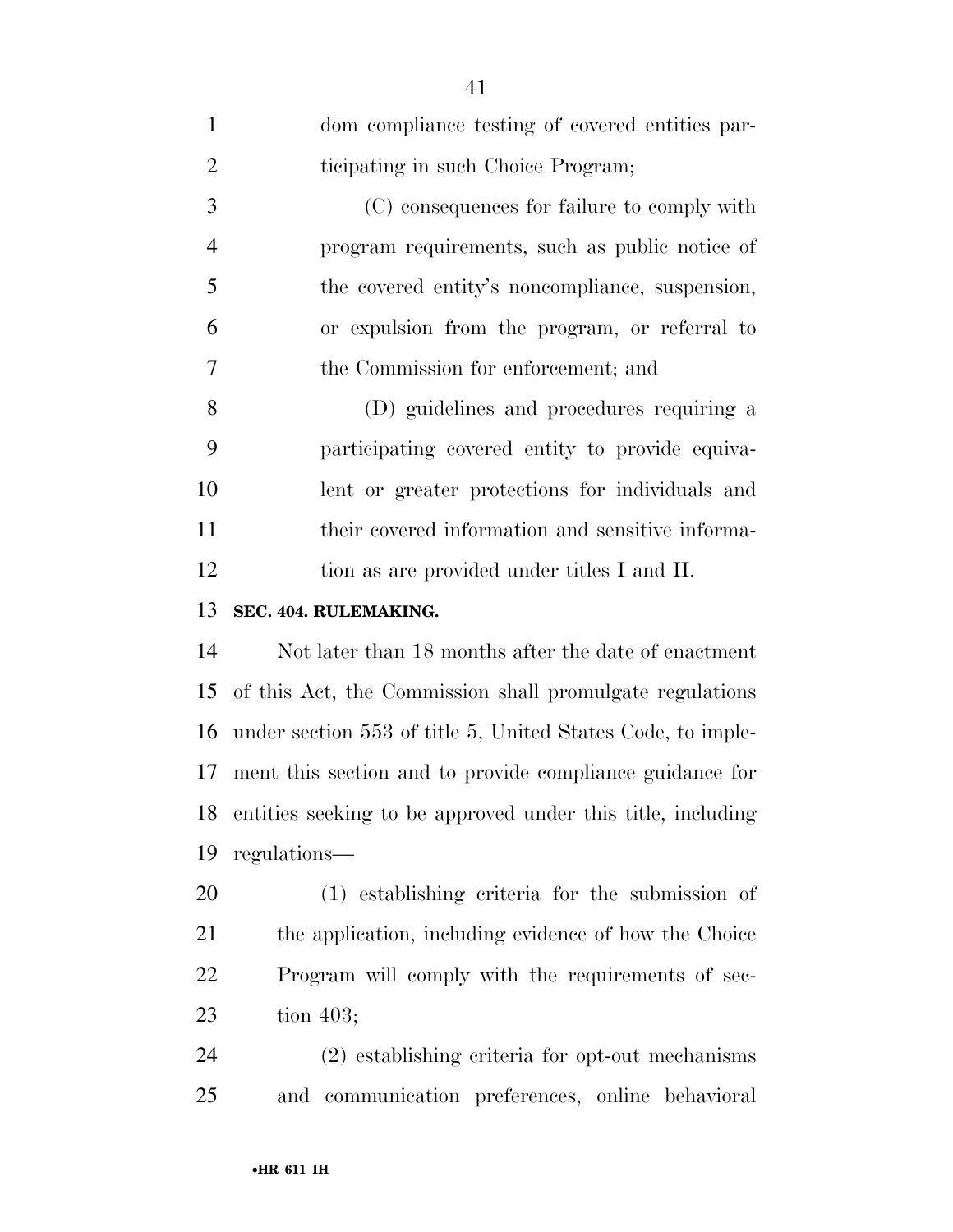advertising preferences, or other preferences meeting the requirements of this title; (3) establishing consequences for failure to comply with the requirements of section 403, such as public notice of the Choice Program's noncompli- ance and suspension or revocation of the Commis- sion's approval of such Program as described in sec- tion 402; (4) allowing for and promoting continued evo- lution and innovation in privacy protection, mean- ingful consumer control, simplified approaches to disclosure, and transparency; (5) providing additional incentives for self-regu- lation by covered entities to implement the protec- tions afforded individuals under titles I and II of this Act; and (6) providing that a covered entity will be con- sidered to be in compliance with the requirements of titles I and II of this Act and the regulations issued under such titles if that covered entity complies with guidelines or requirements of a Choice Program ap-

proved under section 402.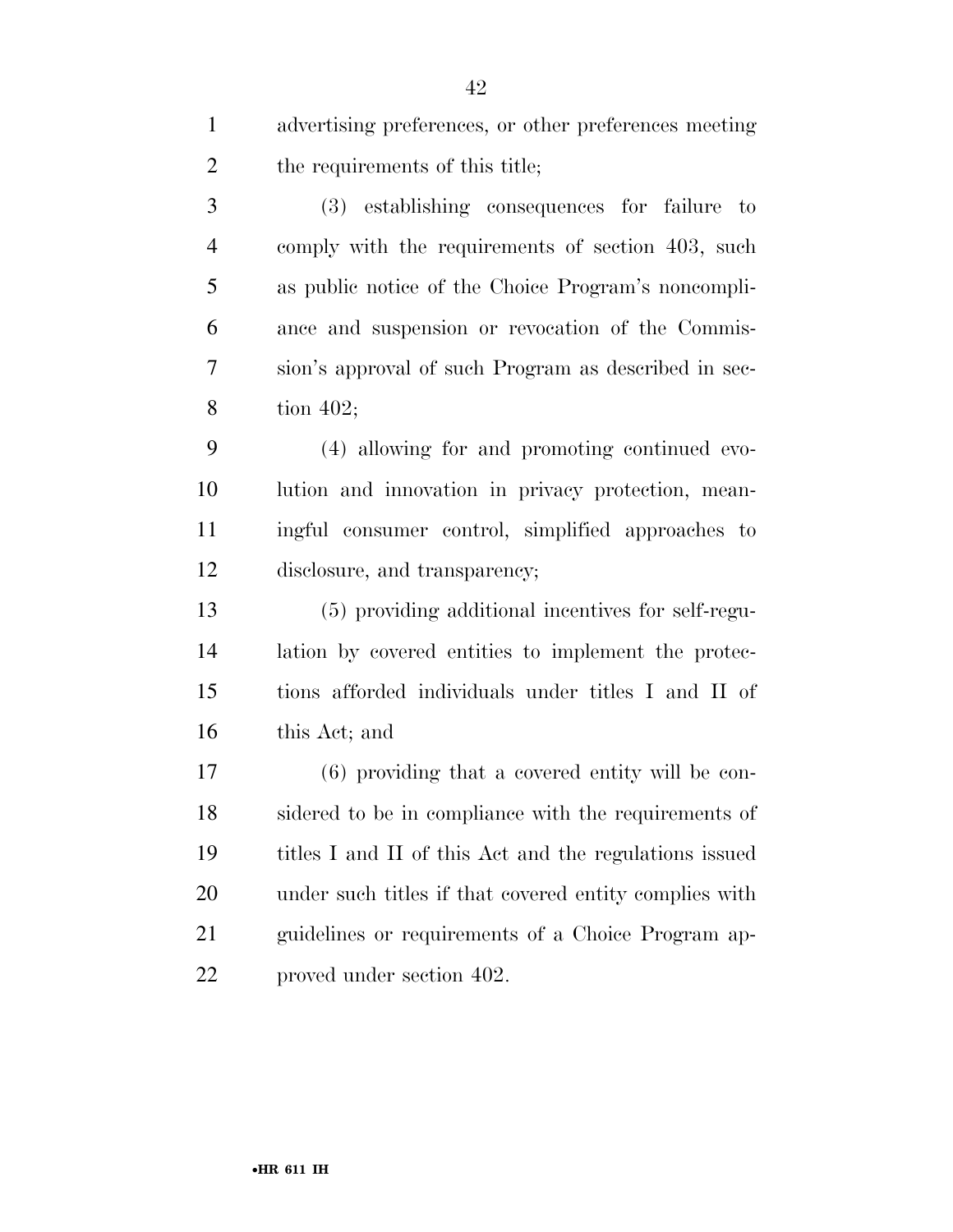| $\mathbf{1}$   | <b>TITLE V-EXEMPTIONS</b>                                        |
|----------------|------------------------------------------------------------------|
| $\overline{2}$ | SEC. 501. USE OF AGGREGATE OR DEIDENTIFIED INFORMA-              |
| 3              | TION.                                                            |
| $\overline{4}$ | (a) GENERAL EXCLUSION.—Subject to subsections                    |
| 5              | (b) and (c), nothing in this Act shall preclude a covered        |
| 6              | entity from collecting, using, or disclosing—                    |
| 7              | $(1)$ aggregate information; or                                  |
| 8              | (2) covered information or sensitive information                 |
| 9              | from which identifying information has been ob-                  |
| 10             | scured or removed using reasonable and appropriate               |
| 11             | methods such that the remaining information does                 |
| 12             | not identify, and there is no reasonable basis to be-            |
| 13             | lieve that the information can be used to identify—              |
| 14             | (A) the specific individual to whom such                         |
| 15             | covered information relates; or                                  |
| 16             | (B) a computer or device owned or used by                        |
| 17             | a specific individual.                                           |
| 18             | (b) REASONABLE PROCEDURES FOR DISCLOSURE.—                       |
| 19             | If a covered entity discloses the information described in       |
| 20             | paragraphs $(1)$ and $(2)$ of subsection $(a)$ to a third party, |
| 21             | the covered entity shall take reasonable steps to protect        |
| 22             | such information, including, in the case of the information      |
| 23             | described in such paragraph $(2)$ , not disclosing the algo-     |
| 24             | rithm or other mechanism used to obscure or remove the           |
| 25             | identifying information, and obtaining satisfactory written      |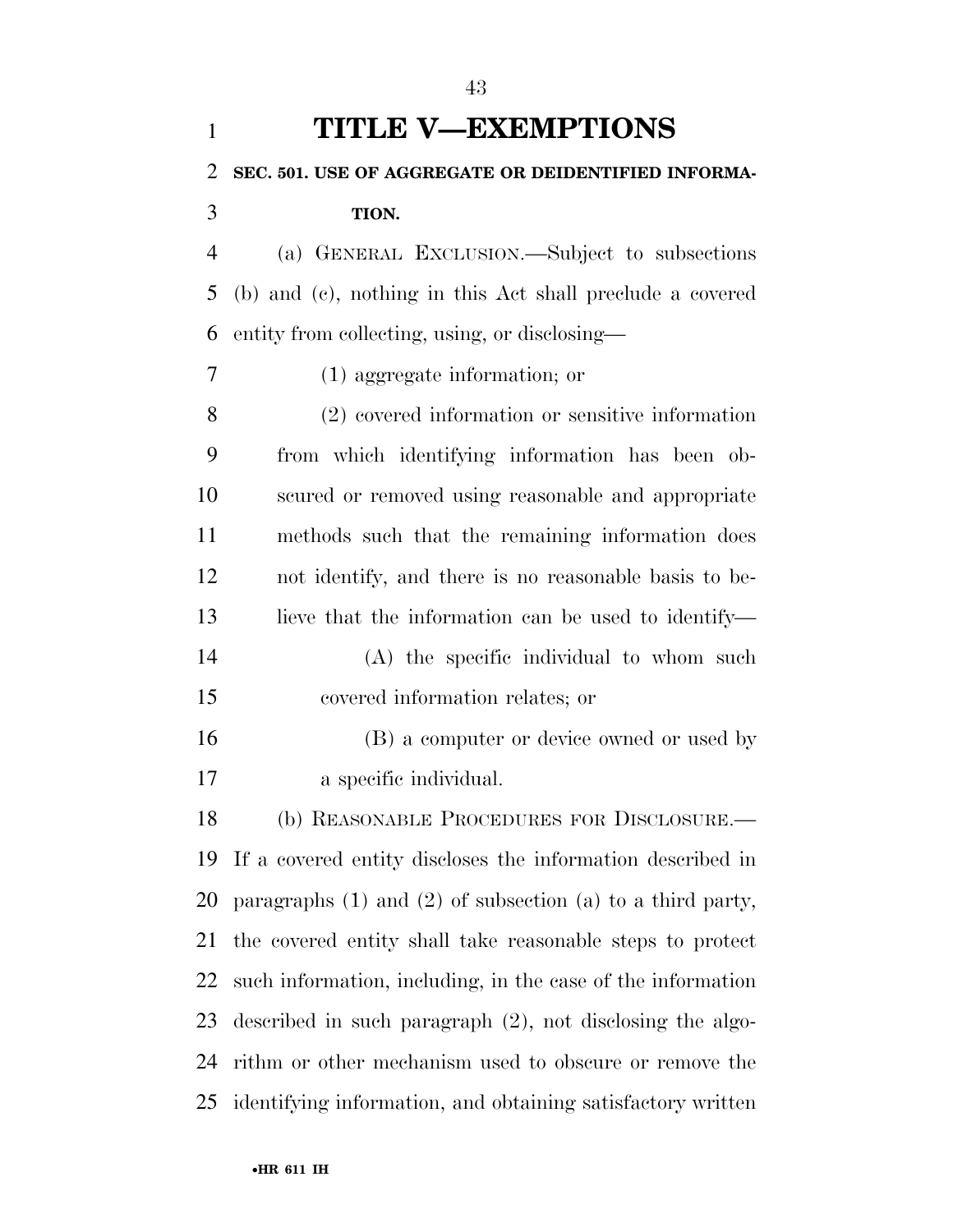assurance that the third party will not attempt to recon- struct the identifying information. (c) PROHIBITION ON RECONSTRUCTING OR REVEAL- ING IDENTIFYING INFORMATION.— (1) IN GENERAL.—It shall be unlawful for any person to reconstruct or reveal the identifying infor- mation that has been removed or obscured (as de-8 scribed in subsection  $(a)(2)$ . (2) RULEMAKING.—Not later than 18 months after the date of the enactment of this Act, the Commission shall promulgate regulations under sec- tion 553 of title 5, United States Code, to establish exemptions to this subsection. In promulgating such regulations, the Commission shall consider— (A) the purposes for which such identifying information may need to be reconstructed or re- vealed; (B) the size and sensitivity of the data set; and (C) public policy issues such as health, safety, and national security.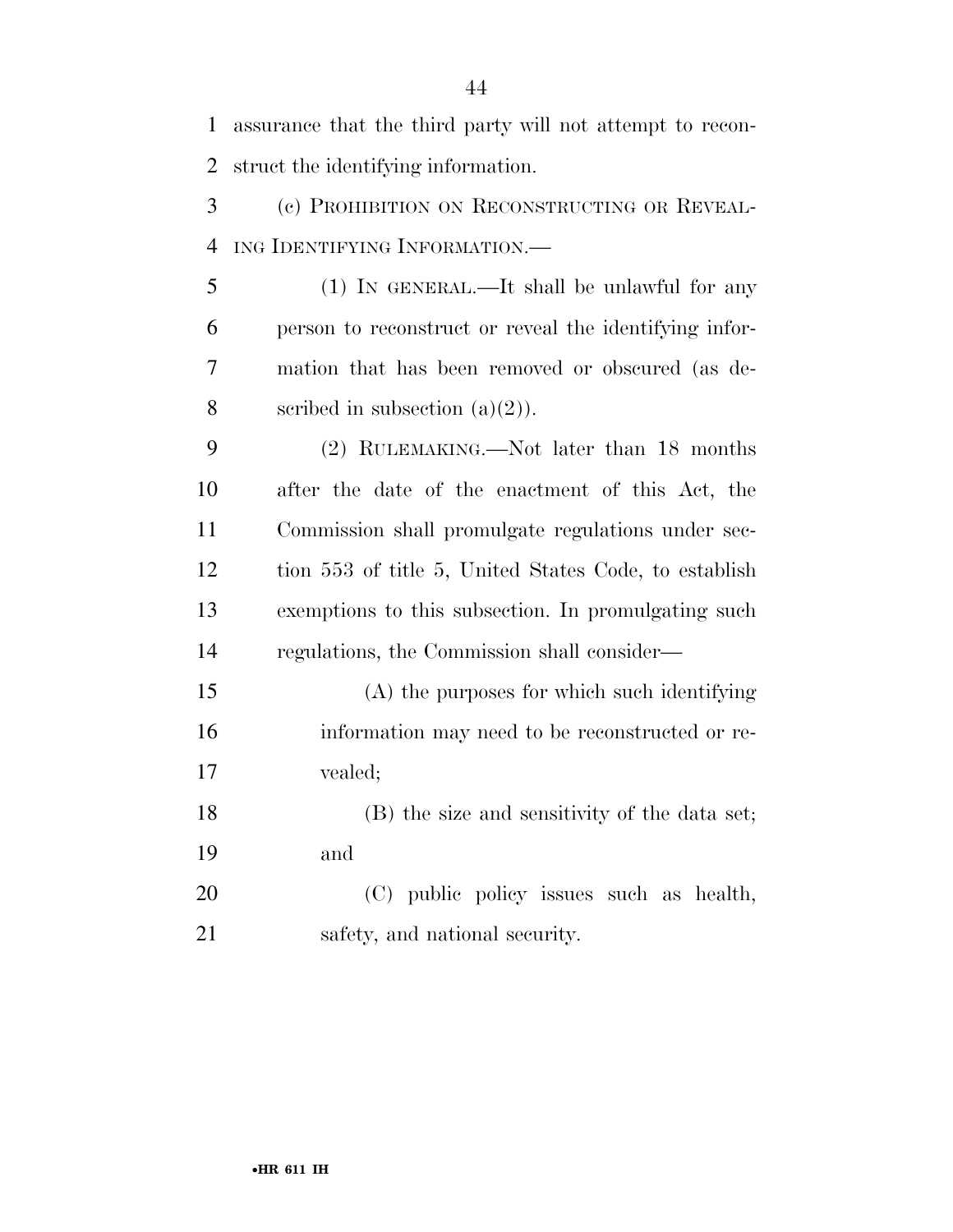| $\overline{2}$ | VACY LAWS.                                               |
|----------------|----------------------------------------------------------|
| 3              | Except as provided expressly in this Act, this Act       |
| $\overline{4}$ | shall have no effect on activities covered by any of the |
| 5              | following:                                               |
| 6              | $(1)$ Title V of the Gramm-Leach-Bliley Act $(15)$       |
| 7              | U.S.C. 6801 et seq.).                                    |
| 8              | (2) The Fair Credit Reporting Act (15 U.S.C.             |
| 9              | 1681 et seq.).                                           |
| 10             | (3) The Health Insurance Portability and Ac-             |
| 11             | countability Act of 1996 (Public Law 104–191).           |
| 12             | (4) Part C of title XI of the Social Security Act        |
| 13             | $(42 \text{ U.S.C. } 1320d \text{ et seq.}).$            |
| 14             | $(5)$ Section 222 or 631 of the Communications           |
| 15             | Act of 1934 (47 U.S.C. 222; 551).                        |
| 16             | (6) The Children's Online Privacy Protection             |
| 17             | Act of 1998 (15 U.S.C. 6501 et seq.).                    |
| 18             | $(7)$ The CAN-SPAM Act of 2003 $(15 \text{ U.S.C.})$     |
| 19             | 7701 et seq.).                                           |
| 20             | $(8)$ Chapter 119, 121, or 206 of title 18,              |
| 21             | United States Code.                                      |
| 22             | <b>TITLE VI-APPLICATION AND</b>                          |
| 23             | <b>ENFORCEMENT</b>                                       |
| 24             | SEC. 601. GENERAL APPLICATION.                           |
| 25             | The requirements of this Act shall only apply to those   |
| 26             | persons over which the Commission has authority pursu-   |
|                | •HR 611 IH                                               |
|                |                                                          |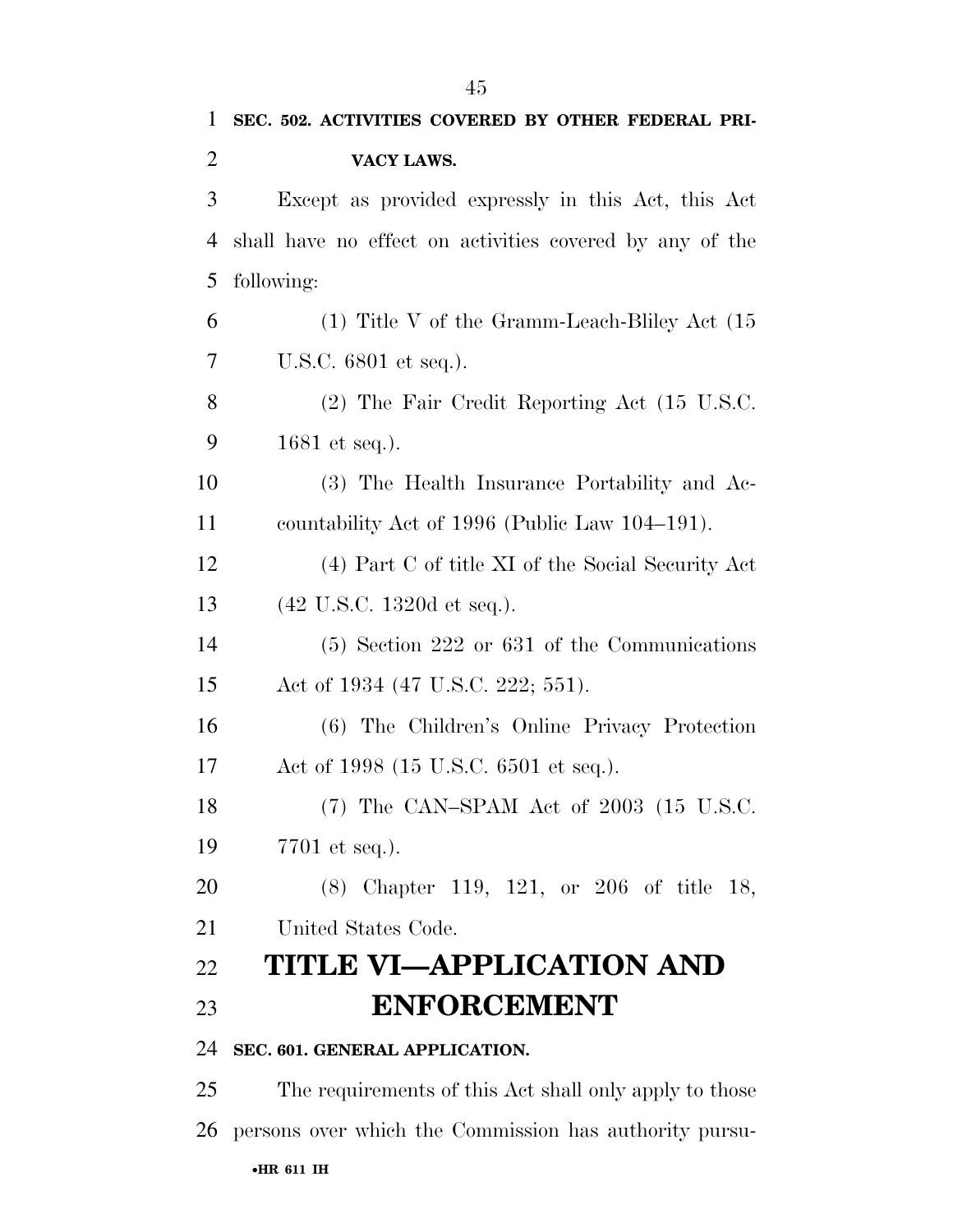1 ant to section  $5(a)(2)$  of the Federal Trade Commission Act (15 U.S.C. 45(a)(2)). Notwithstanding any provision of such Act or any other provision of law, common carriers subject to the Communications Act of 1934 (47 U.S.C. 151 et seq.) and any amendment thereto shall be subject to the jurisdiction of the Commission for purposes of this Act.

## **SEC. 602. ENFORCEMENT BY THE FEDERAL TRADE COM-MISSION.**

 (a) UNFAIR OR DECEPTIVE ACTS OR PRACTICES.— A violation of titles I, II, or III shall be treated as an unfair and deceptive act or practice in violation of a regu- lation under section 18(a)(1)(B) of the Federal Trade Commission Act (15 U.S.C. 57a(a)(1)(B)) regarding un-fair or deceptive acts or practices.

 (b) POWERS OF COMMISSION.—The Commission shall enforce this Act in the same manner, by the same means, and with the same jurisdiction, powers, and duties as though all applicable terms and provisions of the Fed- eral Trade Commission Act (15 U.S.C. 41 et seq.) were incorporated into and made a part of this Act. Any person who violates this Act or the regulations issued under this Act shall be subject to the penalties and entitled to the privileges and immunities provided in that Act.

(c) RULEMAKING AUTHORITY.—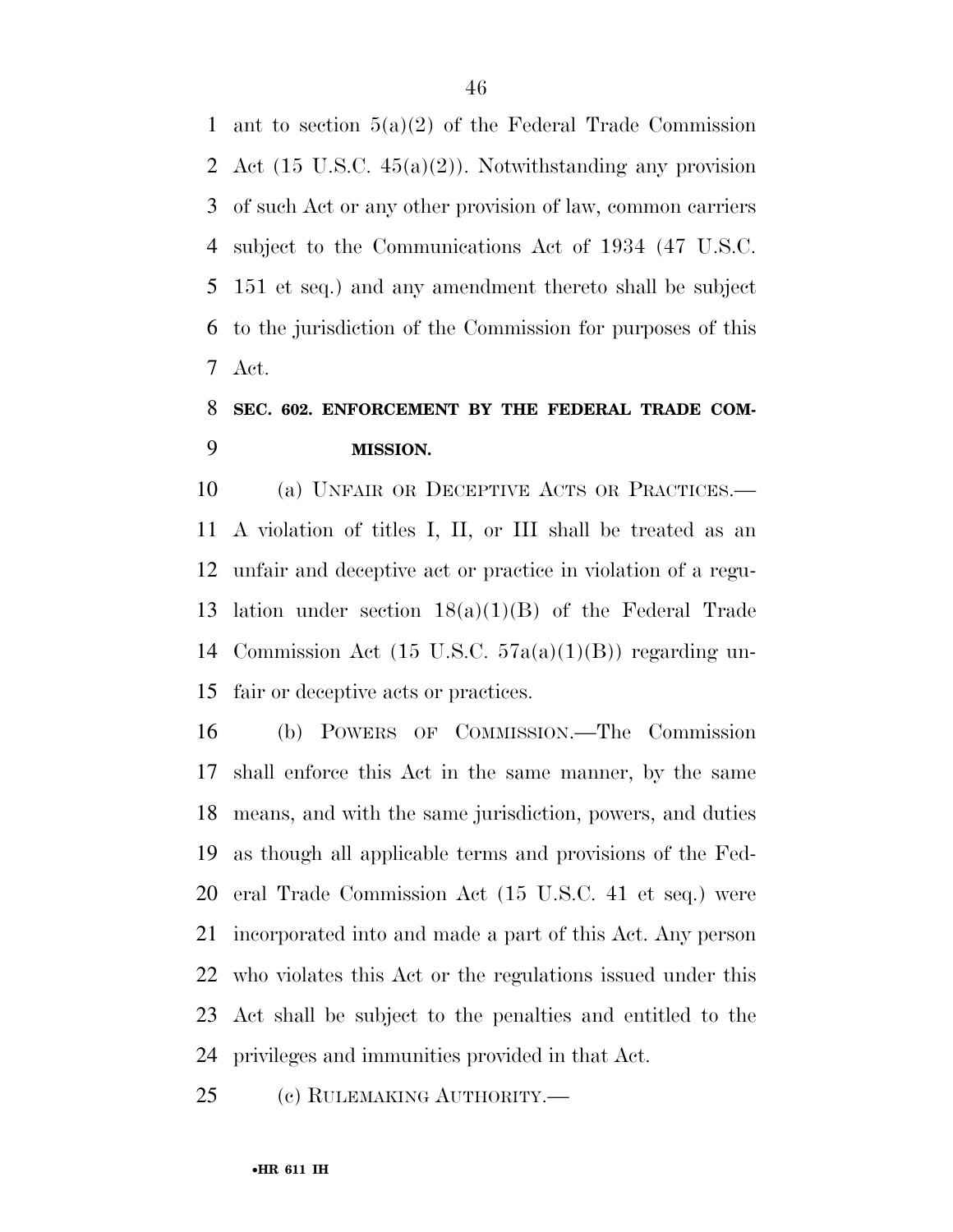(1) RULEMAKING.—The Commission may, in accordance with section 553 of title 5, United States Code, issue such regulations it determines to be nec- essary to carry out this Act. (2) AUTHORITY TO GRANT EXCEPTIONS.—The regulations prescribed under paragraph (1) may in- clude such additional exceptions to titles I, II, III, IV, and V of this Act as the Commission considers consistent with the purposes of this Act. (3) LIMITATION.—In promulgating rules under this Act, the Commission shall not require the de- ployment or use of any specific products or tech- nologies, including any specific computer software or hardware. **SEC. 603. ENFORCEMENT BY STATE ATTORNEYS GENERAL.**  (a) CIVIL ACTION.—In any case in which the attor- ney general of a State, or an official or agency of a State, has reason to believe that an interest of the residents of that State has been or is threatened or adversely affected by any person who violates this Act, the attorney general, official, or agency of the State, as parens patriae, may bring a civil action on behalf of the residents of the State

 (1) to enjoin further violation of this Act by the defendant;

in an appropriate district court of the United States—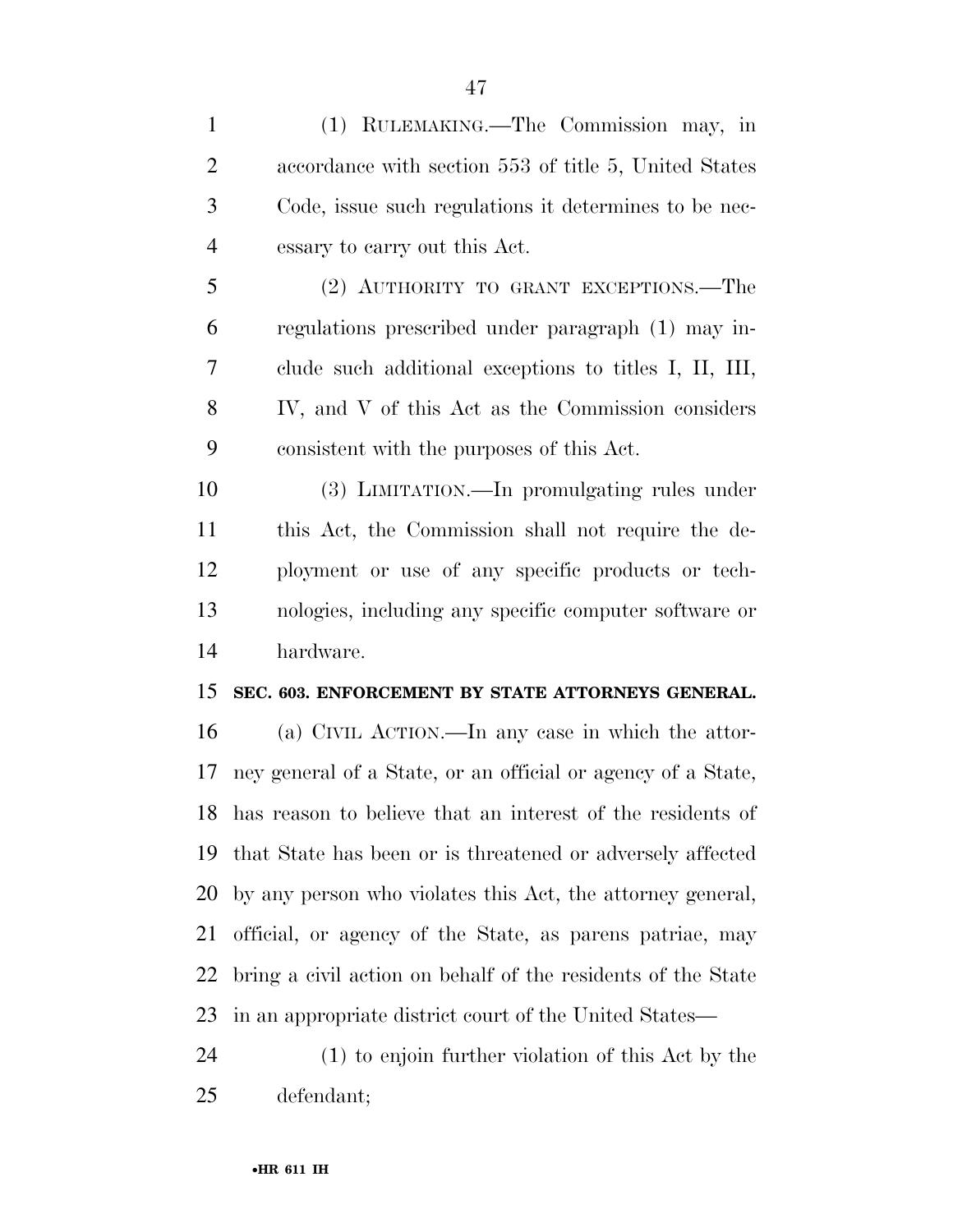| $\mathbf{1}$   | $(2)$ to compel compliance with this Act; or         |
|----------------|------------------------------------------------------|
| $\overline{c}$ | $(3)$ for violations of titles I, II, or III of this |
| 3              | Act, to obtain civil penalties in the amount deter-  |
| $\overline{4}$ | mined under subsection (b).                          |
| 5              | (b) CIVIL PENALTIES.—                                |
| 6              | (1) CALCULATION.—For purposes of calculating         |
| 7              | the civil penalties that may be obtained under sub-  |
| 8              | section $(a)(3)$ —                                   |
| 9              | $(A)$ with regard to a violation of title I, the     |
| 10             | amount determined under this paragraph is the        |
| 11             | amount calculated by multiplying the number of       |
| 12             | days that a covered entity is not in compliance      |
| 13             | with such title, or the number of individuals for    |
| 14             | whom the covered entity failed to obtain con-        |
| 15             | sent as required by such title, whichever is         |
| 16             | greater, by an amount not to exceed $$11,000;$       |
| 17             | and                                                  |
| 18             | (B) with regard to a violation of title II or        |
| 19             | III, the amount determined under this para-          |
| 20             | graph is the amount calculated by multiplying        |
| 21             | the number of days that a covered entity is not      |
| 22             | in compliance with such title or titles by an        |
| 23             | amount not to exceed \$11,000.                       |
| 24             | (2) ADJUSTMENT FOR INFLATION.—Beginning              |
| 25             | on the date that the Consumer Price Index for All    |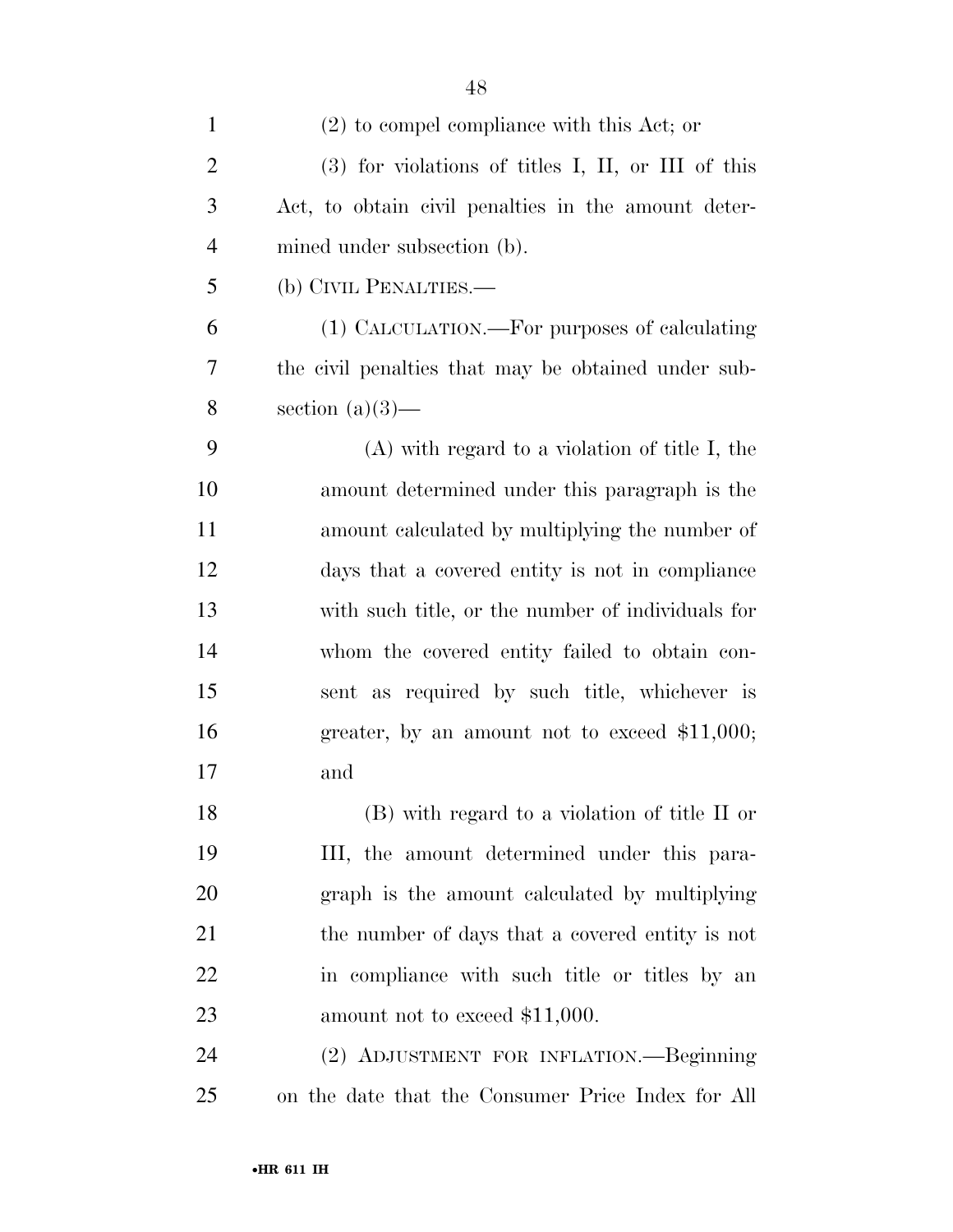| $\mathbf{1}$   | Urban Consumers is first published by the Bureau         |
|----------------|----------------------------------------------------------|
| $\overline{2}$ | of Labor Statistics that is after 1 year after the date  |
| 3              | of enactment of this Act, and each year thereafter,      |
| 4              | the amounts specified in subparagraphs $(A)$ and $(B)$   |
| 5              | of paragraph (1) shall be increased by the percent-      |
| 6              | age increase in the Consumer Price Index published       |
| 7              | on that date from the Consumer Price Index pub-          |
| 8              | lished the previous year.                                |
| 9              | (3)<br>MAXIMUM TOTAL LIABILITY.-Notwith-                 |
| 10             | standing the number of actions which may be              |
| 11             | brought against a person under this section the          |
| 12             | maximum civil penalty for which any person may be        |
| 13             | liable under this section shall not exceed—              |
| 14             | $(A)$ \$5,000,000 for any related series of              |
| 15             | violations of title I; and                               |
| 16             | $(B)$ \$5,000,000 for any related series of              |
| 17             | violations of title II and title III.                    |
| 18             | (4) EFFECT OF PARTICIPATION IN CHOICE PRO-               |
| 19             | GRAM.—If a covered entity participates in a Choice       |
| 20             | Program established under title IV and cures the al-     |
| 21             | leged violation of title I or II in a reasonable period  |
| 22             | of time after receiving notice of the alleged violation, |
| 23             | such conduct shall be taken into consideration by a      |
| 24             | State or a court in determining the amount of civil      |
| 25             | penalties under this subsection.                         |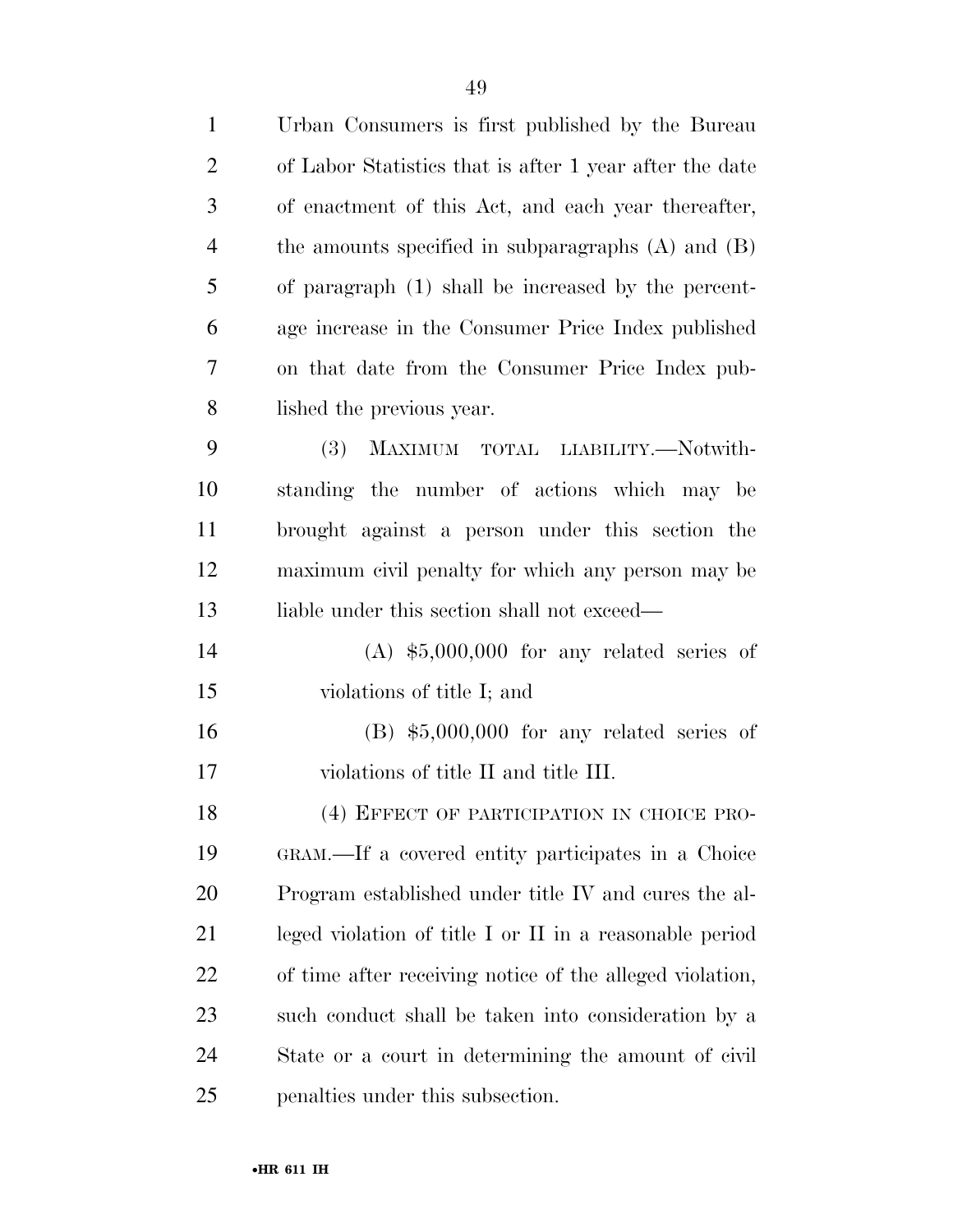| $\mathbf{1}$   | (c) INTERVENTION BY THE $FTC.$                               |
|----------------|--------------------------------------------------------------|
| $\overline{2}$ | (1) NOTICE AND INTERVENTION.—The State                       |
| 3              | shall provide prior written notice of any action under       |
| 4              | subsection (a) to the Commission and provide the             |
| 5              | Commission with a copy of its complaint, except in           |
| 6              | any case in which such prior notice is not feasible,         |
| 7              | in which case the State shall serve such notice im-          |
| 8              | mediately upon instituting such action. The Commis-          |
| 9              | sion shall have the right—                                   |
| 10             | $(A)$ to intervene in the action;                            |
| 11             | (B) upon so intervening, to be heard on all                  |
| 12             | matters arising therein; and                                 |
|                |                                                              |
| 13             | (C) to file petitions for appeal.                            |
| 14             | (2) LIMITATION ON STATE ACTION WHILE FED-                    |
| 15             | ERAL ACTION IS PENDING.—If the Commission has                |
| 16             | instituted a civil action for violation of this Act, no      |
| 17             | attorney general of a State, or official, or agency of       |
| 18             | a State, may bring an action under this section dur-         |
| 19             | ing the pendency of that action against any defend-          |
| 20             | ant named in the complaint of the Commission for             |
| 21             | any violation of this Act alleged in the complaint.          |
| 22             | (d) CONSTRUCTION.—For purposes of bringing any               |
| 23             | civil action under subsection (a), nothing in this Act shall |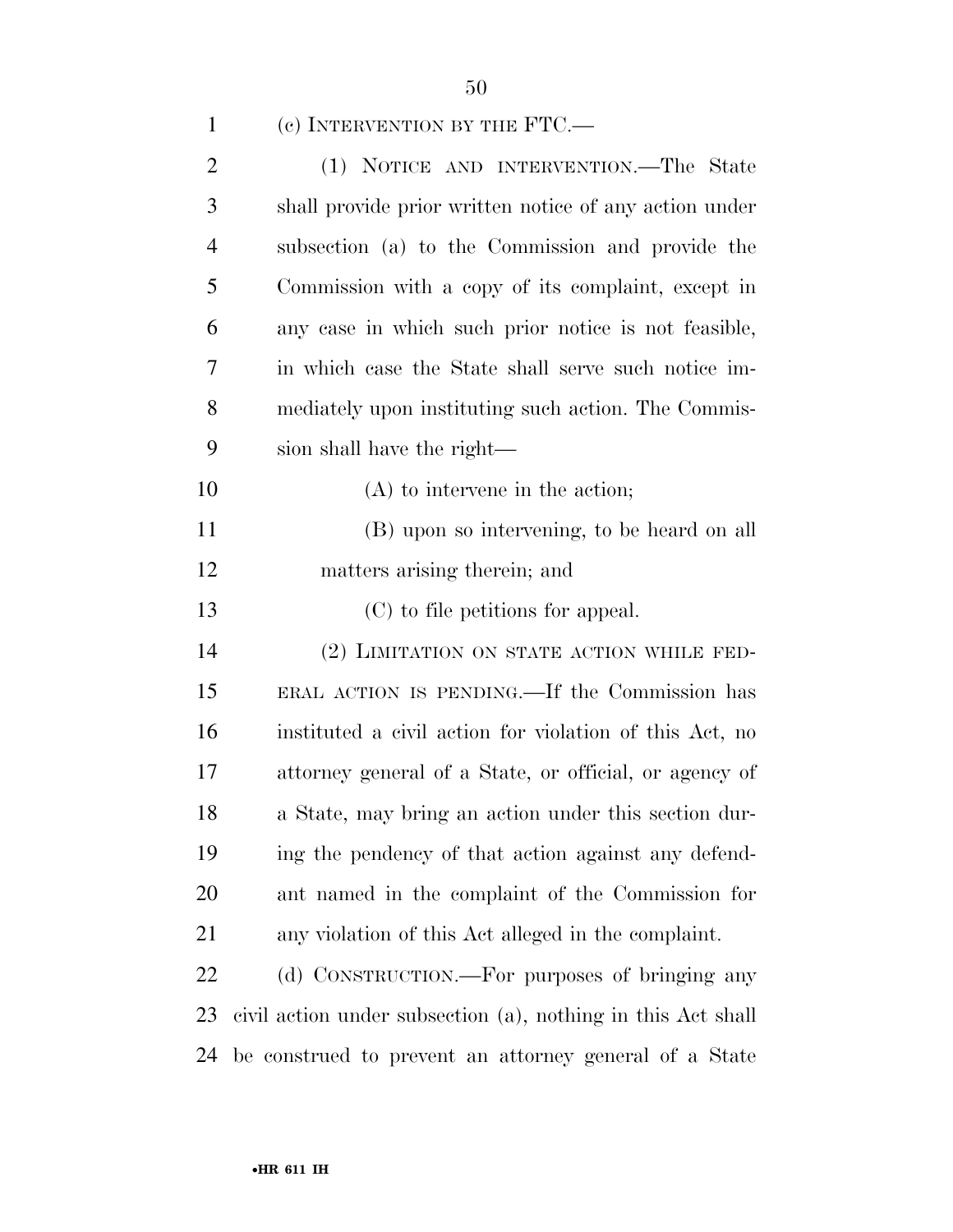from exercising the powers conferred on the attorney gen-

eral by the laws of that State to—

- (1) conduct investigations;
- (2) administer oaths or affirmations; or
- (3) compel the attendance of witnesses or the production of documentary and other evidence.
- **SEC. 604. PRIVATE RIGHT OF ACTION.**

 (a) IN GENERAL.—A covered entity, other than a covered entity that participates in and is in compliance with a Choice Program established under title IV, who willfully fails to comply with sections 103 or 104 of this Act with respect to any individual is liable to that indi- vidual in a civil action brought in a district court of the United States of appropriate jurisdiction in an amount equal to the sum of—

- (1) the greater of any actual damages of not less than \$100 and not more than \$1,000;
- (2) such amount of punitive damages as the court may allow; and

 (3) in the case of any successful action under this section, the costs of the action together with reasonable attorney's fees as determined by the court.

 (b) LIMITATION.—A civil action under this section may not be commenced later than 2 years after the date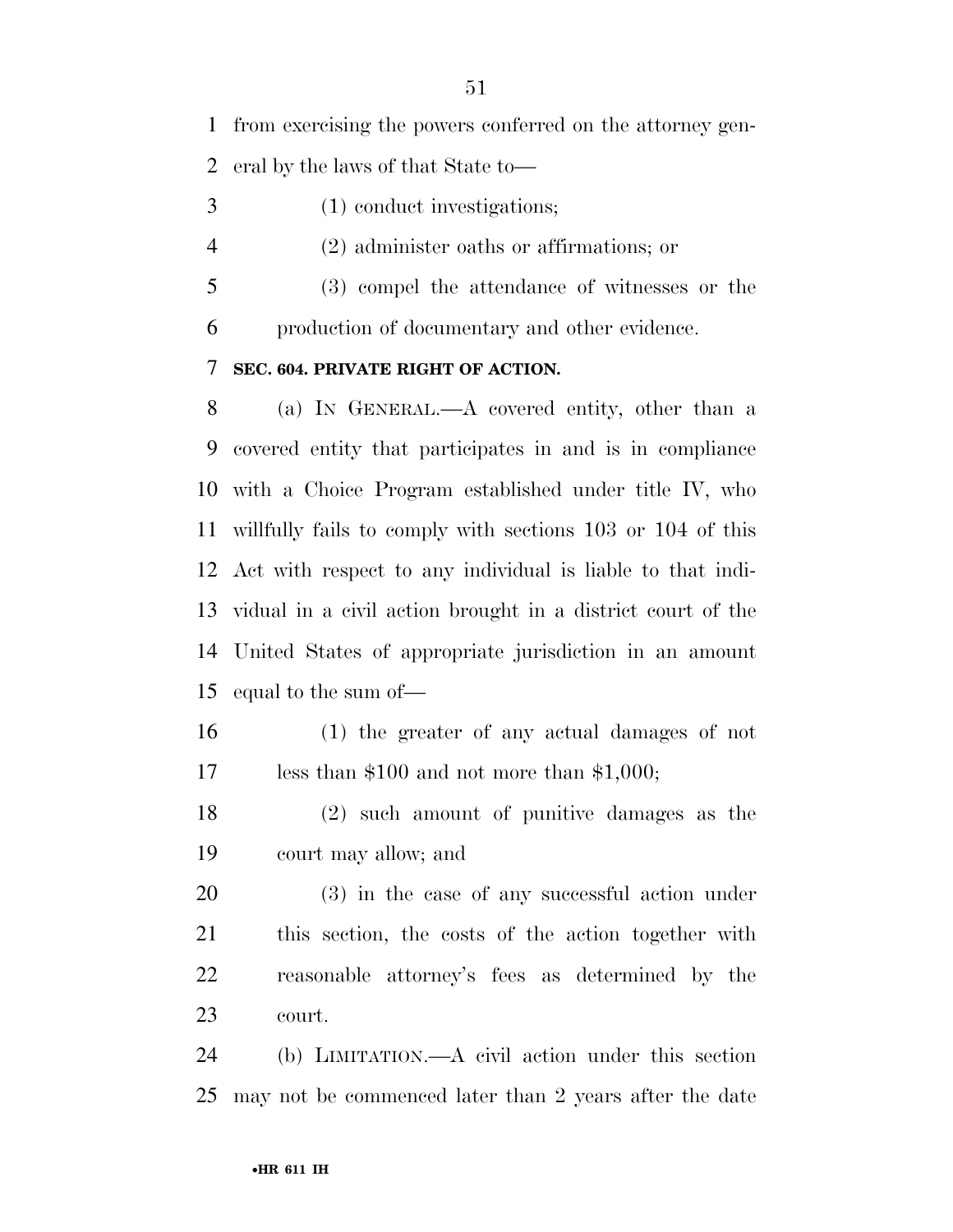upon which the claimant first discovered or had a reason-able opportunity to discover the violation.

#### **SEC. 605. EFFECT ON OTHER LAWS.**

 (a) PREEMPTION OF STATE LAWS.—This Act super- sedes any provision of a statute, regulation, or rule of a State or political subdivision of a State, with respect to those entities covered by the regulations issued pursuant to this Act, that expressly requires covered entities to im- plement requirements with respect to the collection, use, or disclosure of covered information addressed in this Act.

(b) ADDITIONAL PREEMPTION.—

 (1) IN GENERAL.—No person other than a per- son specified in section 603 or 604 may bring a civil action under the laws of any State if such action is premised in whole or in part upon the defendant vio-lating any provision of this Act.

 (2) PROTECTION OF STATE CONSUMER PROTEC- TION LAWS.—This subsection shall not be construed to limit the enforcement of any State consumer pro- tection law by an attorney general or other official of a State.

 (c) PROTECTION OF CERTAIN STATE LAWS.—This Act shall not be construed to preempt the applicability of—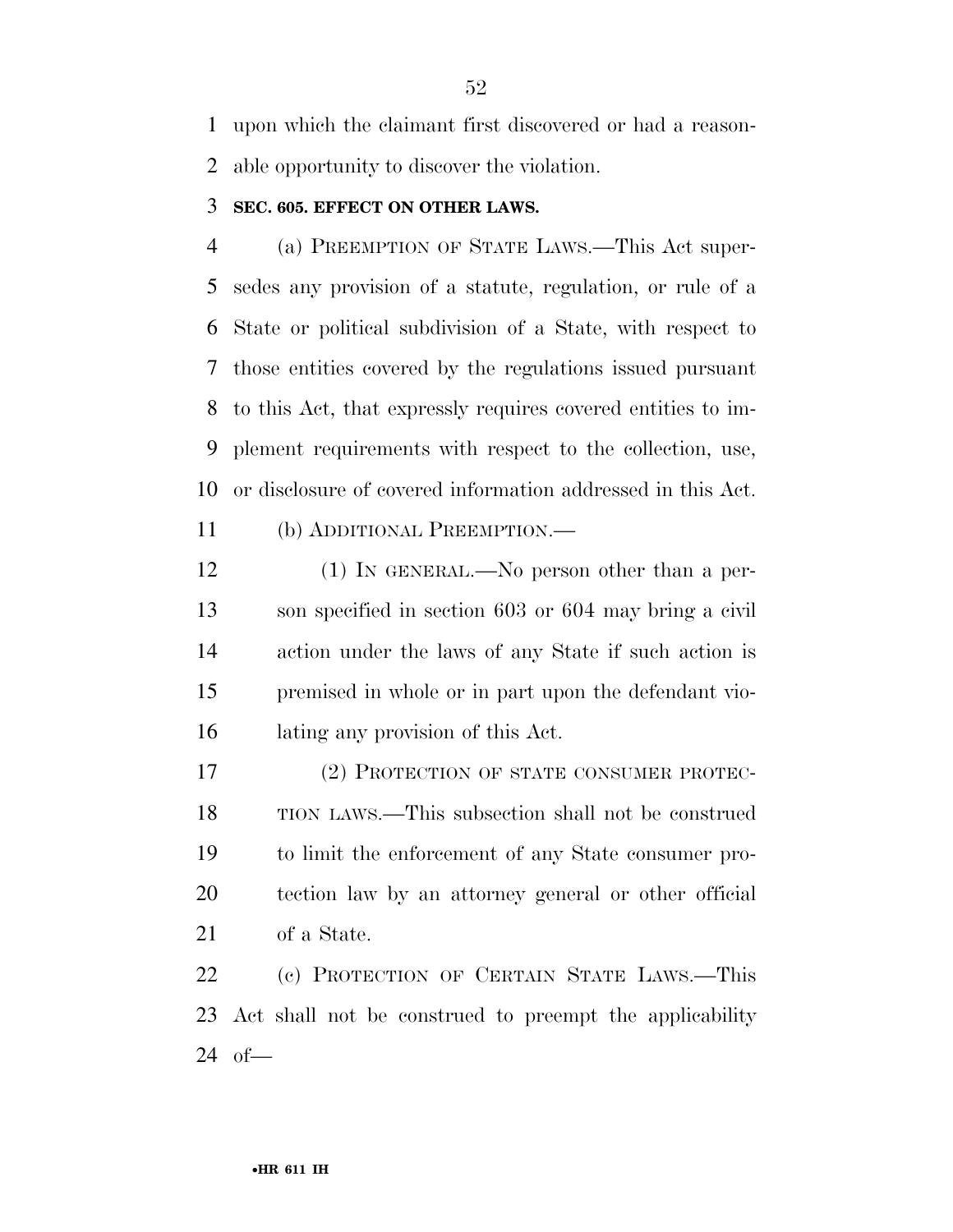| $\mathbf{1}$   | (1) State laws that address the collection, use,             |
|----------------|--------------------------------------------------------------|
| $\overline{2}$ | or disclosure of health information or financial infor-      |
| 3              | mation;                                                      |
| $\overline{4}$ | (2) State laws that address notification require-            |
| 5              | ments in the event of a data breach;                         |
| 6              | (3) State trespass, contract, or tort law; or                |
| $\overline{7}$ | (4) other State laws to the extent that those                |
| 8              | laws relate to acts of fraud.                                |
| 9              | (d) PRESERVATION OF FTC AUTHORITY.—Nothing                   |
| 10             | in this Act may be construed in any way to limit or affect   |
| 11             | the Commission's authority under any provision of law.       |
| 12             | RULE OF CONSTRUCTION RELATING TO RE-<br>(e)                  |
| 13             | QUIRED DISCLOSURES TO GOVERNMENT ENTITIES.                   |
| 14             | This Act shall not be construed to expand or limit the       |
| 15             | duty or authority of a covered entity, service provider, or  |
| 16             | third party to disclose covered information or sensitive in- |
| 17             | formation to a government entity under any provision of      |
| 18             | law.                                                         |
| 19             | <b>TITLE VII-MISCELLANEOUS</b>                               |
| 20             | <b>PROVISIONS</b>                                            |

**SEC. 701. REVIEW.** 

 Not later than 5 years after the effective date of the regulations initially issued under this Act, the Commission shall—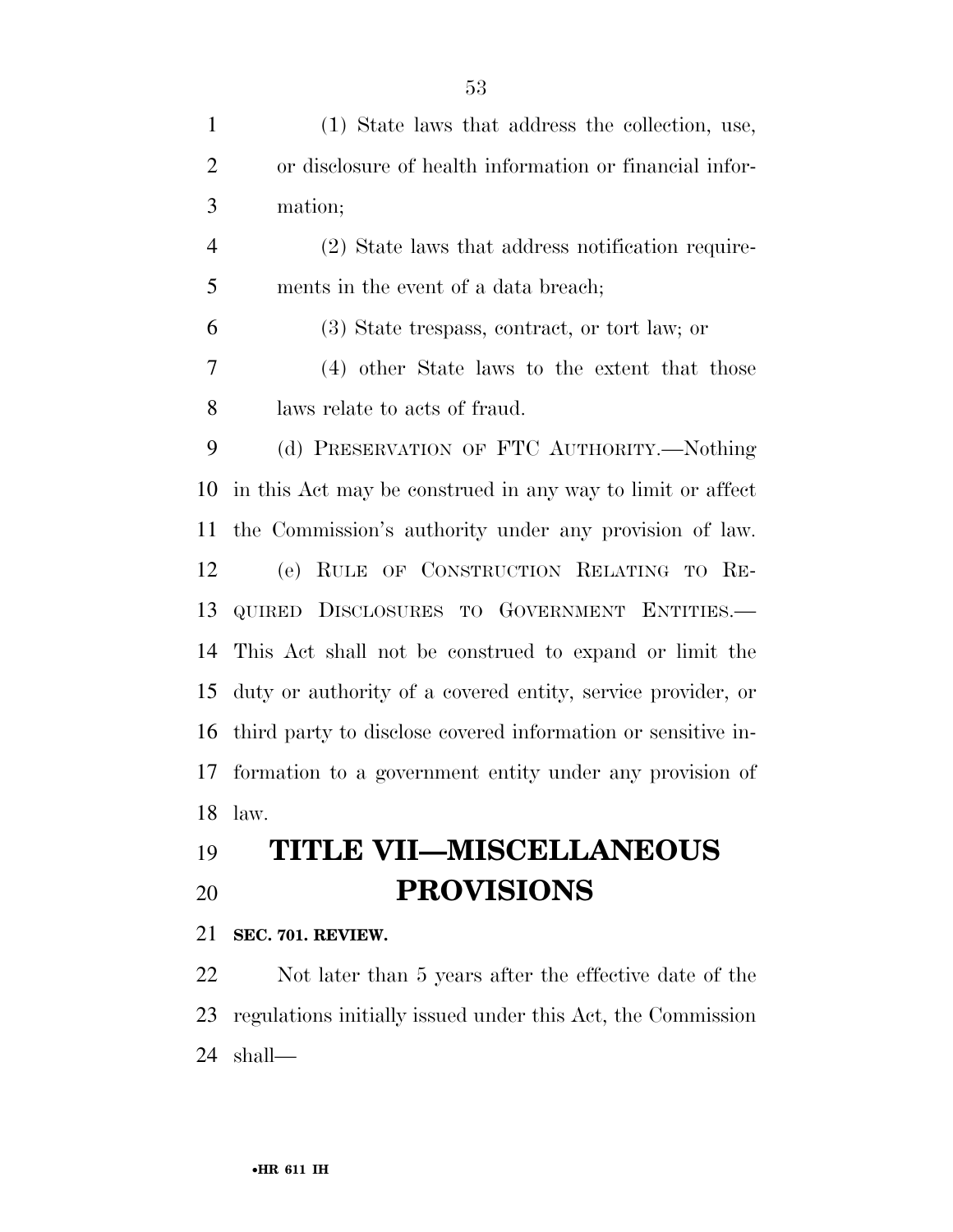| $\mathbf{1}$   | $(1)$ review the implementation of this Act, in-       |
|----------------|--------------------------------------------------------|
| $\overline{2}$ | cluding the effect of the implementation of this Act   |
| 3              | on practices relating to the collection, use, and dis- |
| $\overline{4}$ | closure of covered information and sensitive informa-  |
| 5              | tion; and                                              |
| 6              | (2) prepare and submit to Congress a report on         |
| 7              | the results of the review under paragraph (1).         |
| 8              | SEC. 702. CONSUMER AND BUSINESS EDUCATION CAM-         |
| 9              | PAIGN.                                                 |
| 10             | Beginning on the effective date of this Act as set     |
| 11             | forth in section 703, the Commission shall—            |
| 12             | (1) conduct a consumer education campaign to           |
| 13             | inform individuals of the rights and protections af-   |
| 14             | forded by this Act and the steps that individuals can  |
| 15             | take to affirmatively consent or decline consent to    |
| 16             | the collection, use, and disclosure of information     |
| 17             | under this Act and the regulations issued pursuant     |
| 18             | to this Act; and                                       |
| 19             | (2) provide guidance to businesses regarding           |
| <b>20</b>      | their obligations under this Act, including guidance   |
| 21             | on how to participate in a Choice Program approved     |
| 22             | under title IV.                                        |
| 23             | SEC. 703. EFFECTIVE DATE.                              |

 This Act shall take effect 2 years after the date of the enactment of this Act. The Commission may stay en